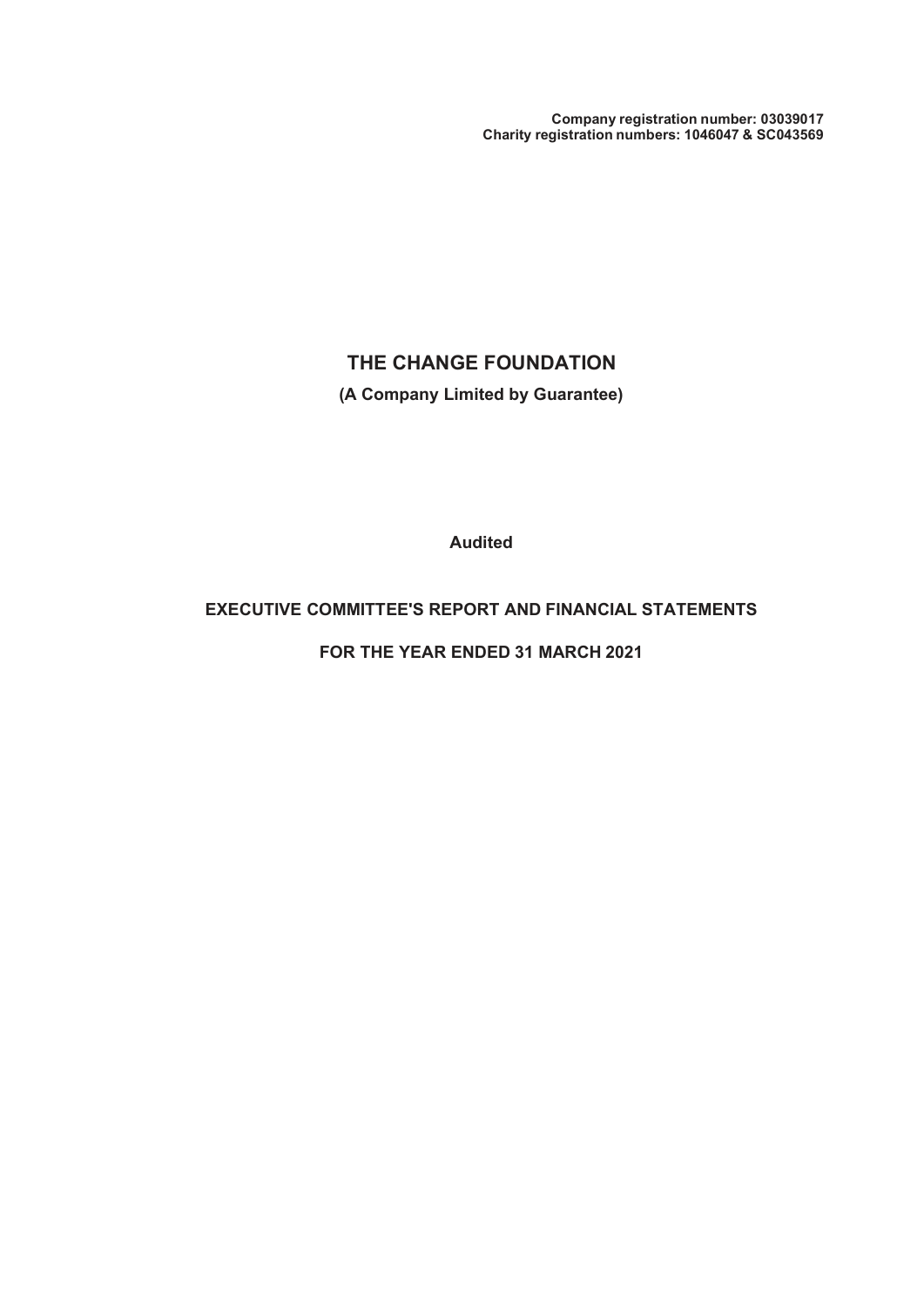EXECUTIVE COMMITTEES' ANNUAL REPORT FOR THE YEAR ENDED 31 MARCH 2021

# TABLE OF CONTENTS

| <b>Charity Reference and Administrative Details</b>                        | Page No.       |
|----------------------------------------------------------------------------|----------------|
| <b>Executive Committees' Annual Report:</b>                                |                |
| <b>Executive summary</b>                                                   | $\overline{2}$ |
| <b>Our Aim and Objectives</b>                                              | 3              |
| A message from our CEO                                                     | 3              |
| <b>Programmes and Impact Report:</b>                                       |                |
| How change happens - our model for change                                  | 9              |
| Changing the story - identifying the social issues we tackle through sport | 10             |
| Impact highlights: April 2020 - March 2021                                 | 10             |
| Programme by programme impact: April 2020 - March 2021                     | 11             |
| The Impact of the COVID-19 pandemic                                        | 14             |
| Changing lives in our local community                                      | 16             |
| Changing lives across the UK                                               | 16             |
| Changing lives around the world                                            | 17             |
| Everyone is talking about 'Change': Awards and media                       | 17             |
| Champions for change – thank you for supporting us                         | 19             |
| Structure, governance and management                                       | 20             |
| <b>Financial review</b>                                                    | 23             |
| Our plans for the future                                                   | 25             |
| <b>Public Statement of Benefit</b>                                         | 27             |
| <b>Statement of Executive Committee's Responsibilities</b>                 | 28             |
| <b>Independent Auditors' Report on the Financial Statements</b>            | 29             |
| <b>Statement of Financial Activities</b>                                   | 32             |
| <b>Balance Sheet</b>                                                       | 33             |
| <b>Statement of Cash Flows</b>                                             | 34             |
| <b>Notes to the Financial Statements</b>                                   | 35-56          |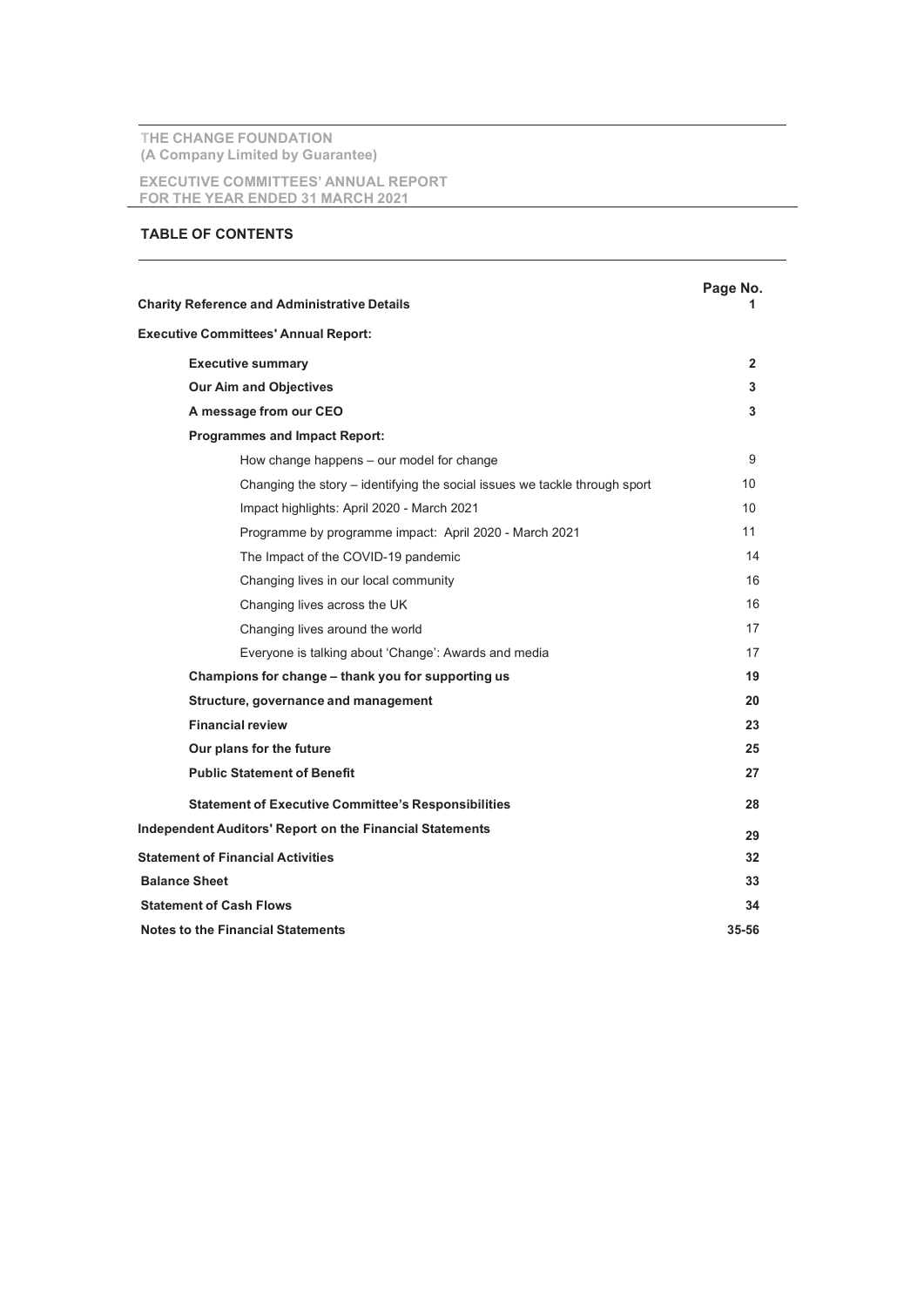#### EXECUTIVE COMMITTEES' ANNUAL REPORT FOR THE YEAR ENDED 31 MARCH 2021

# REFEENCE AND ADMINISTRATIVE DETAILS OF THE CHARITY, ITS EXECUTIVE COMMITTEE AND ADVISERS

| <b>Executive Committee</b>     |                                                                                                                                                                                                                                                                                              |
|--------------------------------|----------------------------------------------------------------------------------------------------------------------------------------------------------------------------------------------------------------------------------------------------------------------------------------------|
|                                | Alex Clode, Chair<br>Victoria Lowe, Vice-Chair<br>Steve Wootten, Treasurer<br>Rachel Billsberry-Grass<br>Asha Haji<br>Dan Drury (Appointed 17 <sup>th</sup> June 2020)<br>Jaya Handa<br><b>Helen Webster</b><br>Angela Murphy (Resigned 14th May 2020)<br>Harry Lewis (Resigned 14 May 2020) |
| Registered name                | The Change Foundation                                                                                                                                                                                                                                                                        |
| Company registered no.         | 03039017                                                                                                                                                                                                                                                                                     |
| Charity registered nos.        | 1046047 and SC043569                                                                                                                                                                                                                                                                         |
| Registered office:             | Cricket for Change Cricket Ground, Plough Lane<br>Wallington, Surrey, SM6 8JQ                                                                                                                                                                                                                |
| <b>Company Secretary</b>       | Henry Wereko                                                                                                                                                                                                                                                                                 |
| <b>Chief Executive Officer</b> | <b>Andy Sellins</b>                                                                                                                                                                                                                                                                          |
| Independent auditors           | <b>MHA MacIntyre Hudson</b><br>Sixth Floor, 2 London Wall Place<br>London<br>EC2Y 5AU                                                                                                                                                                                                        |
| <b>Bankers</b>                 | <b>HSBC Bank plc</b><br>The Helicon, 1 South Place,<br>London<br>EC2M <sub>2U</sub>                                                                                                                                                                                                          |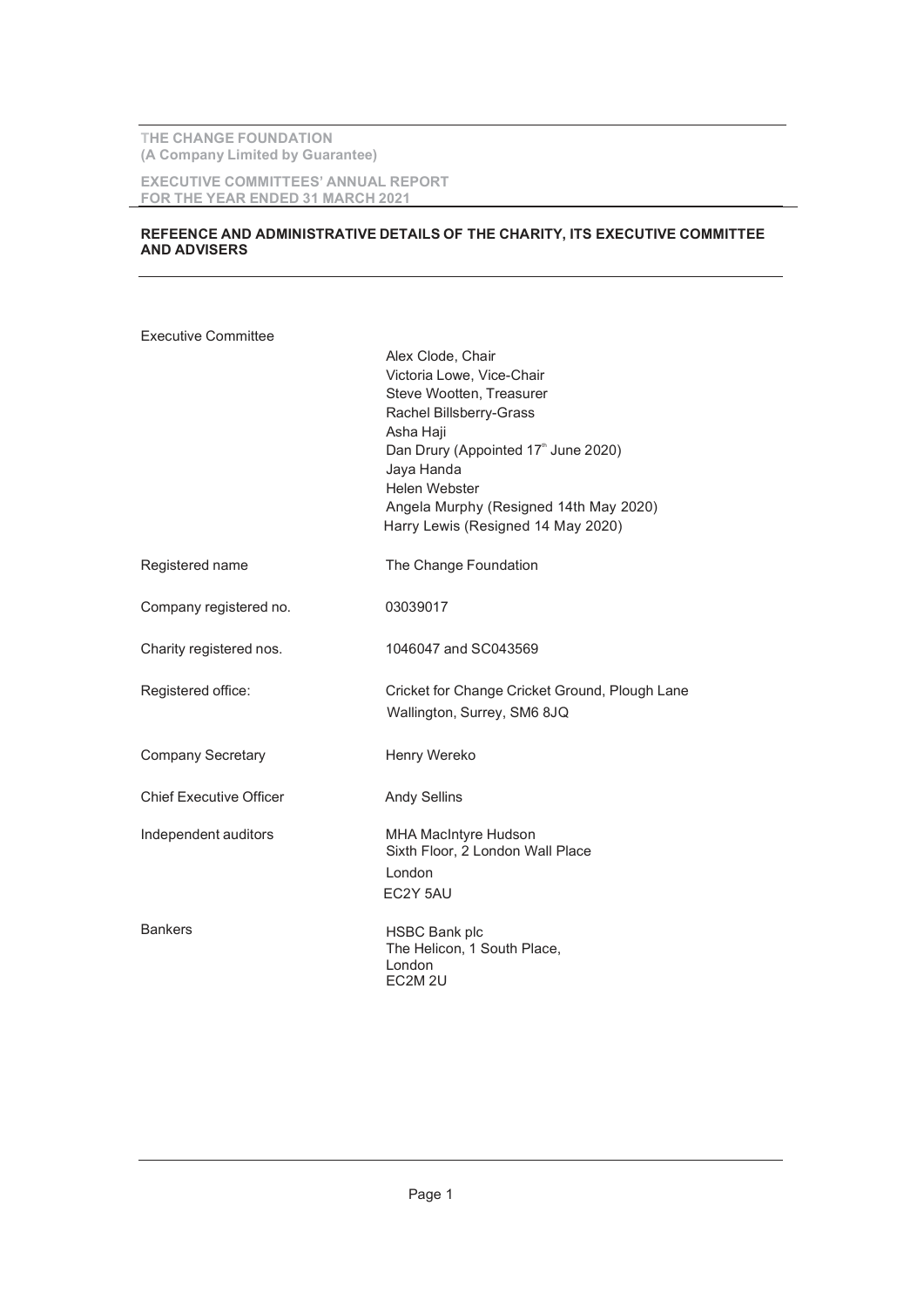# 1.0 Executive Summary

The Executive Committee present their annual report together with the audited financial statements of the Charity for the period 1 April 2020 to 31 March 2021. The Executive Committee confirm that the Annual Report and financial statements of the company comply with the current statutory requirements, the requirements of the company's governing document and the provisions of the Statement of Recommended Practice (SORP) applicable to charities preparing their accounts in accordance with the Financial Reporting Standard applicable in the UK and Republic of Ireland (FRS 102) (effective 1 January 2015).

Since the Charity qualifies as a 'Small' company under section 383 of The Companies Act 2006, the strategic report required of medium and large companies (Strategic Report and Director's Report - Regulations 2013) is not required.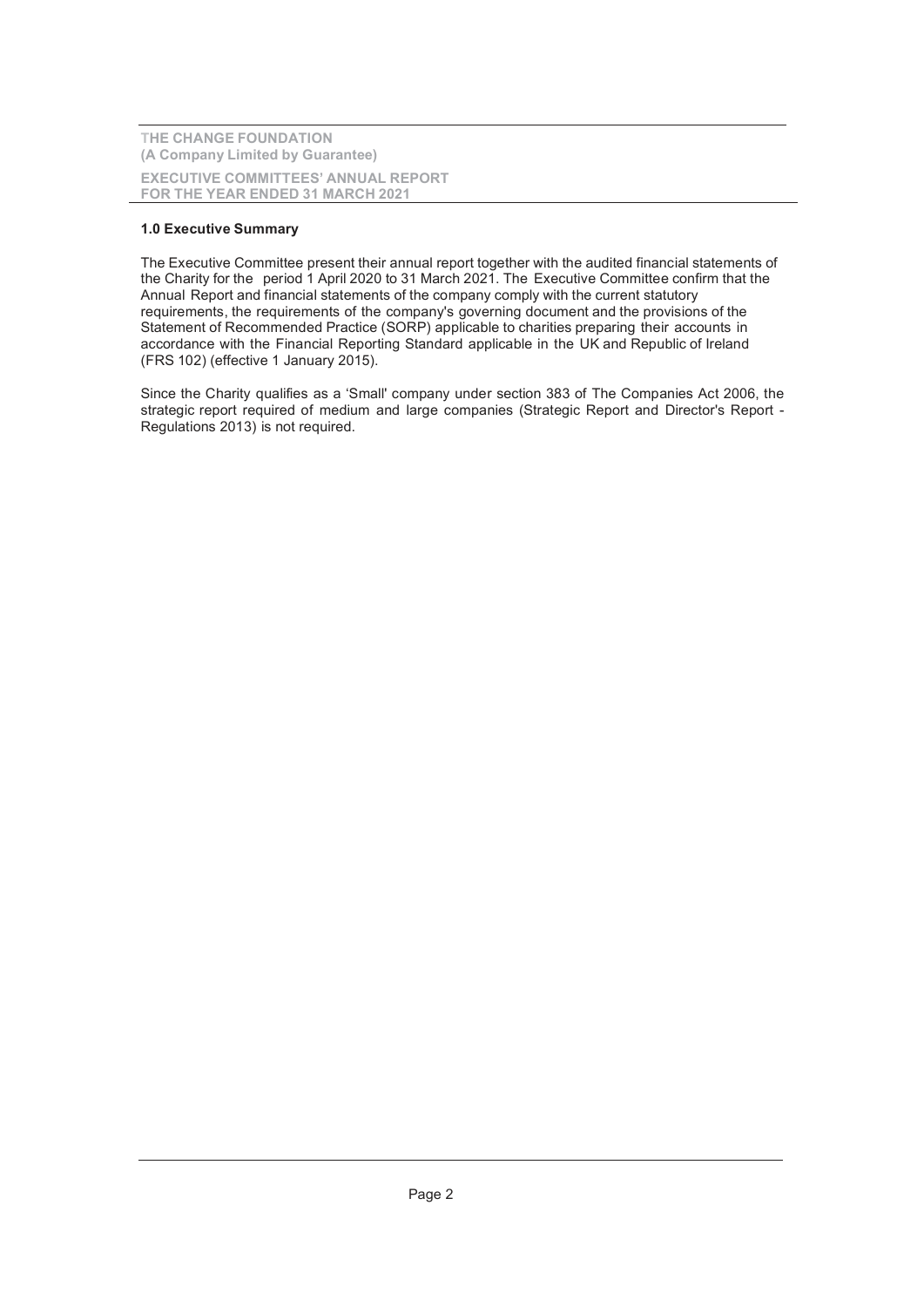EXECUTIVE COMMITTEES' ANNUAL REPORT FOR THE YEAR ENDED 31 MARCH 2021

### 2.0 Our Aims and Objectives

The Change Foundation aims to change the lives of marginalised young people using the power of sport and dance.

Our approach is to be daring, empowering, and agile and for our leadership to be recognised around the world by sharing our knowledge, experience and solutions.

# 2.1 Message from our CEO

# Changing times

When the Covid-19 pandemic hit in March 2020, many youth charities closed down temporarily and others sadly went out of business. With so many normal activities curtailed and mental and physical health challenges heightened by lockdown and social distancing, it was clear that the vulnerable young people we help needed us more than ever.

The response from The Change Foundation team was remarkable. We adapted our trusted face-to-face operations to become a pioneering online delivery model in just five days. Our team of Coach Mentors expanded our programming to include Esports sessions, online workshops and one-to-one mentoring. TikTok challenges, team fitness sessions and a whole range of online competitions kept our young people engaged and motivated, whilst mock interviews, CV writing workshops and career development advisors ensured that young people on our employability programmes stayed on track to secure their first job.

Our online delivery became the new normal, with sessions taking place up to ten times a day, including at weekends, providing a solid routine and something to look forward to for our vulnerable young people. Our regular contact and support ensured they did not feel isolated or anxious and helped prevent them being tempted into harmful activities. Our online services added to a range of new online platforms linking young people together from across London and the UK, with new friendships being formed every day. Instead of being traumatised by this extended period of lockdown, we worked harder than ever to make sure our young people developed positive memories of things they achieved and can be proud of, during these unprecedented times.

We are particularly proud of maintaining the same annual success rate of 85% on our Street Elite programme, which supports young people on the edges of gangs and criminal activity into employment, education or training and of maintaining or exceeding previous attendance and graduation rates on over 80% of our other programmes.

In the first half of the year, we made use of the government furlough scheme for some of our staff and by January all except our Centre bar staff were back to full time working. To help cover a portion of our loss of income at our Centre we received a number of local authority grants and made use of a number of Covid emergency grants made available by funders who were worried about charities who they had supported for years, going under.

In addition, we also embraced the government's new Kickstart programme and the brilliant young people who have joined us to launch their careers have already started to make their mark on the Charity. Once again, we have learnt that if you find a way to unleash young people's ideas and energies, they will often amaze you.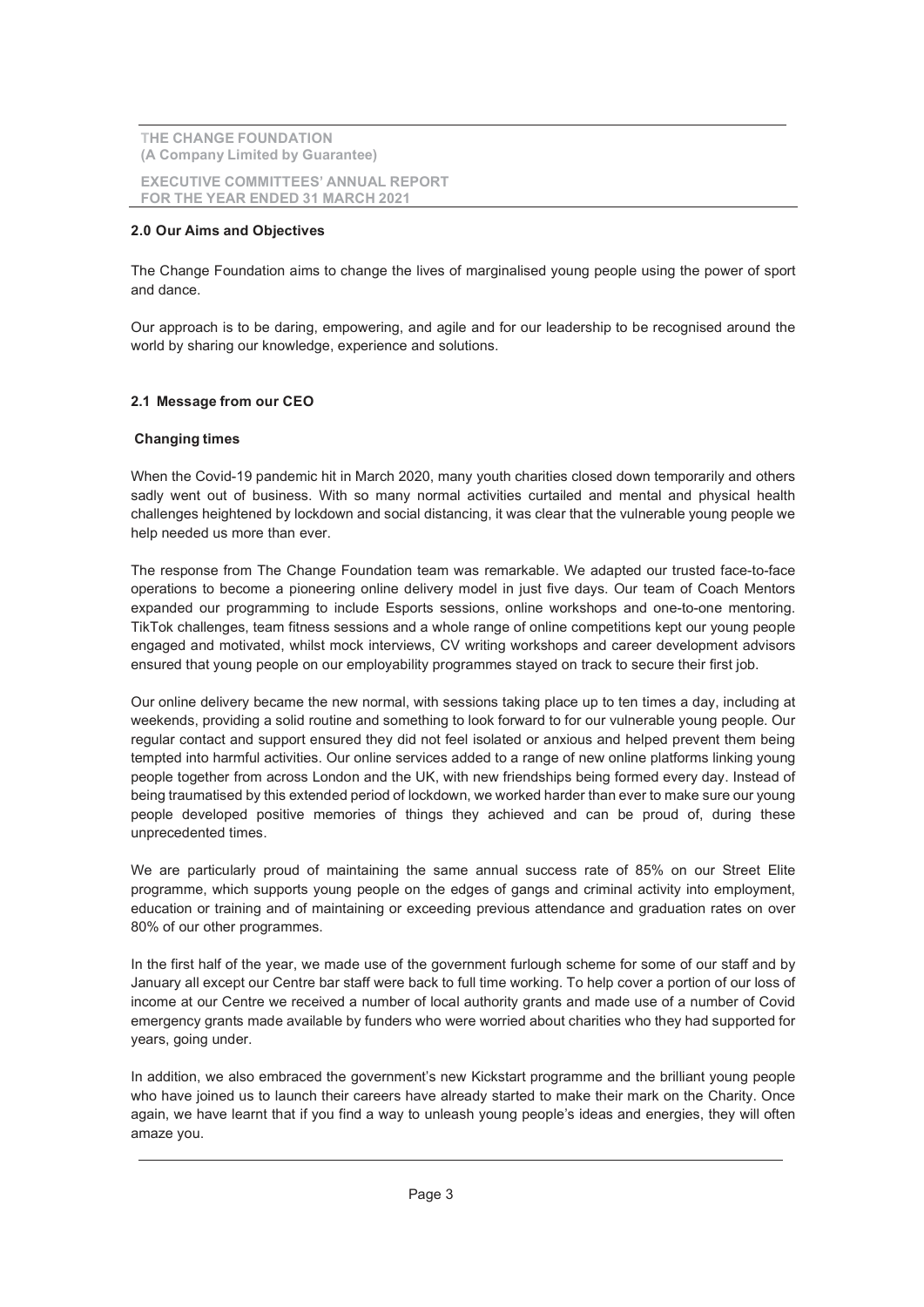### EXECUTIVE COMMITTEES' ANNUAL REPORT FOR THE YEAR ENDED 31 MARCH 2021

As our programmes have had to adapt to new circumstances, so have our finances. Like most charities, we re-assessed our budget for the 2020/21 financial year several times and are delighted to have eventually finished the year with a modest deficit of around £25,000. Planning for our 2021/22 budget began early and with income from our Centre still uncertain and only gradually emerging rules about when we could expect to start expecting income from our extensive list of events and challenges, we created a budget for the year ahead which we think is conservative and achievable.

An exciting part of our planned 2021/22 financial year activities are our 40 events and challenges being undertaken by our staff, Trustees and Ambassadors as part of our 40<sup>th</sup> Anniversary celebrations. These are likely to produce a one-off fundraising income for this year of between £100,000 and £200,000, which we intend to use to expand the scope of our internal Innovation Fund, which can be used by our staff, young people and our Young Ambassadors to pioneer new ideas, which will improve our impact and efficiency.

By the end of the year, we intend to have 40 'Ambassadors for Change' in place and the current 31 are all involved in fundraising for the charity in a range of different ways. Our Ambassadors have transformed our fundraising capacity and their impact will continue to be felt for many years after our 40<sup>th</sup> Anniversary celebrations have finished. In addition, we have strengthened our Trusts and Foundation Fundraising Team and their efforts bore great fruit in the 2020/21 financial year, with funding from this source exceeding income from the previous year.

We will also work with our Ambassadors to continue to grow our network of employers who are open to welcoming our young people into their workforce and running employer workshops to prepare them to recruit and support young people from a range of diverse backgrounds. This will in turn help them to become more inclusive in their employment practices, whilst allowing them to access a new source of young talent.

Over the last twelve months, we have secured a host of new corporate partners, including Give as you Live, Principal Insurance, Adidas and Barclays and our consultancy work is in greater demand than ever, with five sports' governing bodies among the organisations now using our expertise to develop the sport for social change element of their operations.

We are also proud to have celebrated the tenth anniversary of both our Refugee Cricket Project, which has provided support and a safe place to play for over seven hundred child refugees, and our Street Elite programme, which has helped over six hundred young people evolve from a life of gangs and criminal activity into employment, further education or training.

Our Trustees have adapted extremely well to a rapidly changing budget, new online safeguarding guidelines and Trustees' meetings on Zoom. Similarly, our Young Ambassadors have had to adapt how they operate and their ideas and their drive to make their mark on the world have helped us to transform our impact strategy, our programme design and our approach to digital communications.

Our entire team has been exhilarated by having to adapt to these changing times and find exciting new ways to keep our young people engaged. I am enormously proud of their response and it has been a truly amazing time to be the head of an organisation buzzing with new people, new energy and so many new ideas.

One of these ideas is for us to undertake a piece of research looking into the mental health of our young people as we emerge out of lockdown and use our findings to make changes to the way we run our programmes and to see if we are missing anything in our approach. We hope this research will inform our programme design and our recruitment strategies for the foreseeable future.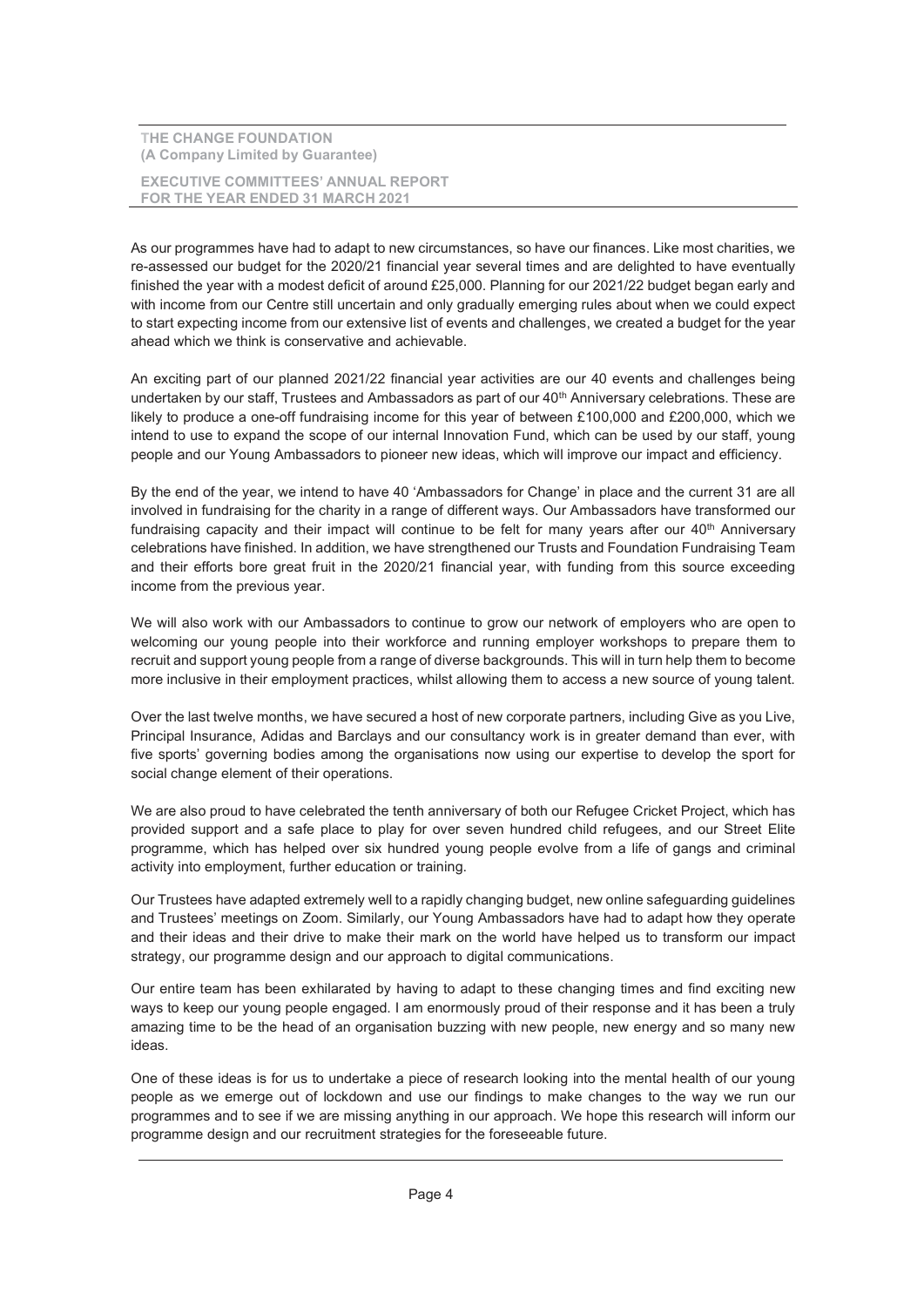EXECUTIVE COMMITTEES' ANNUAL REPORT FOR THE YEAR ENDED 31 MARCH 2021

None of our success would have been possible without the support of all our funders, donors, delivery partners and supporters, so on behalf of our young people, our staff, our Trustees and our Ambassadors, an enormous thank you. Your support has never been more important.

Finally, I would like to celebrate one member of our team who has been instrumental in The Change Foundation becoming a truly world class operation and that person is Carol Driver. Having played a high standard of cricket when she was younger and possessing an instinctive understanding of the power of sport to change young people's lives, Carol initially joined us as a Trustee in the early 90s, when much of our work was focused on providing pioneering cricket opportunities for women and girls, young people with a disability and young people from ethnic minority communities living on some of London's most deprived housing estates. Carol is now a member of staff and her role includes the running of our Centre and her pioneering work developing our Walking Sports programme. The programme now involves over a hundred over 60s playing football, netball, cricket and table tennis each week, the latter having been recently launched to link together our Walking Sports players with some of our young people on a programme in which they support each other to learn new skills. Carol's wisdom and constant reminder to us to always do things in the right way, rather than the quickest way, has been a key part of developing our reputation for cooperation, constant learning and I hope, a strong sense of trust and reliability across everything we do. As we evolve again using the lessons learnt through the pandemic into a highly influential and constantly pioneering organisation, I would like to thank Carol for her three-decade contribution to making us who we are today.

# How it all started

Thirty-nine years ago, in 1981, I was playing in a midweek cricket evening league on a park pitch in Islington. Each week we would have to chuck off local kids using it so we could play. After a couple of weeks, I suggested if they came back the following evening, I would bring some spare kit and would do some coaching. If they were keen, I could perhaps organise some matches. It caught on and pretty soon we had the makings of a squad.

The Brixton Riots, a few weeks earlier, had led to fears of gangs of disgruntled youths roaming the streets of London and Islington Council gladly gave me free use of the ground, a bag of cricket equipment and even printed some posters for me which went up in bus stops and on lamp posts. Our first 'housing estate team' was born. Cricket gave those young people from Islington something to do all summer. They particularly relished the chance to travel all over London and beat teams with 'proper' grounds, 'proper' kit and who played in 'proper' leagues. Over the course of the following year, I also helped some of the players get a job, helped some stay in school and watch all of them make new friends and feel a great sense of achievement. Some are still friends today.

That summer, I met three other people who were also pushing for social change and greater inclusivity in the sport. Mike Barnett had a plan to get cricket into every London primary school, Jenny Wostrack wanted exactly equal opportunities for women and girls to play cricket as boys and men and former West Indian cricketer, Reg Scarlett, was creating a college which would support black and Asian players to become professional players. Mike, Jenny, Reg and I were part of a movement that was initially called the 'London Community Cricket Association', later to be called 'Cricket 4 Change' and eventually to be renamed, 'The Change Foundation', to reflect the growing range of sports we were now using to deliver a social impact.

Whenever I hear youth workers, teachers and parents talk about sport 'keeping kids out of trouble' I think back to that summer in 1981 and the vital work that our foundation does up and down the country today. Well-run sports programmes can do much more than keep kids out of trouble. Outcomes can range from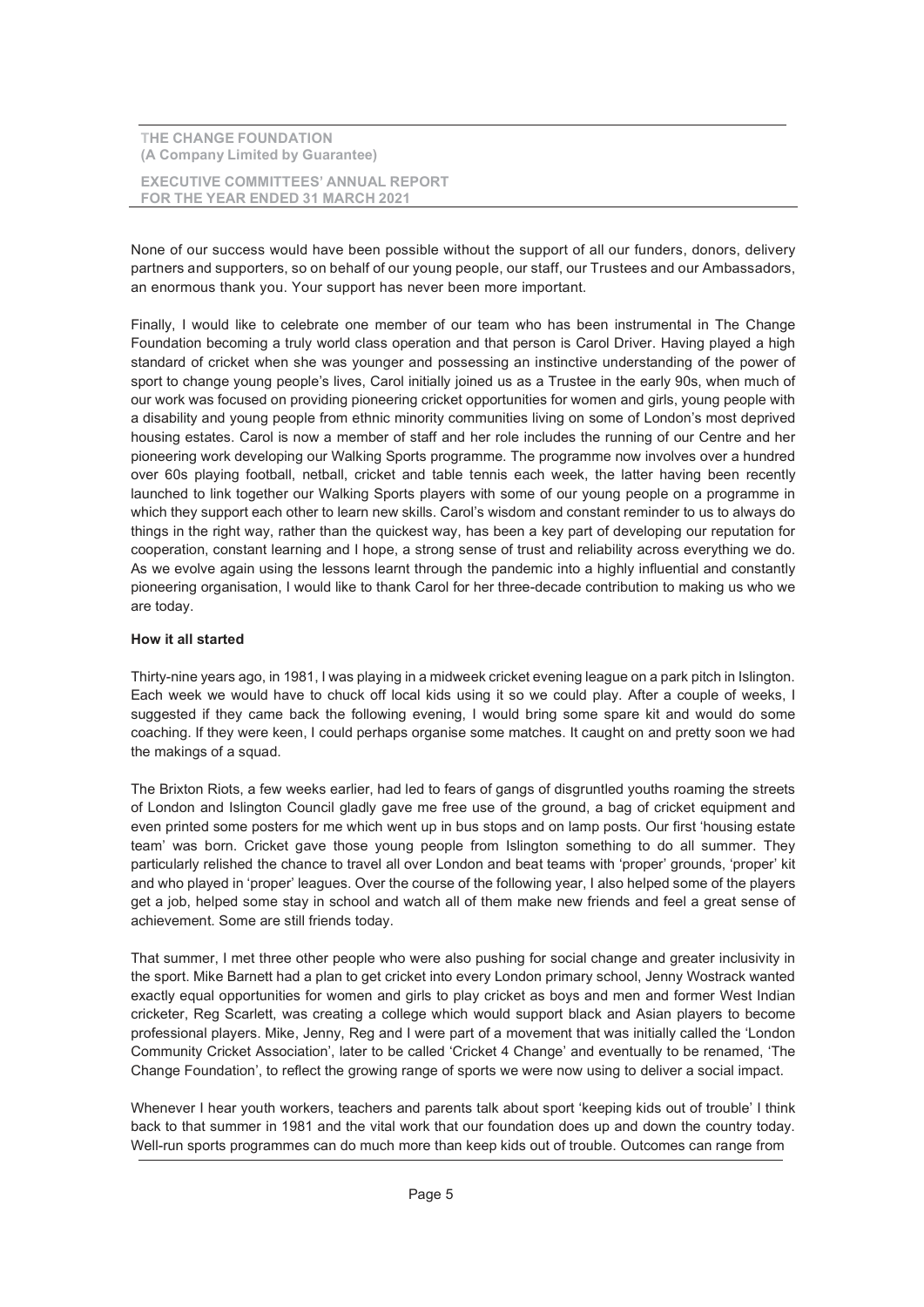#### EXECUTIVE COMMITTEES' ANNUAL REPORT FOR THE YEAR ENDED 31 MARCH 2021

'social inclusion' to 'community cohesion', but above all they have the power to build self-confidence and transform young lives. These four stories illustrate this perfectly

DC is a young man who is from a very tough neighbourhood in south London. He moved to the UK from Angola when he was only ten and really struggled in lessons due to his limited English. Like many young people, he was desperately looking to 'fit in' and find acceptance during his early teenage years and this is what unfortunately led him to becoming involved with the wrong crowd and caught up in what could be called 'gang activity'. Academically he struggled through school from start to finish but became very popular and developed a large friendship circle. It was upon leaving school that he felt completely lost and with very few qualifications and no work experience to speak of, he lacked direction and his confidence in his own ability started to drop rapidly. Reflecting on this time in his life, he said, "I felt lost, in a bit of a hole and didn't know how to get myself out of it".

Coming from a poor household, money was not easy to come by and the need for bringing in some form of income was becoming increasingly more desperate. At times he contemplated 'doing a few things he shouldn't' just to get by and was often a whisper away from getting involved with the police. This all changed when one day he took a trip down to his local youth centre to see who was about and saw one of the charity's Street Elite sessions going on in the sports hall. Watching on from the balcony above he was spotted by one of our Coach Mentors, who immediately went up to speak to him and told him about the programme and how it supports young people to find employment.

"At first it felt a bit too good to be true you know, I thought to myself yeah yeah this probably won't go anywhere, just another project saying their gonna do this for you, gonna do that for you"

During the first few weeks, DC often became frustrated during the sessions and would react badly to things that did not go his way. His time keeping was poor and he was nearly always late. However, as the weeks went on and by spending time with his Coach Mentor, he started to change. His time management improved dramatically as did the way he dealt with conflict. After identifying the career he wanted to get into, his Coach Mentor arranged a work placement taster day with one of our programme employer partners. This really fuelled his hunger for work and after successfully completing a two-week work placement, he was awarded a three-month contract. Putting in an incredible effort over those three months, he was then offered a full-time apprenticeship. In 2019 he completed his apprenticeship a year ahead of schedule and has rapidly progressed through the ranks at the company. He is now a supervisor and mentors young apprentices who are facing the same types of pressures he faced when he was younger and starting out in the world of work.

"Without Street Elite I really don't know where I would of ended up. I was completely lost. A lot of people I grew up with are either dead or in prison due to getting mixed up in bad stuff. Street Elite has given me everything. I'm proud of the hard work I've done to get me where I am today, I'm proud that I am able to financially support my family and I'm proud of the man and the father that I've become. However, none of that would of happened without Street Elite. It changed my life and I'll always be thankful".

OP is a young man with a moderate learning disability and autism, who was part of our London Futures disability employability programme. At the start of the programme, it was clear that OP had a lot of potential but his lack of faith in his own ability was really holding him back from securing paid employment. He would often report that he had seen job advertisements that he liked but didn't have the confidence to apply for them. After attending the programme consistently, OP began to grow in confidence and after sharing that he wanted to improve his fitness and overall mobility, he and his Coach Mentor met regularly during lockdown in a Covid safe way to take part in a structured exercise programme. This regular interaction also served as a great vehicle for conversation about his personal goals and aspirations and provided space for him to share the mental health challenges he was experiencing throughout lockdown. OP worked hard with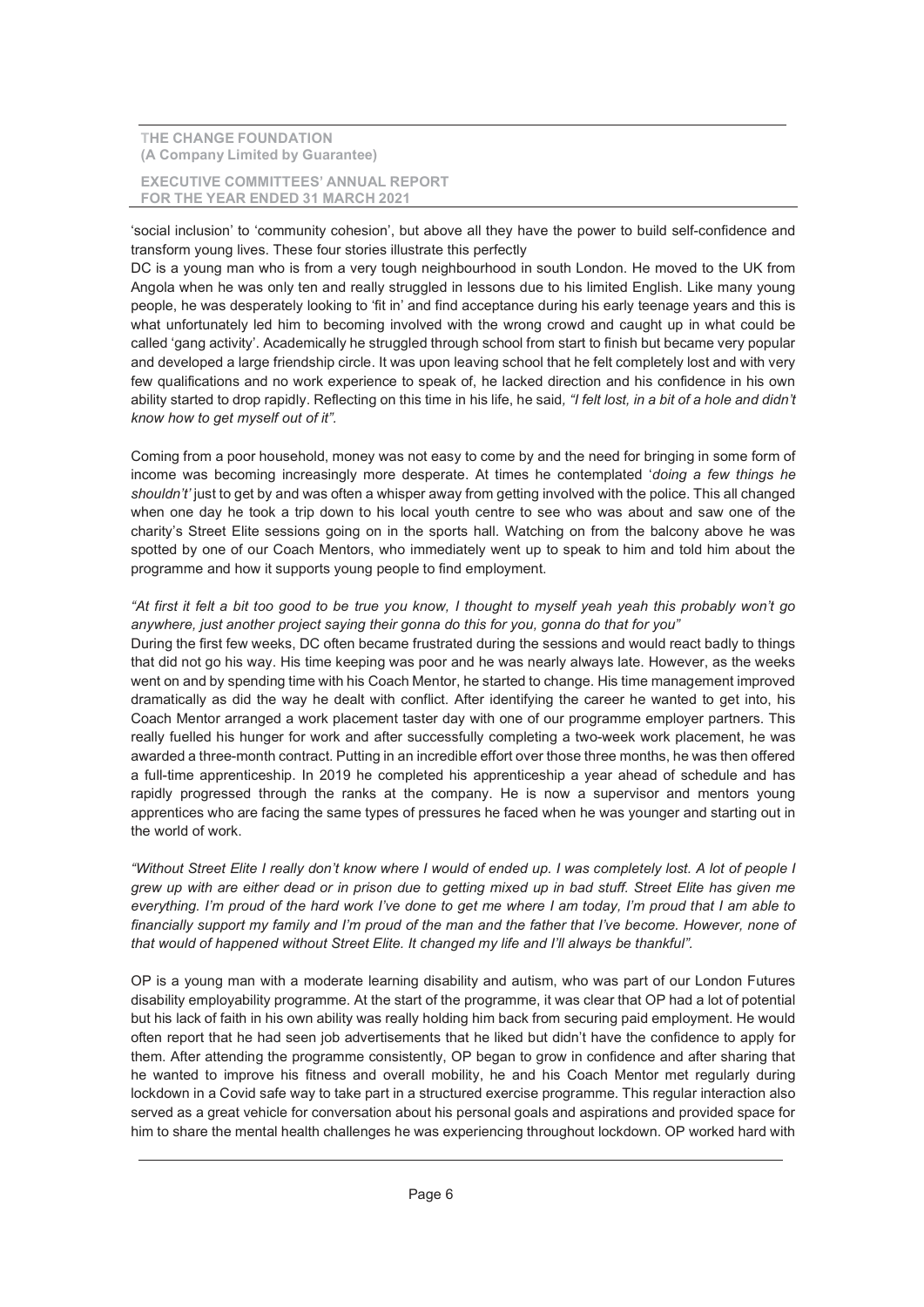his Coach Mentor to identify what employability skills he wanted to work on and what job roles he was interested in and after a couple of months of preparation and with support from his Coach Mentor, OP applied for a position at a central London Hotel and was successful in securing the job. He is currently in a great place, feeling that he has purpose, growing in confidence all the time and he now feels he has become a contributing and important member of society. His sense of confidence and self-worth led to him volunteering at a local charity project that helps isolated and lonely people connect back into wider society. This is something he is incredibly passionate about and is currently seeking out additional volunteering roles. He continues to be involved with the London Futures programme and acts as a peer mentor to other young people within the group.

When we first met MK and recruited her onto the G-Storm programme, she told her Coach Mentor that her aspiration was to become a stripper and marry a drug dealer. She was known to social services for being an 'at risk' young person and would often get caught up with the police. She was trafficking drugs as she saw it as a quick way of making money and she would often get involved in very dangerous situations, especially through her brother and his gang affiliations. During her time on G-Storm, she started to change how she viewed herself and her aspirations started to head in a more positive direction. She started to focus more at school and there were some marked improvements in her attitude. She reached out to us once again a year down the line because she was struggling with college and her mental health was not in a great place. After meeting with one of our Coach Mentors we offered her a place on our Street Elite programme and she grabbed the opportunity with both hands. MK worked well with others on the programme and as the weeks went on, she started to grow in confidence and believe in her own ability. Then the Covid pandemic hit. During the first lockdown MK really struggled mentally and she was finding it increasingly difficult to stay motivated and complete college. However, her Coach Mentors worked with her to develop a daily routine and would check in on her each day and set her goals and challenges. MK responded well to this and used this time to work on her personal development as well as increase her knowledge in her career interest of choice, which is quantity surveying. After completing a two-week work placement with one of our employer partners, MK was invited to apply for an apprenticeship opportunity with them. She worked hard with her Coach Mentor on her interview technique and it paid off as she was successful with the interview and was awarded an apprenticeship. MK is thrilled with where she is currently at in life. From the teenager who was caught up in drug dealing to a young professional making her way in the world, MK has come a really long way and we are incredibly proud of her achievements. She now has a career in a growth sector and has a very bright looking future ahead of her.

MI is a young man who lives independently in a hostel. MI got involved in gang activity from a young age, which ultimately resulted in him being arrested and spending time in prison. Upon his release, a former Street Elite participant put MI in contact with us and we met with him to discuss the programme. Keen to start afresh and not make the same mistakes again, MI was really motivated from the outset. He knew three people from the previous year's cohort and inspired by their success, he wanted to follow in their footsteps and start a career in the construction industry. MI has shown incredible dedication and resilience whilst studying for his CSCS (Construction Skills Certification Scheme) test, which he initially really struggled with. The online group revision sessions really helped MI realise that it was not just him who was struggling and that as a group everyone was there to support him. MI successfully passed his CSCS test and completed a two-week work placement with a plumbing company and after impressing during his placement, he was subsequently awarded an apprenticeship in plumbing with the company.

The success and social value of what we do as an organisation starts and ends with the young people we work with. Ultimately, they change their own lives. Our role is to empower, create opportunities, coach and support. We start by understanding their circumstances, their lives and their communities, through our Coach Mentors and alumni, who have experienced the same challenges. We work from the ground up, often encountering a broad spectrum of social problems, and applying four decades of 'learning by doing'. Our work is only made possible by our community partner networks, who help us identify and recruit our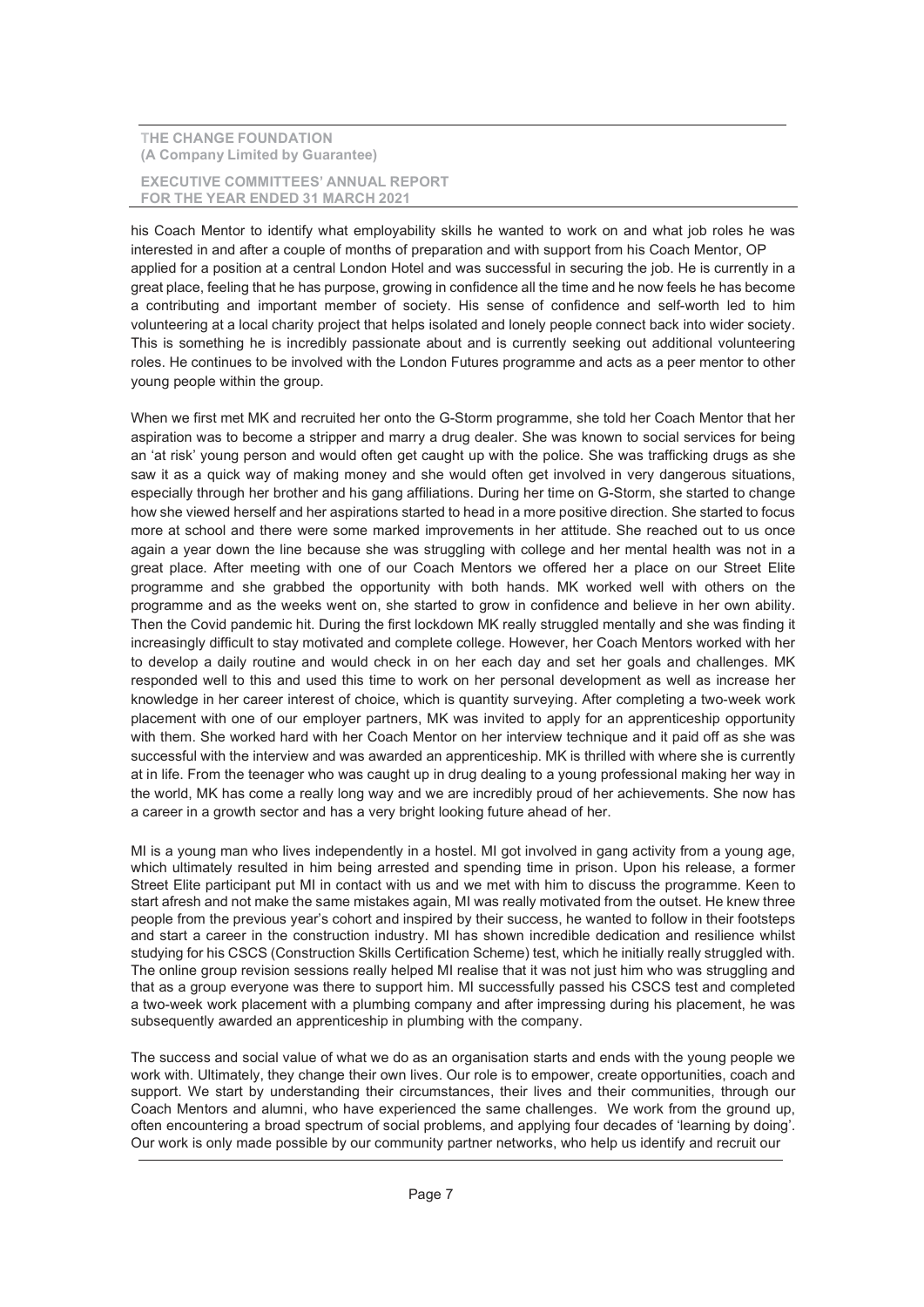EXECUTIVE COMMITTEES' ANNUAL REPORT FOR THE YEAR ENDED 31 MARCH 2021

young people, and a growing group of corporate partners who help our young people take their first step into a career and employment.

Selho  $\sqrt{ }$ Ser

Andy Sellins, CEO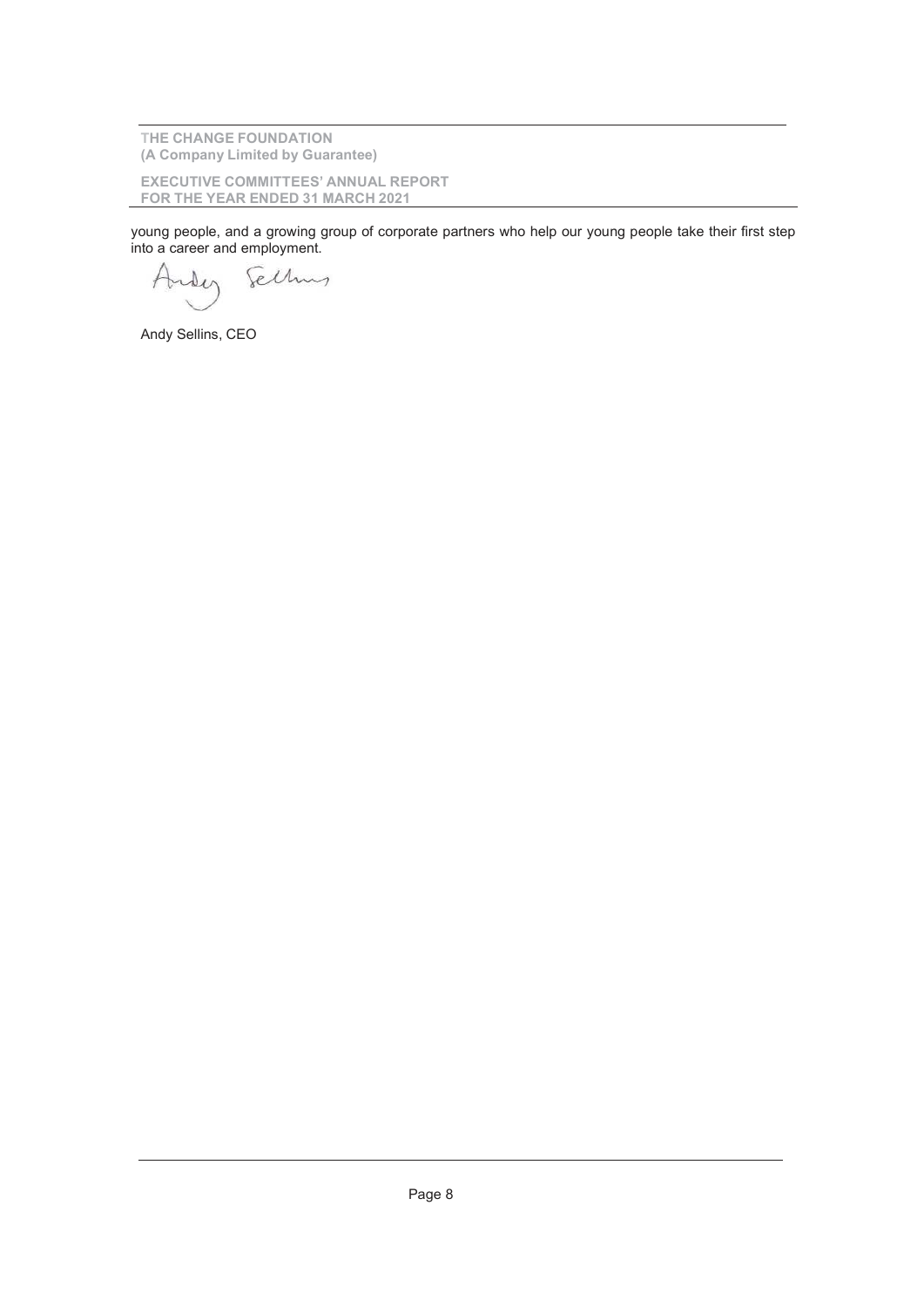# 2.2 Programmes and Impact Report

# 2.2.1 How change happens – our model for change

Our staff: Our staff effect change in others. They are our most powerful resource. We do not expect our staff to fit a certain template, nor develop at the same pace as their colleagues. We do not expect them to have the same interests as each other, nor the same aspirations and nor do we expect them to succeed in everything they try. Indeed, we want them to try new things that end up not working; 'fail quickly', learn and move on. We do expect them to be kind to each other, to work hard and to take credit for all their successes, large and small. We believe that if our staff are treated in this way, they will treat our young people in a similar way so their talents emerge, and their aspirations will flourish.

Our approach: Our approach has seven distinct stages, honed and simplified over the course of the last forty years:

- 1. **Identify the social need** We take social action by responding to a need identified by our young people.
- 2. Pilot new ideas We design sport for social change programmes by testing a variety of sports and adapting their rules, trialling impact measurement tools, understanding the resources required and questioning assumptions. We do this by asking for and acting on young people's ideas and testing them by delivering six to twelve-month pilot programmes.
- 3. Recruit and retain We invest time and resources in developing recruitment plans to ensure we work with the most marginalised young people in our communities. We work in partnership with local authorities, community groups, other charities and 'on the street' recruitment. The Change Foundation spends time matching the right programme for the right young person and learning about root causes that affect attendance.
- 4. Deliver programmes that are flexible We deliver sport for social change programmes that are flexible, adaptable and inclusive, through which young people can 'learn as they go'. We take this approach because social change programmes are complex and unpredictable – they require supportive environments, reliable Coach Mentors, who lead by example and new and innovative coaching methods that weave in learning.
- 5. Provide opportunities for young people to succeed We recognise that change is personal, and that each young person drives their own change at their own pace dependent on their relationships, motivations, behaviours, values and aspirations. We provide a range of opportunities for young people as they graduate from our programmes, including high quality work experience, one to one career development support, involvement in our alumni programme and paid employment in their chosen sector.
- 6. 'Innovate and share' what we learn  $-$  We systematically review impact through reflective practice, openly discussing successes and failures with all stakeholders and amending methods based on learning. We then share our learning with the international sport for social change sector helping them to innovate according to their own social and economic environments. We do this by training their coaches, consulting with national governing bodies and engaging partners to deliver programmes and access regular, ongoing development support.
- 7. Provide the platform for programme graduates to give back We encourage graduates of our programmes to visit regularly to inspire other young people to make good choices, work hard and make the most of their lives.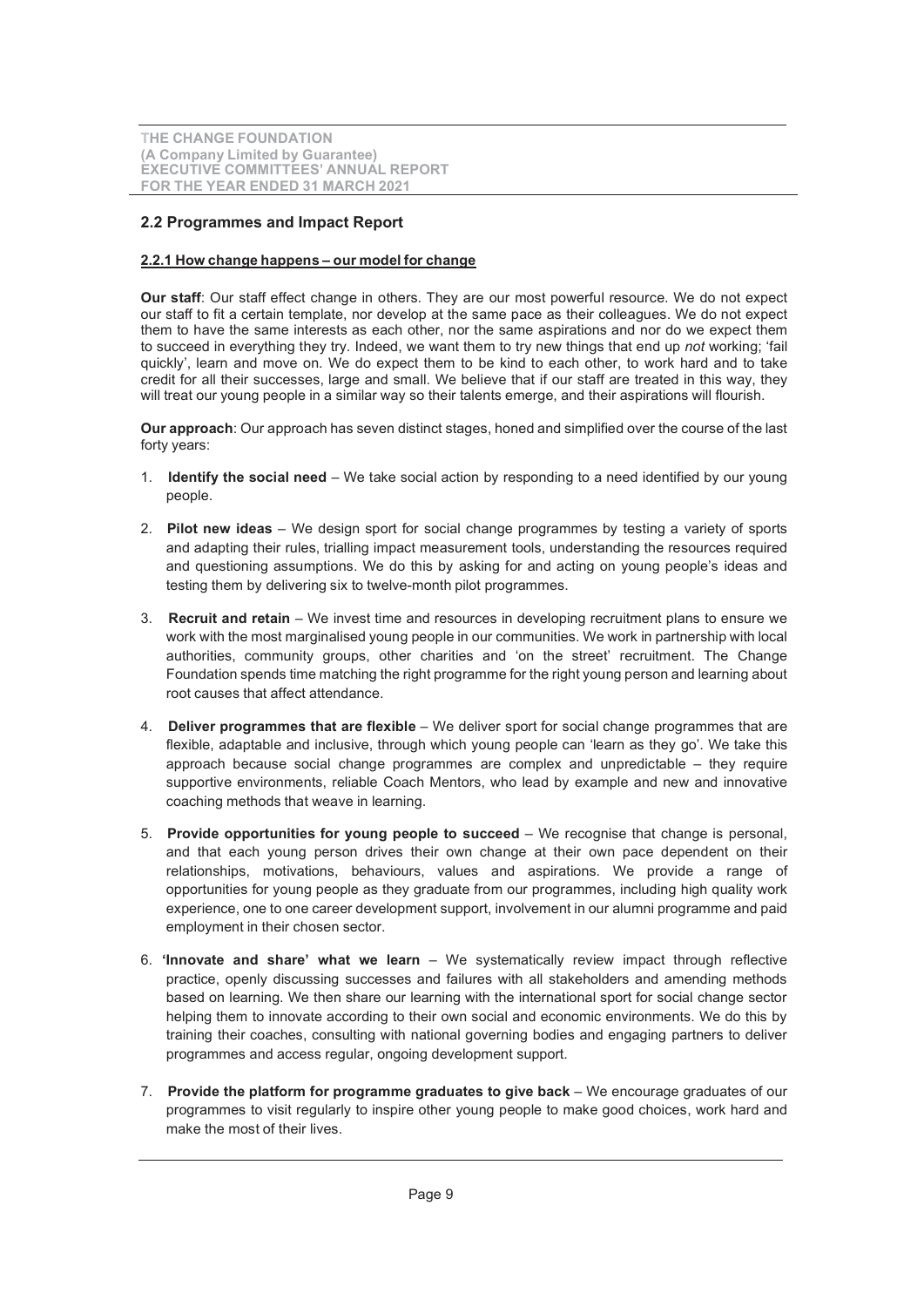EXECUTIVE COMMITTEES' ANNUAL REPORT FOR THE YEAR ENDED 31 MARCH 2021

### 2.2.2 Changing the story – identifying the social issues we tackle through sport

Responding to the challenges facing our young people, we have had to focus on a broad range of social issues over the past twelve months:

Knife crime and serious youth violence – Many of us do not realise half of all knife crime offenders in London are teenagers or even younger children (Metropolitan Police).

Social media influence on young women – Social media addiction is thought to affect around 5% of young people, particularly young women, with social media being described as more addictive than cigarettes and alcohol (Royal Society for Public Health).

Unemployment amongst vulnerable young people – The cost of youth unemployment over the next decade has been estimated at £28 billion, having wide social and economic effects (Youth Employment UK).

Disability inclusion in the workplace and in wider society  $-3.3$  million people of working age with a disability in the UK are economically inactive (Disability Rights UK – March 2018).

Mental health – One in eight children have a diagnosable mental health disorder; that is approximately three children in every classroom. One in six young people between the ages of sixteen to twenty-four has symptoms of a common mental disorder, such as depression or an anxiety disorder. In 2017, suicide was the most common cause of death for girls aged between five and nineteen (Young Minds).

# 2.2.3 Impact highlights – April 2020 – March 2021

- · The Change Foundation recruited and engaged 456 vulnerable people across London, Birmingham and Newcastle. 52% of participants were male and 48% were female.
- · The Change Foundation delivered 481 structured sport for social change sessions with an average of four hours of additional mentoring each day for individuals and small groups.
- · The Change Foundation trained 17 employers to join our inclusive employers' network that provided employability and career development support for our young people.
- The Change Foundation collaborated with 107 referral agencies to recruit the most vulnerable young people in our communities. These agencies consist of local charities, community groups and statutory services.

The Change Foundation approach to impact measurement is based on the following principles:

We are authentic – we capture and translate authentic data from our young people, sharing knowledge and experiences that are relevant and true to the need we are addressing.

We are creative – we design creative impact measurement tools that engage our young people to provide high quality information.

We are consistent – we measure impact in a systematic way while young people are on our programmes and after they graduate, in order to track the difference we are making.

We are storytellers – we share the impact of our work as often as is possible with all stakeholders, taking a proactive rather than reactive approach to sharing our stories.

We are holistic in our approach– we believe that impact measurement is a coaching technique that is fundamental when delivering social impact programmes and requires the same preparation, innovation and training as delivering the sport itself.

We use a range of approaches to measure the impact of our work: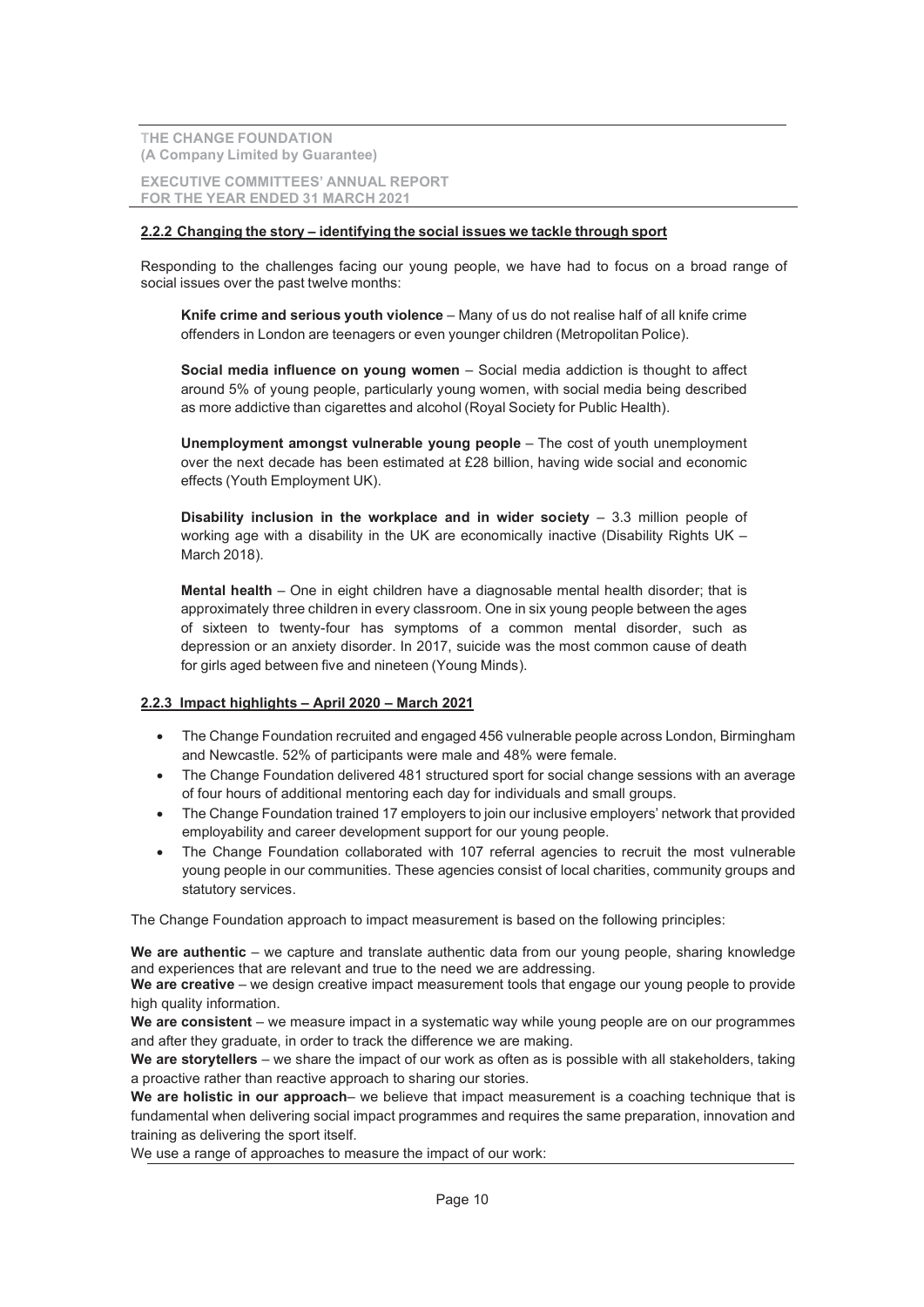EXECUTIVE COMMITTEES' ANNUAL REPORT FOR THE YEAR ENDED 31 MARCH 2021

- Gathering basic information we use an information management system to upload an individual profile for each young person we work with, capturing basic demographics.
- **Supported self-reflection** we use creative journey tracking tools designed by our Coach Mentors and young people to measure the progress of our young people while on a programme.
- **Coach Mentor observations** we use Coach Mentor observation checklists, that are used at the beginning and at the end of a programme to provide a baseline measurement against an end of programme assessment of each young person.
- An external perspective we seek to gain external feedback for each of our programmes, this can be through independent evaluation, stakeholder evaluation and/or family, employer, teacher and friends' feedback.
- The role of our alumni each graduate of The Change Foundation programmes is invited to become part of our alumni programme where they can continue to gain support and opportunities and enable us to track their progress beyond their programme engagement.
- The role of our Young Ambassadors we recruit a group of young people that give back to the charity by adding their skills and experience to find new and innovative ways to create change through sport. Young Ambassadors take on individual roles that inform the charity's strategy and programmes for the benefit of young people.

# 2.2.4 Programme by programme impact: April 2020 - March 2021

The Change Foundation uses sport as a vehicle to engage marginalised young people and to deliver measurable and sustained social impact. We systematically review and share social impacts, seeking to set and beat benchmarks and continuously raise the bar through innovation, a 'test and refine' approach and through continuous learning.

# Netball 4 Change – Teaching social media safety through netball

Netball 4 Change uses the game of netball to teach girls affected by overuse of social media how to stay safe online. It empowers them to think more positively about their social graph, how it can affect their prospects and raises awareness of negative social media influences.

Netball 4 Change started in 2017 and over the last four years it has helped 919 girls aged 10 – 13 in Newcastle and London increase their knowledge about social media safety and reduce the time they spend on social media.

In 2020/21 59% of the young women reported that six months after the programme they were implementing key Netball 4 Change social media safety rules which has reduced the need to use social media so frequently, feelings of 'FOMO' (fear of missing out) and being drawn into unrealistic body images. "Social media is a minefield and I definitely know that more than most…I've felt the pressure, but now I

don't care as much because you realise there's more important things than impressing people you don't know. That's why amazing initiatives like Netball 4 Change are so worthwhile." Montana Brown, Love Island 2017 star and Netball 4 Change supporter.

# (ii) Street Elite – Training for work through sport

Street Elite is an award-winning training for work programme which engages young people aged 18 – 25 impacted by crime, violence and inequality and through sport help them transition from NEET (not in education, employment, or training) into work, apprenticeships, training, or education opportunities.

Street Elite started in 2011 and over the last 10 years Street Elite has recruited and trained 471 NEET young people in London and Birmingham (aged 16 – 25) on the edges of gangs and crime, preparing them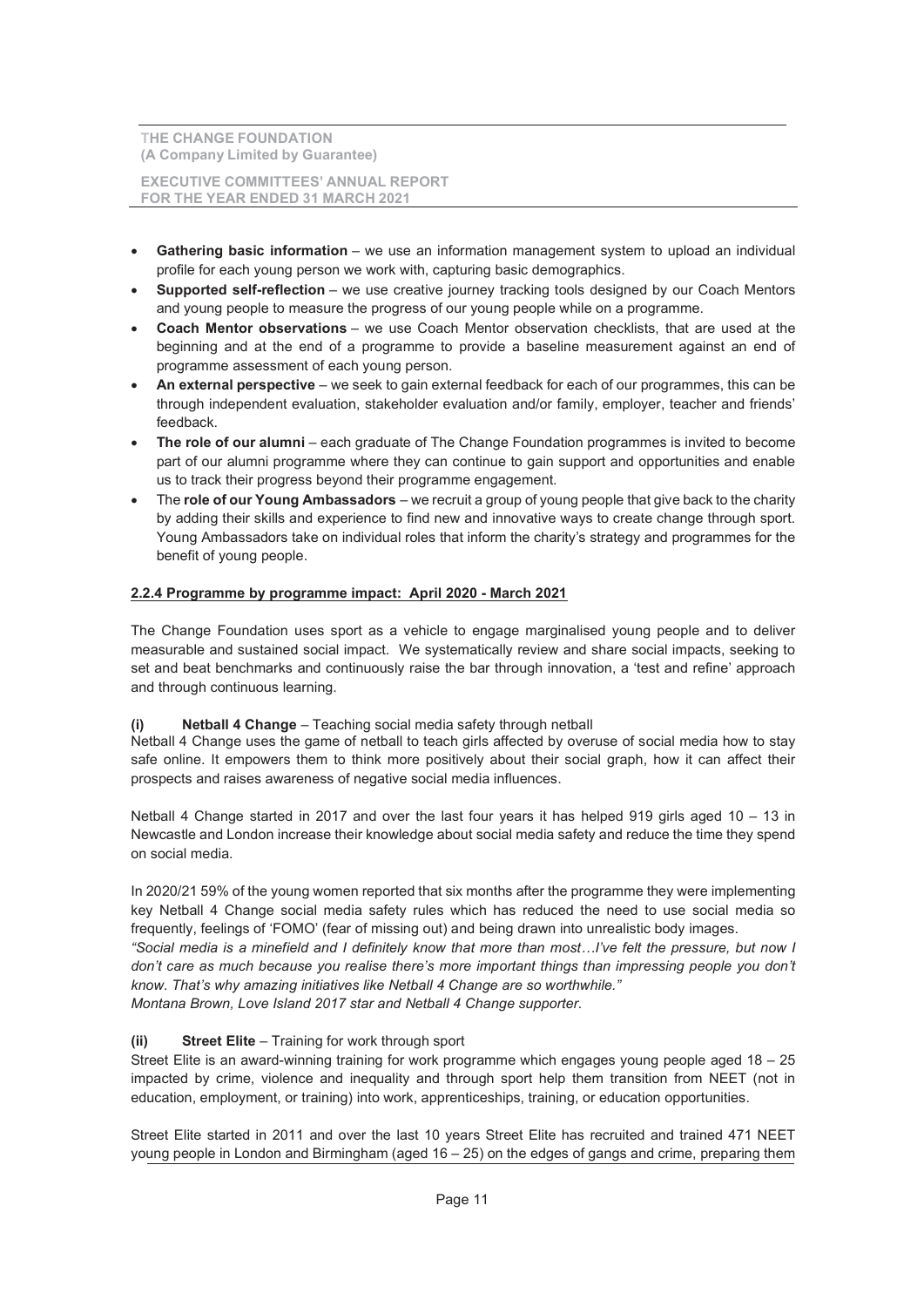EXECUTIVE COMMITTEES' ANNUAL REPORT FOR THE YEAR ENDED 31 MARCH 2021

for employment through sport. In 2020/21, Street Elite recruited and engaged 58 young people of which 47 are now in work, education or training giving the programme an 81% success rate.

In 2019, The Change Foundation commissioned Bean Research to conduct a Social Return on Investment analysis of Street Elite based on the distance travelled for the 97 participants of the 2018 and 2019 cohorts. The analysis found, for every £1 invested, Street Elite generates £10.72 in social value over three years, through economic benefits, human capital gains, avoided exchequer costs and wellbeing improvements among programme participants. In fact, this equates to Street Elite generating £3.76million of social value through its last two years of delivery.

"Thank you, Street Elite, for all you have done for me. You gave me the opportunity to pursue something worthwhile and helped me pass my CSCS card and supported me on my way to a career in plumbing. I'm really grateful."

L, Street Elite 2019 Graduate

### (iii) London Futures – Reducing isolation through employability and sport

London Futures is an employability programme for young Londoners aged 18 – 25 with learning disabilities and mental health problems, facing social isolation and loneliness. Using sport and specialised mentoring, these young Londoners unite to compete in employability challenges to improve their career aspirations and become more integrated in their communities.

The London Futures programmes started in 2019 and has engaged 92 young Londoners with a learning disability who are at high risk of long-term unemployment status and social exclusion. Their disabilities range from downs syndrome, autism spectrum disorder and moderate to severe learning disabilities and over 50% have associated poor mental health conditions.

In 2020/21, 67% transitioned into work, training, or education and 33% needed additional support with their employability skills.

"To find a service that is specifically for my son who is high functioning was wonderful. The staff are enthusiastic and engage well with all the young people. The activities are varied, and frequent reminders are sent out about what would be happening in each session in advance. I highly recommend the service and wish them all the best in the future!"

Parent of London Futures Graduate

# (iv) Girls Win – Goal setting through sport

Girls Win uses sport to help young women with a disability aged  $11 - 21$  set short, medium and long-term goals. It empowers young women to think more positively about their future, how goal setting can develop their prospects for the future and engages them in activities that keep the body and mind healthy to adopt a positive attitude.

Girls Win started in 2016 and has engaged 242 young women in London, aged 11 – 16, with a minimum of two of the following disabilities: hearing impairment, visual impairment, autism spectrum disorder, physical and learning difficulties.

In 2020/21, 65% of Girls Win graduates demonstrated through one-to-one mentoring sessions with their Coach Mentor that they achieved their short, medium and long-term goals and feel more confident about their future.

"A enjoys coming to Girls Win, even if she's unwell as it's her favourite activity. She has gained in confidence since attending and has made new friends. For me as a parent, the Girls Win residential she attended with you was great as she had never been away before on her own. Her words were 'it was fantastic, I want to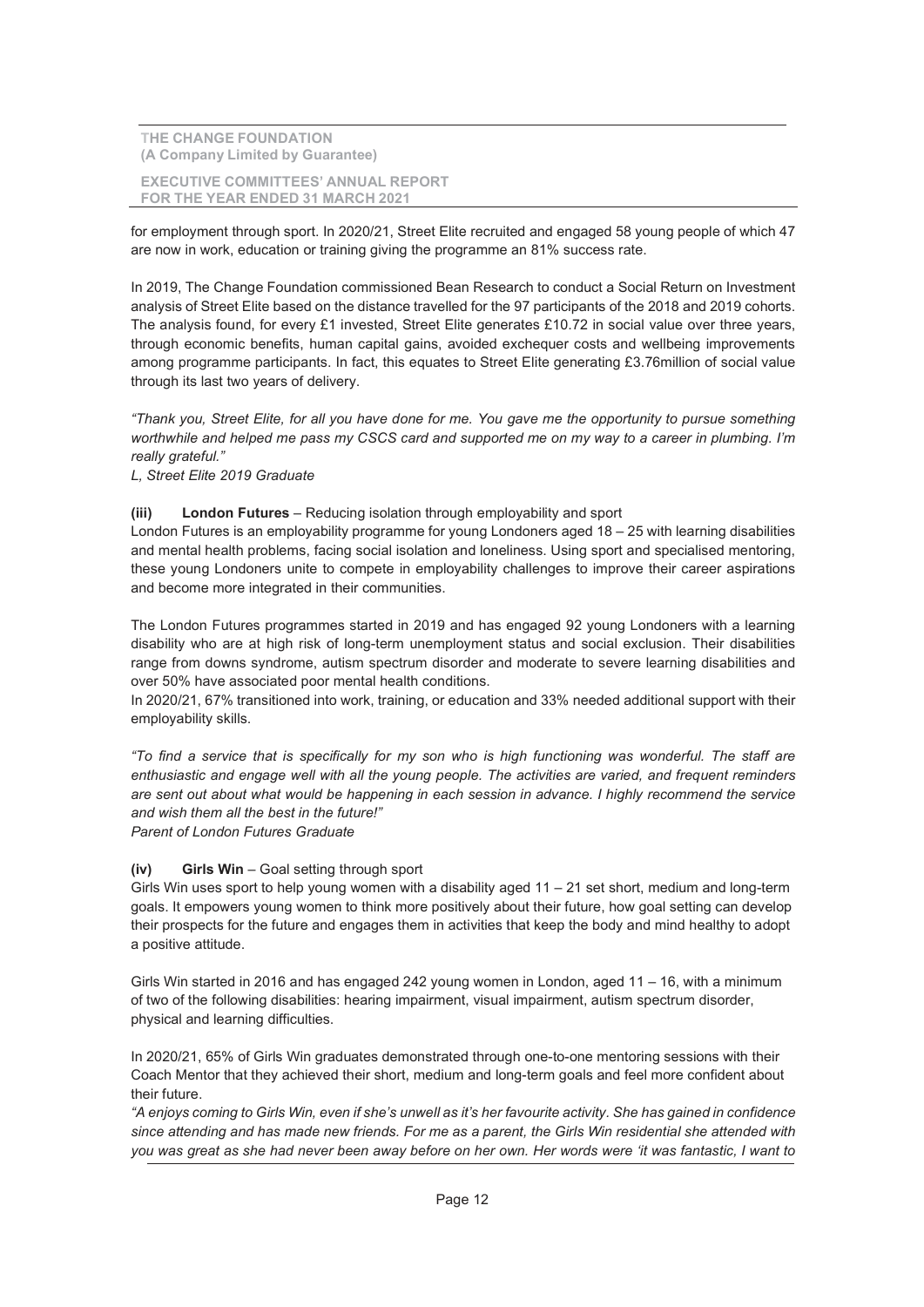EXECUTIVE COMMITTEES' ANNUAL REPORT FOR THE YEAR ENDED 31 MARCH 2021

go again'. The Coach Mentor, Maddy, has had a positive impact encouraging A and making her feel at ease. She sees Maddy as a great role model." Parent of Girls Win Graduate 2019

# (v) 12 Rounds – Box smart, live smart

12 Rounds is an anti-knife crime education programme for children and young people in primary and secondary education. 12 Rounds uses boxercise, self-defence, and boxing to educate children and young people about the dangers of carrying a knife for protection and the impact carrying can have on themselves and others.

Our programme aims are:

- · To reduce the risk of children and young people carrying knives at school through attending a twelve-week boxing programme.
- · To increase children and young people's understanding of the consequences of carrying a knife through self-defence activities.
- To reduce the risk of involvement in knife crime after school by tracking participants route home and providing access to a 12 Rounds boxing club and a team of inspirational 12 Rounds boxing coaches.

100% of the children on the programme reported that 'someone had been stabbed' within two miles of their home, illustrating a desperate need for 12 Rounds in their local area.

In 2020/21, The Change Foundation partnered with Imperial College to deliver anti-knife crime awareness and education through the SHARP (Simulation-based Holistic Approach for Reducing and Preventing Knife Violence) project. The Change Foundation are responsible for delivering an anti-knife crime education through boxing and Imperial College provide virtual reality and in-person simulation, which recreates the story of someone who has been injured in a knife attack. As bystanders who join the simulation after the time of the injury, the young people provide first aid and support in a way that is safe for them and for the injured person. Young people follow the story beyond the initial injury, allowing them to learn more about the long-term impacts on the individual and their families. Young people also engage in facilitated debriefing with trained staff and trusted Change Foundation Coach Mentors and complete guided activities to help make sense of the learnings from the simulation and their own responses. In 2020/21, The Change Foundation young people helped to finalise and co-create the simulation ready for delivery in the autumn of 2021.

"There have been a number of exclusions due to pupils carrying a knife onto the school premises and on one occasion a student brought a BB gun into school and shot another student in the playground. I was shocked by the violence and the genuine intent to harm. What I've noticed is it tends not to be the "harder" students, the ones you'd expect. It's more likely to be your softer, more vulnerable students who are carrying a weapon for protection. As a teacher, you might be afraid, but often it's students I know well. It's so unpredictable. But when they're carrying knives, it's frightening." Teacher from a school in East London

# (vi) Visually Impaired Rugby – Inclusion and diversity across the rugby playing world

In 2015, The Change Foundation set out to create an inspirational and completely new sport, designed to build on rugby's commitment to social inclusion and personal wellbeing. We have been piloting the game

with youth and adult clubs in London and growing the game internationally through a visually impaired rugby three test match series in New Zealand during the British and Irish Lions tour in 2017 and in Japan during the Rugby World Cup in 2019. This has helped develop the rules, equipment and players to create a game based around the Rugby 7's touch format. The gameplay takes into consideration a wide range of sight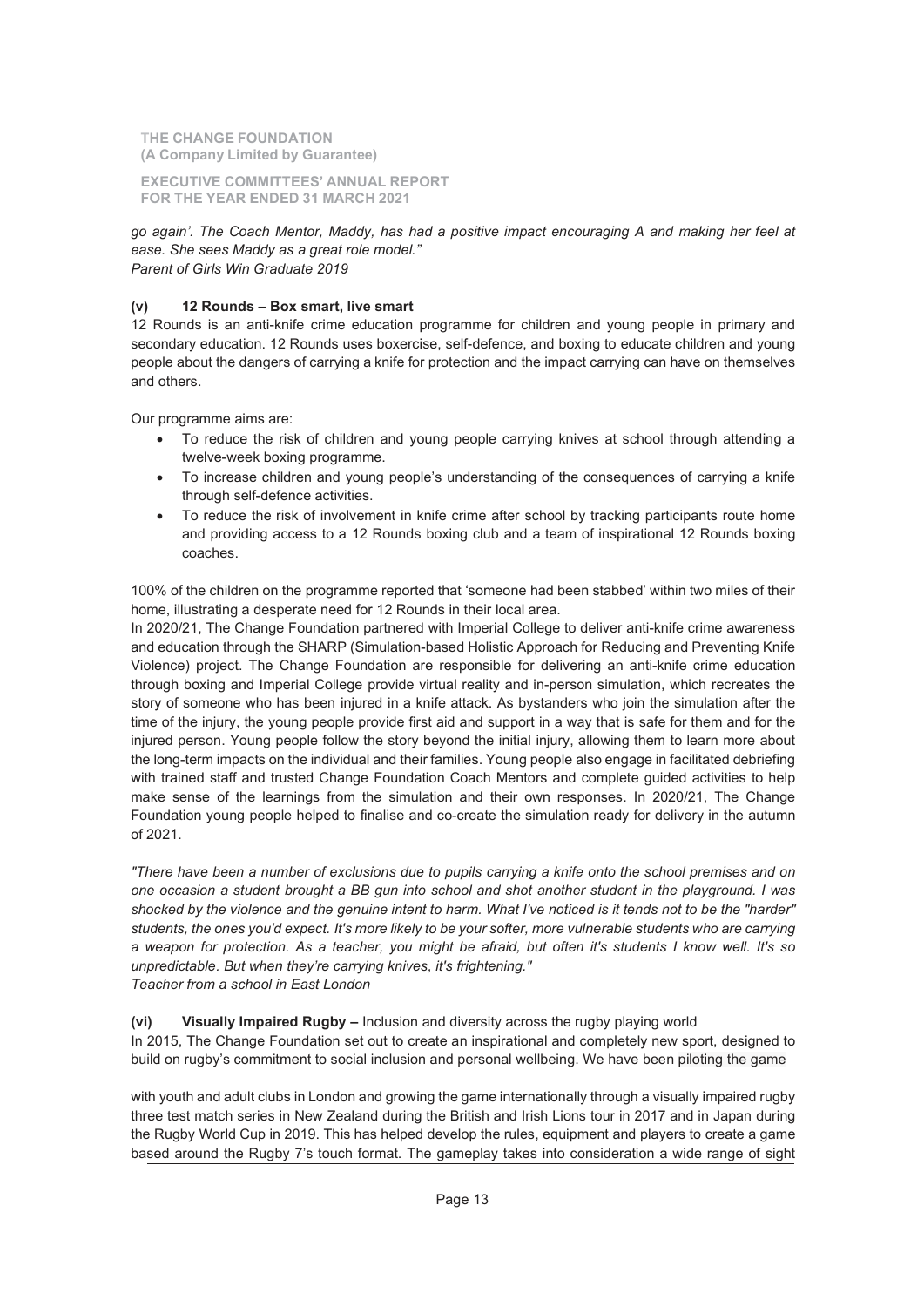EXECUTIVE COMMITTEES' ANNUAL REPORT FOR THE YEAR ENDED 31 MARCH 2021

conditions whilst maintaining the fundamental codes, laws, and spectacle of rugby to both the players and spectators.

Over six hundred visually impaired players have joined visually impaired rugby clubs in the UK, New Zealand and Japan since the game was developed and over one hundred rugby referees from the UK, New Zealand and Japan have taken part in visually impaired rugby officiating training since 2016, helping to create a safe and accessible game for all.

Over two hundred visually impaired rugby coaches from the UK, New Zealand and Japan have taken part in visually impaired rugby coach training programme since 2016, ensuring there is a well-developed verbal communication system amongst players, which allows them to fulfil their potential as players and perform at high standard.

"I lost the sight in my left eye during a game of rugby. For me aged 20, it was hard to deal with but not as hard as some of the social issues young people face today. I believe strongly in the values within the game of rugby and I know the Change Foundation has been built around those same qualities. I look forward to being part of this positive movement."

Ian McKinley, Rugby Union player for Italian side Benetton and Italian National Team and Change Foundation Visually Impaired Rugby Ambassador

# 2.2.5 The Impact of the COVID-19 pandemic

Being a sports charity, COVID-19 has had an obvious and direct impact on our engagement with the vulnerable groups we work with, but we adapted to continue to support them through online mentoring, messages, sessions and workshops, sports related tasks and challenges and providing counselling and support on the phone. We continued to create new ways to keep young people engaged otherwise we had the risk of the following to already vulnerable groups:

- Raised anxiety, frustration, and paranoia.
- Further isolation and loneliness.
- Further time spent on social media affecting their mental state as emotions are even more exposed.
- · Boredom which enhances chances of breaking the COVID-19 rules and hanging around on the streets.
- · Higher risk of depression and self-harm.

# Delivering differently

For these reasons we developed online 'sports at home' weekly engagement, by creating a timetable of: TikTok dance challenges, fitness circuits and sports challenges recorded on smart phones, weekly wellbeing check-ins via WhatsApp groups and phone calls, referrals to online courses encouraging virtual learning and the creation of a Esports programme to help during the crisis. We continued our employability work of interview preparation and CV development remotely through business mentors. We supported very vulnerable young people by:

- · Providing a new platform for young people to connect and compete while continuing to instil the values of sport.
- Providing routine to plan their time, alleviate boredom and frustration, having something to look forward to.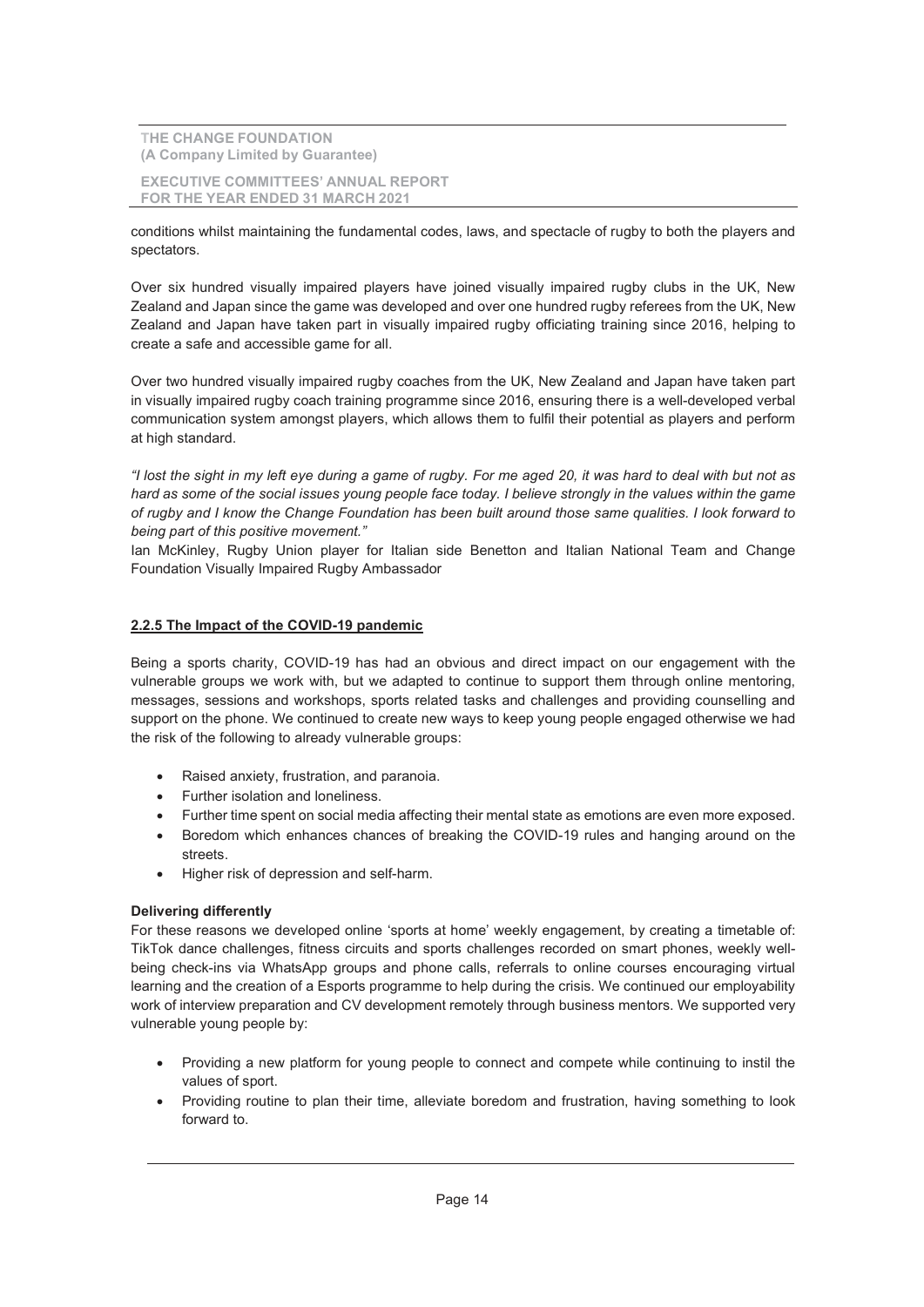### EXECUTIVE COMMITTEES' ANNUAL REPORT FOR THE YEAR ENDED 31 MARCH 2021

- · Providing opportunities to work as a team and individually to demonstrate learning of transferable skills.
- · Providing an incentive for marginalised groups to stay engaged.
- · Providing an opportunity to connect Londoners from all parts of the city, giving them a chance to make new friends and connections, so they feel less lonely.
- · Providing another platform to engage young people in something positive during social isolation.
- Providing a positive memory at this time, so that post isolation, they remain engaged, and we can support them.

# COVID-19 Response Projects:

Since lockdown was enforced on 16 March 2020, we successfully gained funding for COVID-19 response projects to continue to engage vulnerable young people. The three projects we were funded for were:

- 1. Esports Esports is an increasingly popular form of sporting competition. It uses video games to bring individuals and teams together to compete in sports virtually and, like traditional sports, offers an engaging spectator element. At a time when the ongoing activities of the charity are being severely limited due to the coronavirus pandemic, we believe esports offers an innovative means of continuing to support and empower vulnerable young people during these unprecedented times. This pilot project ran for six months and consisted of: weekly esports tournaments, Esports meet-ups, with participants being linked up twice a week before and after tournaments to prepare for tournaments and debrief afterwards. It also served as a channel for participants to connect and get to know each other, share experiences, build friendships and a support network. We received a donation of 50 PlayStations from gaming company Take-Two Interactive which provided us with the necessary hardware to deliver this project.
- 2. Indoor adventure Each week for six months young people received a text message about an indoor adventure task and then through weekly Zoom calls we brought the group together to take part in live indoor adventures. Each adventure included a physical task, a critical thinking task and a creative task. Together, young people engaged in and created their own indoor adventure challenges to complete as a team during the calls. These weekly Zoom calls offered the young people an opportunity to socialise with their peers, set themselves goals to achieve and giving them an exciting adventure to look forward to every week.
- 3. Self-care packs To provide vulnerable young women with mental health care and support during COVID-19 by working in partnership with local groups in the heart of the community. The Change Foundation provided vital self-care packs to help vulnerable young women feel more positive during COVID-19. The self-care packs included items that reinforce the five NHS messages of maintaining good mental health. We delivered 2,500 self-care packs to vulnerable girls and young women on The Change Foundation programmes and to our referral partners.

The pandemic has helped the charity develop new skills and new methods of delivery, which we intend on keeping in our approach to sport for social change, these include:

- · Regular online mentoring for individuals and small groups.
- Esports as a regular offer to our young people.
- Virtual dance and yoga sessions.
- Virtual employability workshops with employers.
- · More frequent partnership meetings with national partners and referral agencies.

# 2.2.6 Changing lives in our local community

The Change Foundation Centre and headquarters is in Wallington, in south London and is a crucial part of the local community. As well as providing a venue for local businesses, residents and sports teams, the Centre is home to two life changing programmes for local people.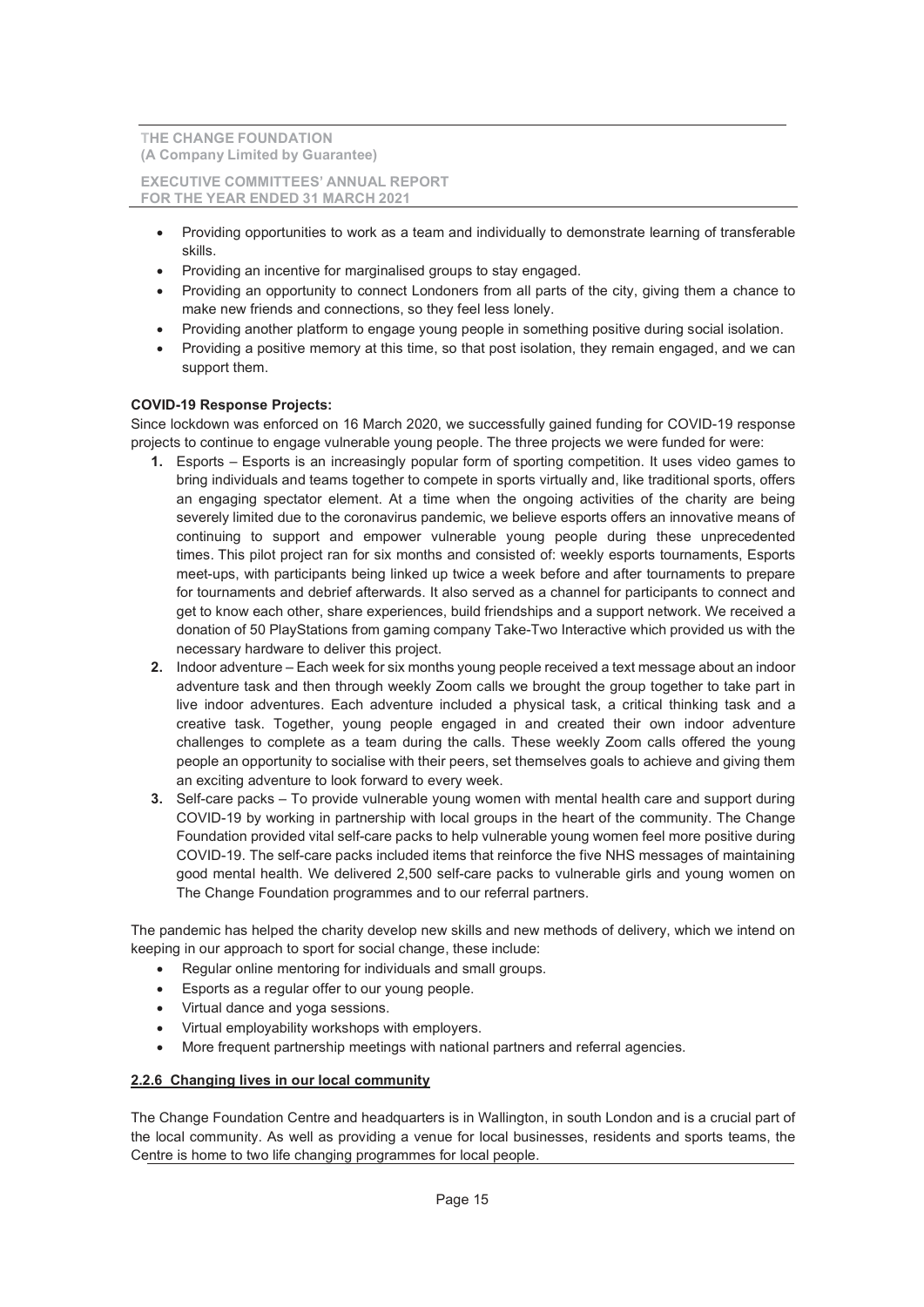EXECUTIVE COMMITTEES' ANNUAL REPORT FOR THE YEAR ENDED 31 MARCH 2021

# Refugee Cricket Project

The Refugee Cricket Project, delivered in partnership with the Refugee Council, works with young refugees and child asylum seekers, providing them with a safe space to play cricket, integrate into their new environment, gain advocacy support and help them develop a sense of belonging.

Over one hundred unaccompanied young refugees attend the Refugee Cricket Project each year. Over three hundred and fifty face-to-face advice sessions are undertaken at the project and young refugees are accompanied and supported at additional legal and welfare appointments.

# Walking Sports

The Change Foundation delivers four walking sports sessions each week, which include walking football, cricket, netball and table-tennis. Over one hundred local residents, over the age of sixty, attend the walking sports clubs, helping them improve their physical and mental health, whilst providing an opportunity for socialising and networking.

Walking Sports participants say:

''I just like it here. It's like when you are young kicking a ball around with your mates. It's some time for myself. '' David

"It helps me with the Parkinson's disease. It's great to kick a ball again with these guys.'' Julian

# 2.2.7 Changing lives across the UK

# London

The Change Foundation is based in London and employs thirty-two people. Through twelve sport for social change programmes in London, The Change Foundation recruited, engaged and helped 1,314 marginalised young people and vulnerable adults, transition to positive outcomes through sport.

# Hat-Trick Project – Newcastle

The Change Foundation work in partnership with the Hat-Trick Project, who engage hard to reach local people in Newcastle's West End by delivering multiple sports projects. They have worked with over 20,000 people, with more than 9000 gaining sports qualifications and awards over thirteen years. The Hat-Trick Project delivers Netball 4 Change in Newcastle working with 158 marginalised girls and young women, aged 11 – 16, teaching social media safety through netball.

# Serves – UK wide

The Change Foundation works in partnership with the Lawn Tennis Association, training Tennis Activators, across the UK, to deliver the 'Serves' social change programme, which integrates tennis and youth work to tackle social issues affecting the community. The Change Foundation trained over one hundred Tennis Activators from twenty sport for social change organisations across the UK.

# British Fencing – UK wide

The Change Foundation facilitated the development of British Fencing's strategy, building on their successful achievements and desire to increase more sport for social change work. The Change Foundation also helped British Fencing to develop new programme ideas and approaches.

# Street Elite – Birmingham

The Change Foundation expanded the Street Elite programme to Birmingham, working in partnership with local community organisation, TSA Projects, aiming to reduce crime levels by supporting marginalised young people to reach their full potential. In 2020, Street Elite Birmingham worked with a cohort of fifteen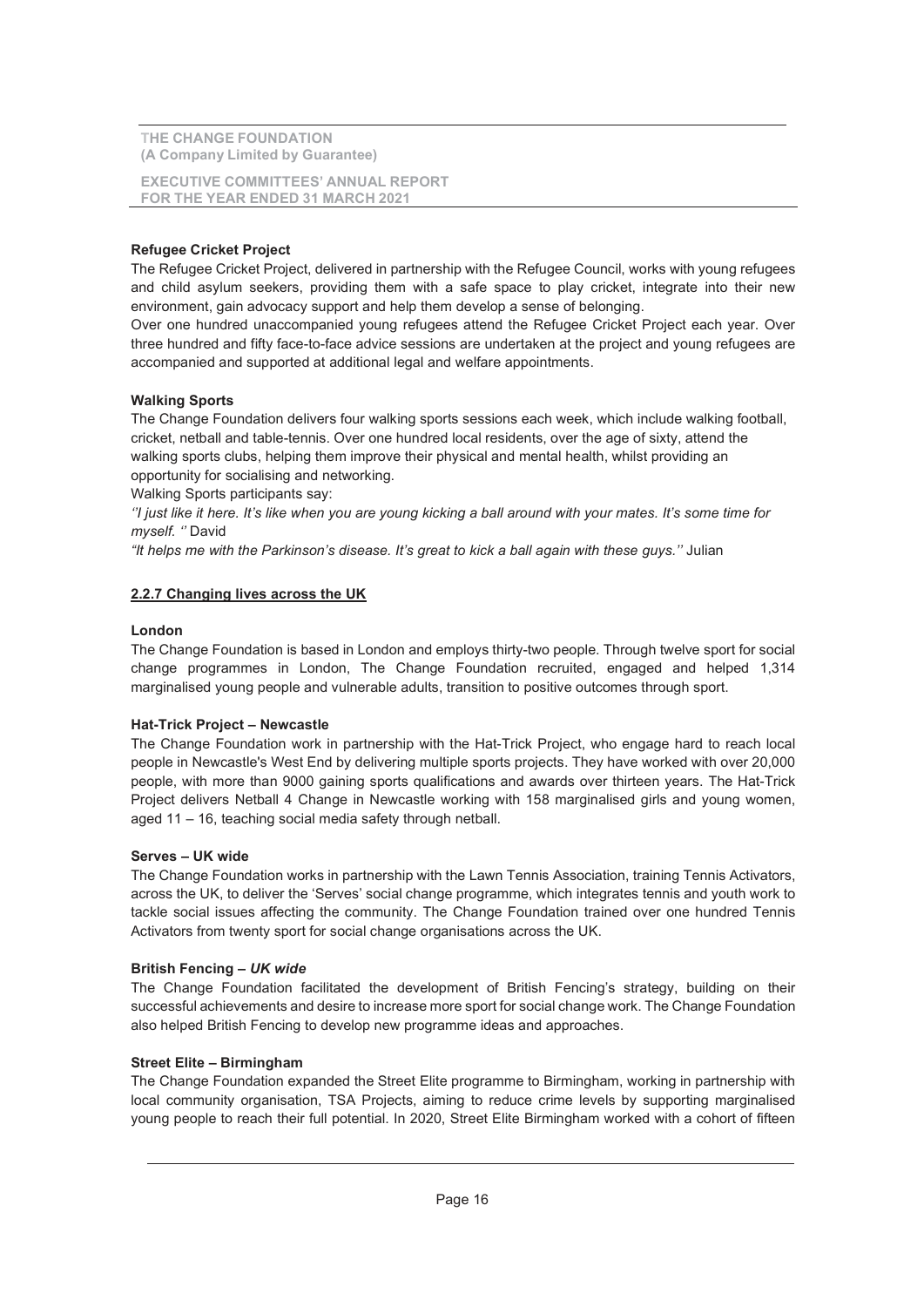EXECUTIVE COMMITTEES' ANNUAL REPORT FOR THE YEAR ENDED 31 MARCH 2021

young men, aged 18 – 25, involved in gangs and crime, helping them find suitable work and develop their careers to start a new way of life.

# 2.2.7 Changing lives around the world

The Change Foundation works closely with organisations around the world to help them adapt their methods to deliver sport for social change programmes. The outcome is more confident and skilled organisations capable of creating innovative programmes and measuring their impact.

# International Visually Impaired Rugby – New Zealand, Japan and UK

The Change Foundation engaged over six hundred blind and visually impaired people using Visually Impaired Rugby across New Zealand, Japan and the UK and trained over two hundred coaches and one hundred officials in how to run the game. The Change Foundation created this innovative game in 2016, which is supported by World Rugby.

# Euroleague Basketball – Spain

The Change Foundation provided online training for eighty-five representatives from forty-seven clubs involved in the Euroleague's One Team CSR programme. The programme provides all clubs across Europe with a methodology to "use the power of basketball to integrate communities" and since its founding in 2012, the One Team programme has helped more than 16,000 participants through its team-focused projects.

# 2.2.8 Everyone is talking about 'Change': Awards and media

# 2020:

# Awards Won

- · Diana Award Shedaine Henry
- · Third Sector Business Charity Awards mid-term partnership Street Elite Berkeley Foundation and The Change Foundation
- · Third Sector Excellence Awards Rising Star Maddy Ford
- · Charity Today Awards James E. Smith Special Recognition Award Andy Sellins
- Big Issue Top 100 Changemakers 2020 Sport The Change Foundation

# 2019:

# Awards Won

- · National Learning Disabilities and Autism Awards Sporting Chance Award Maddy Ford for Girls Win
- · The Royal Borough of Kensington and Chelsea Sports Awards Community Engagement Project Award - London Futures West.
- · New Generation Fundraisers Navjeet Sira

# Highly Commended / Runner-up

- · Sutton Business Awards Best Charity Award
- · Charity Times Awards Fundraising Innovation Award The Change Foundation's Innovation Fund
- · Rhino Grassroots Rugby Award For the development of visually impaired rugby around the world
- European Diversity Awards Charity of the Year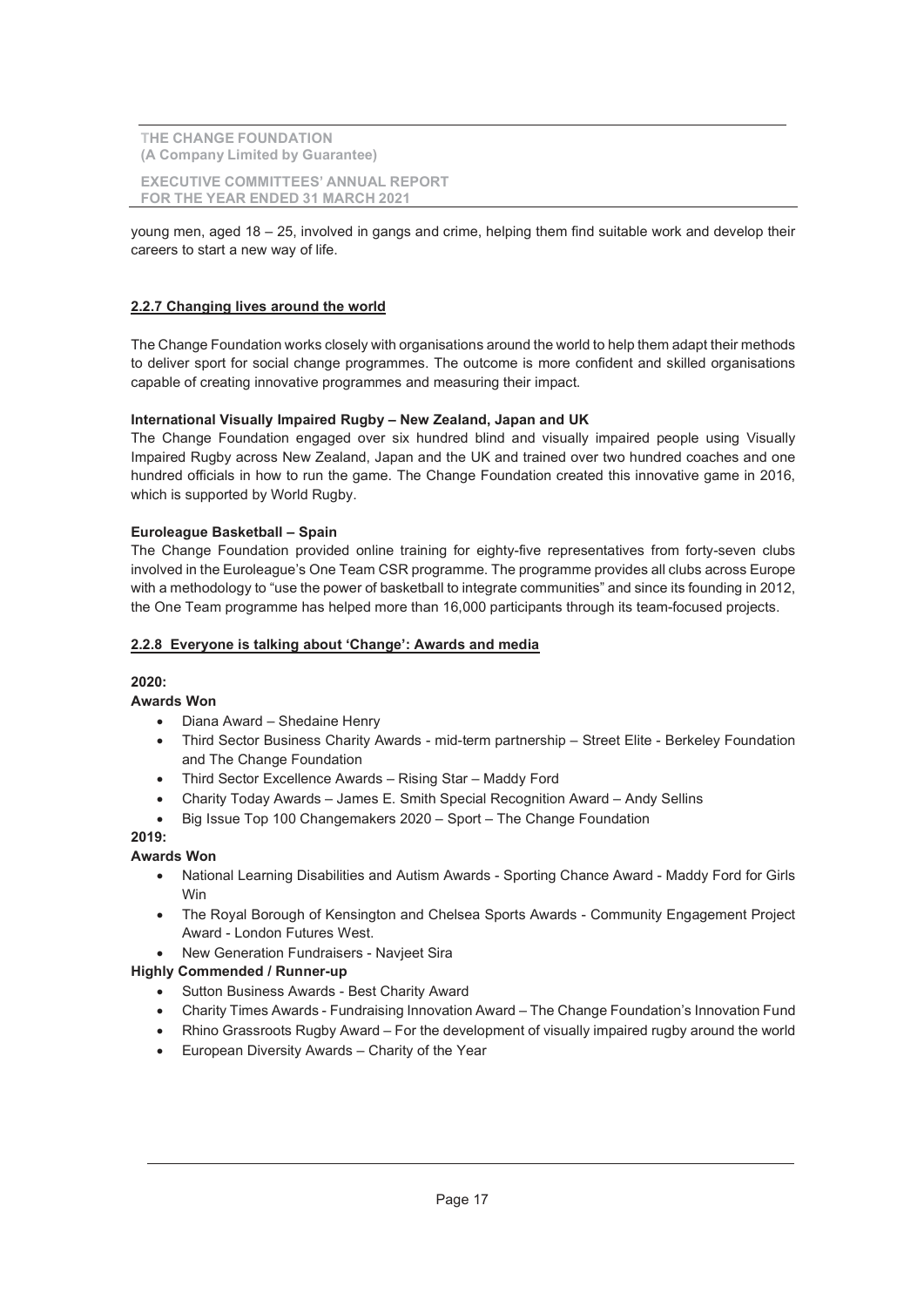EXECUTIVE COMMITTEES' ANNUAL REPORT FOR THE YEAR ENDED 31 MARCH 2021

# Media:

https://www.rugbyworld.com/tournaments/rugby-world-cup-2019/visually-impaired-rugby-hits-the-worldstage-in-japan-104434

https://www.itv.com/news/wales/2019-08-22/rugby-for-blind-and-visually-impaired-players-introduced-inwales/

https://www.rnib.org.uk/connect-community/connect-news-and-stories/vi-rugby

https://warriors.co.uk/2019/08/29/warriors-hugby-players-selected-for-japan-tour/

https://www.quins.co.uk/news/harlequins-foundation-hosts-first-premiership-visually-impaired-hugbymatch/

https://www.stripes.com/visually-impaired-rugby-team-shows-military-kids-how-those-with-low-vision-canstay-in-the-game-1.603559

https://abilitytoday.com/visually-impaired-rugby-hits-the-world-stage-in-japan-rugby-world/

https://adventure.com/street-elite-change-foundation-columbia-sportswear-national-parks-uk/ https://www.thirdsector.co.uk/rising-stars-fundraisers-new-generation-2019/fundraising/article/1585198 https://www.eastlondonadvertiser.co.uk/news/boxing-champ-visits-youth-scheme-in-tower-hamlets-1-

6092330

https://www.newhamrecorder.co.uk/news/teenagers-complete-street-elite-course-1-6069354 https://www.beyondthejoke.co.uk/content/7438/jennifer-saunders-netball

https://www.thisislocallondon.co.uk/news/17974703.new-acton-social-club-welcomes-girls-disability/ https://www.waspslegends.co.uk/news/long-lunch-2019/

https://love.lambeth.gov.uk/street-elite-2019/

https://www.englandboxing.org/news\_articles/limehouse-boxing-academy-team-up-with-street-eliteproject-to-help-londons-youth-unemployed/

https://www.newsshopper.co.uk/news/17719258.council-leader-celebrates-new-opportunities-for-thelocal-street-elite-graduates/

https://www.southwarknews.co.uk/news/pop-star-visits-young-mother-empowerment-street-eliteprogramme/

https://therooftop.news/2019/06/26/frank-bruno-backs-life-changing-street-elite-programme/ https://www.hillingdontimes.co.uk/news/17974703.new-acton-social-club-welcomes-girls-disability/ https://bccjacumen.com/saitama-hosts-blind-rugby/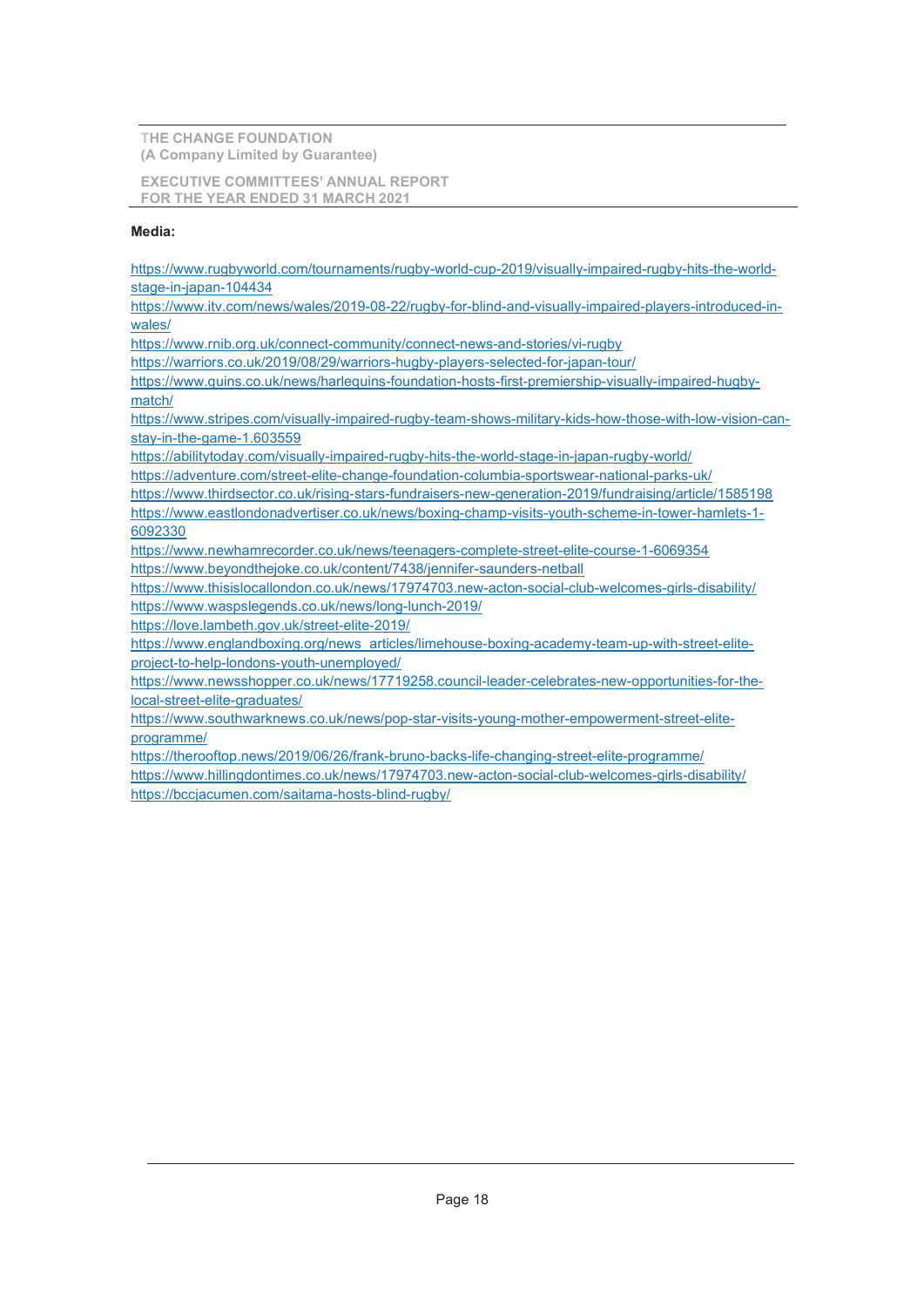EXECUTIVE COMMITTEES' ANNUAL REPORT FOR THE YEAR ENDED 31 MARCH 2021

# 2.3 Our List of Funders - Champions for Change

Thank you to all our supporters, funders and partners. Without your contribution and generosity, our life changing work would not be possible.

2k Tiger **Interpretent Sure UK/Rexona** JMCMRJ Sorrell Foundation Sure UK/Rexona Ireland Rugby Football Union Sutton NEET Forum

A&J Ryan **Laureus Sport for Good** Table Tennis England Alpha Solutions Lawn Tennis Association Taborns Bank of America Limehouse Boxing Academy Take-Two Interactive Barclays Bank plc **Example 20** London Sport Tesco Barratt Homes **London Youth** The Blagrave Trust<br>BBC Children In Need Mackrell Solicitors The City Bridge Tru Mackrell Solicitors The City Bridge Trust Beagle Media **Magic Bus** Magic Bus The Fairstead Trust<br>Benetton Rugby Mayor of London The Wickham family Mayor of London The Wickham family Berkeley Foundation Media Trust Media Trust The Good Scout Company<br>Best4Systems Mercedes Benz The Hargreaves Foundation Best4Systems Mercedes Benz The Hargreaves Foundation Bloomberg Metro Blind Sport The James Trust Modest Golf Management The Lake House Foundation Bristol Bears Comm. Foundation Moore Stephens The Listening Fund British Blind Sport Movement to Work The Mercers' Company<br>British Fencing Motors (MOM MODAL) The Merchant Taylor's ( Bryan Habana Foundation National Grid Comm. Fund The National Lottery<br>Capital City Media NaturallyTalentedMe.com The Primary Club NaturallyTalentedMe.com The Primary Club Cardiff Blues Foundation New World Tech The Robert Gavron Trust Chapman Charitable Trust NFL Flag The Sasakawa Foundation Children in Need Ospreys Foundation The Trevor Fund City and Guilds Group Penningtons Manches Coopers The Vintners Company Comic Relief **Peter Cruddas Foundation** The Will Charitable Trust Community Action Sutton Pinkster Gin Throgmorton Trust EBM Charitable Trust Principle Insurance TSA Projects Educ.& Skills Funding Agency PwC Foundation United Business Group Eranda Rothschild Foundation Refugee Council VCCP Euroleague Basketball RNIB Viridor Credits Freestar Shoosmiths LLP Vision Foundation Garfield Weston Foundation Souter Charitable Trust VX3 Give as you Live **Southgate Rugby Club** Wales Rugby Football Union Graeme Porteous Legacy Fund Southwark Council **Waud Wines** Greater London Authority Sport England Wasps Foundation Hat-Trick Project **St James's Place Foundation** Wates Foundation Hodge Foundation **Strathmore Comm Rugby Trust** Willow Twin Impact 100 London Sutton Community Fund World Rugby Investec Sutton Educ. & Bus P'ship Youth Endowment Fund

British Fencing MRM The Merchant Taylor's Company Charles Hayward Foundation Norton Rose Fulbright Tony & Sheelagh Williams Foundation Ealing Borough Council **Postcode Community Trust** Toyota (GB) Charitable Trust Harlequins Foundation **Springwell Clinic** Wasps Legends Charitable Foundation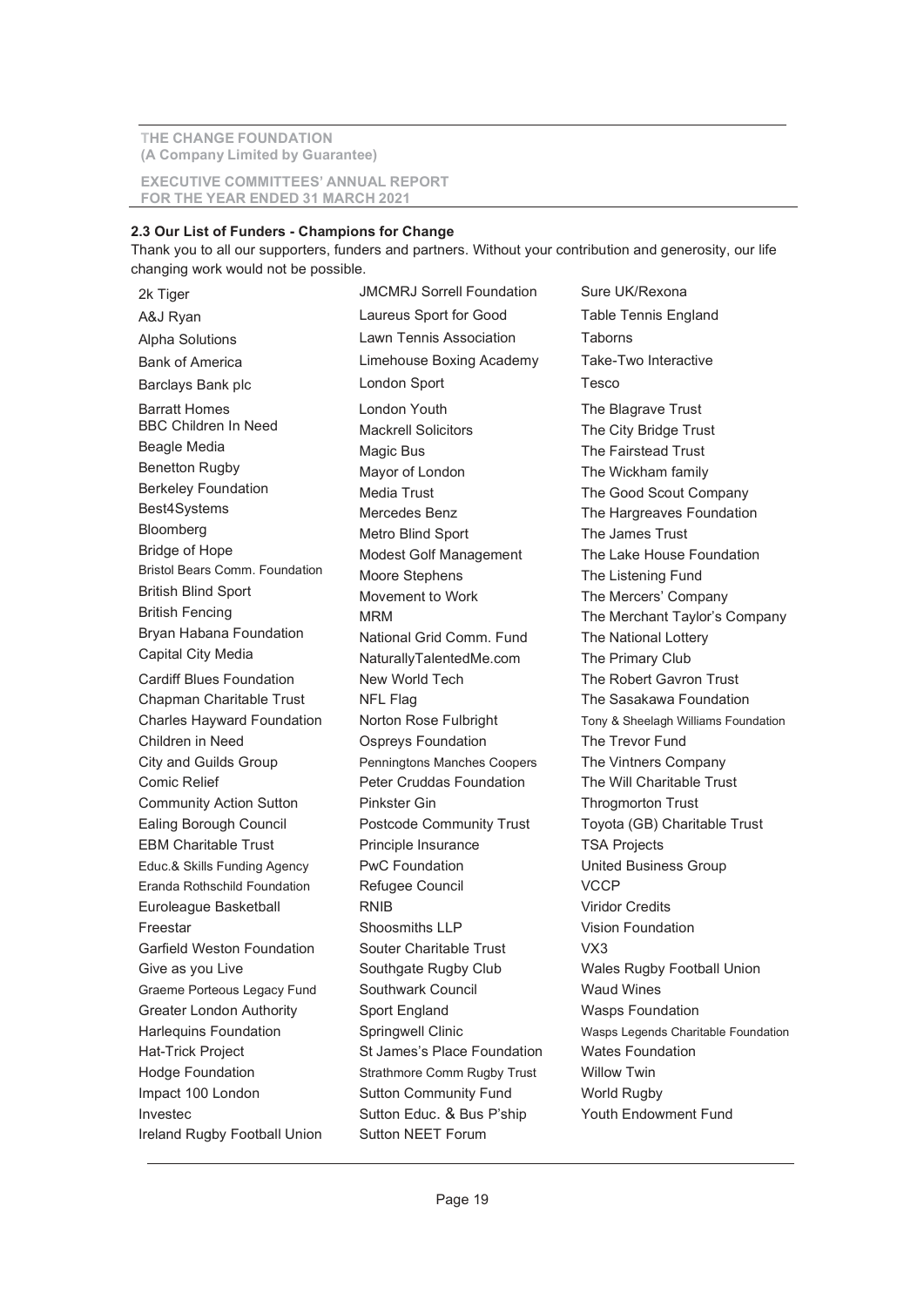EXECUTIVE COMMITTEES' ANNUAL REPORT FOR THE YEAR ENDED 31 MARCH 2021

# 2.4 Structure, Governance and Management

The Change Foundation is a registered Charity in England & Wales and in Scotland and a company limited by guarantee. The liability of its members in the event of an insolvent liquidation is limited to a contribution of £1. The Charity's governing instrument is its Memorandum and Articles of Association and it was incorporated on 23rd March 1995. It changed its name from The London Community Cricket Association to The Change Foundation on 5<sup>th</sup> March 2014. The Charity has two subsidiary undertakings – 4Change Enterprises Limited and Street2O Limited, incorporated on 25th March 2015 and 28th March 2006 respectively, and both currently dormant.

The Charity's related parties are the Executive Committee members, senior staff and their related parties.

### Committee Structure:

The Change Foundation places great emphasis on strong governance. The Charity current has an eightperson strong Trustee Board with the following supporting committees:

### Resources and Governance Committee (RaG)

The Resources and Governance Committee takes responsibility for the following areas:

Governance, company secretarial, legal, risk management, financial management and processes, human resources, board succession planning, operations, audit, benchmarking, Trustee appraisals, whistle blowing and systems management.

### Programmes and Impact Committee (PIC)

The PIC has responsibility for ensuring that existing and new programmes are in line with The Change Foundation strategy and values; that programmes that are approved by this committee are referred to the board for approval; that our programmes are reviewed on a quarterly basis in relation to their income and expenditure; and that programmes are regularly reviewed by the committee to assess whether they are achieving the desired outcomes required by the Charity, our partners and funders.

#### Fundraising, Marketing and Communications Committee (FMC)

The FMC is responsible for overseeing, approving and monitoring our fundraising strategy, supporting the creation and implementation of our marketing and communications strategy and creating and approving innovative fundraising activities.

# Principal Risks and Uncertainties

The board Trustees and each committee monitors and reviews the Charity's risks at least once a year and have put in place effective control plans to manage and mitigate them.

The Charity's current principal risks and their corresponding main control actions are:

1. Risk of an incident or a child protection issue at a programme or other Charity event.

A risk assessment is always undertaken as part of the programme or event planning process. All staff receive ongoing child protection training and DBS checks are mandatory for all staff, Trustees and volunteers.

#### 2. Unpredictability of income

Our fundraising staff aim at maximising the range of applications made to funders, while supplementary income is achieved through a range of fundraising events and challenges, as well as from our Cricket Centre trading activities. All income is monitored on a monthly basis as part of the charity's internal procedures.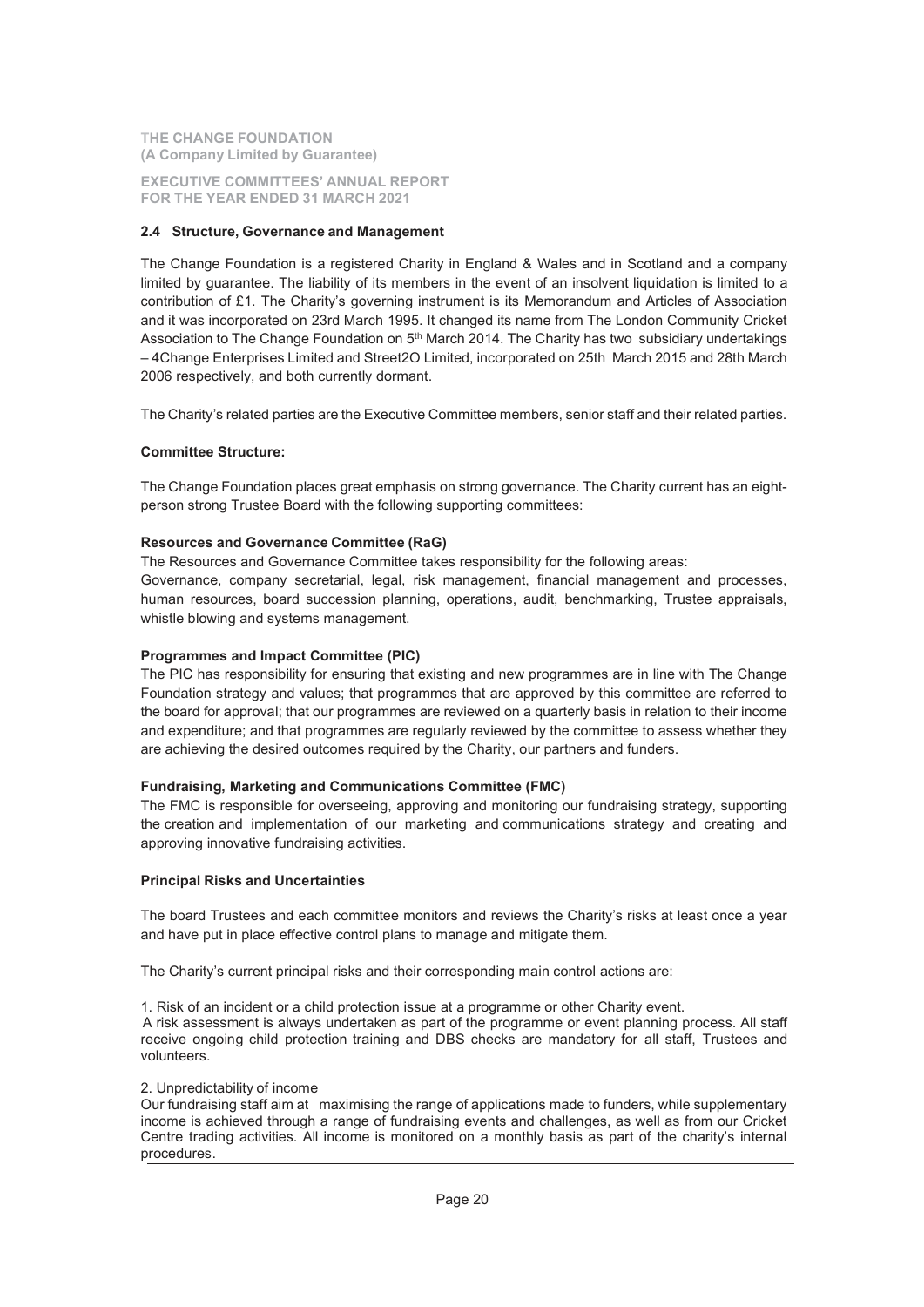EXECUTIVE COMMITTEES' ANNUAL REPORT FOR THE YEAR ENDED 31 MARCH 2021

#### 3. Insufficient reserves

Our reserves policy aims at minimising such a risk. To this end, the charity's income and expenditure is monitored on a monthly basis, driven by the monthly management accounts and related financial analysis and forecast

#### 4. Loss or indisposition of key staff

This remains a risk and regular communication is encouraged through appraisals and debriefings as well as sabbaticals. Trustees continue to monitor and review the Senior Management Structure.

### 5. Risk of reputational damage caused by failure of a project

Project outcomes are regularly reviewed ensuring that programme goals are being achieved. The emphasis placed upon Impact measurement is fundamental to the success of the Charity. A rapid response group is in place to deal with the media and co-ordinate the Charity's actions.

#### 6. Risk of damage by cyber attacks

IT security is regularly reviewed, and additional measures have been introduced as a result. Regular system backups, new email security, increased staff awareness, regular system updates and the latest anti-virus software are features of the new IT policy.

# 7. The impact of the Covid-19 pandemic

The Charity developed and implemented a set of strategies and contingency plans in April 2020 to enable us to mitigate the potential impact of the pandemic on our operations and finances. The outcome and effectiveness of each of the strategies are regularly reviewed by the Executive Committee at scheduled / special committee and board meetings.

#### Charity Governance Code

Our Resources and Governance Committee have conducted a comprehensive review against all of the recommended practices contained in the Governance Code introduced in 2017. We are confident that we conform with the principles and outcomes therein. Some board actions undertaken to ensure ongoing conformity with the code include provision of guidance in the development of the Charity's new 3 year strategy built around its vision and values; and also carrying out a Trustees' skills audit aimed at informing recruitment and training required for board effectiveness.

# Fundraising Standards Information

The Change Foundation is not involved in any form of consumer fundraising with the exception of events. Donations are all entirely voluntary and the only time that collection boxes are ever used is at the occasional event.

All other fundraising is aimed at Trusts, Foundations and companies with a CSR or Foundation arm. Where fundraising consultants have been used, their work is scrutinised and approved by members of the Senior Management Team who are involved in the fundraising bid process. The Charity does not use any professional fundraisers or commercial organisations to assist with its general fundraising and no complaints have been received in relation to this activity.

# Remuneration Policy for Key Management Personnel

The Charity considers its key management personnel to comprise Trustees, CEO and the Senior Management Team as detailed in note 13.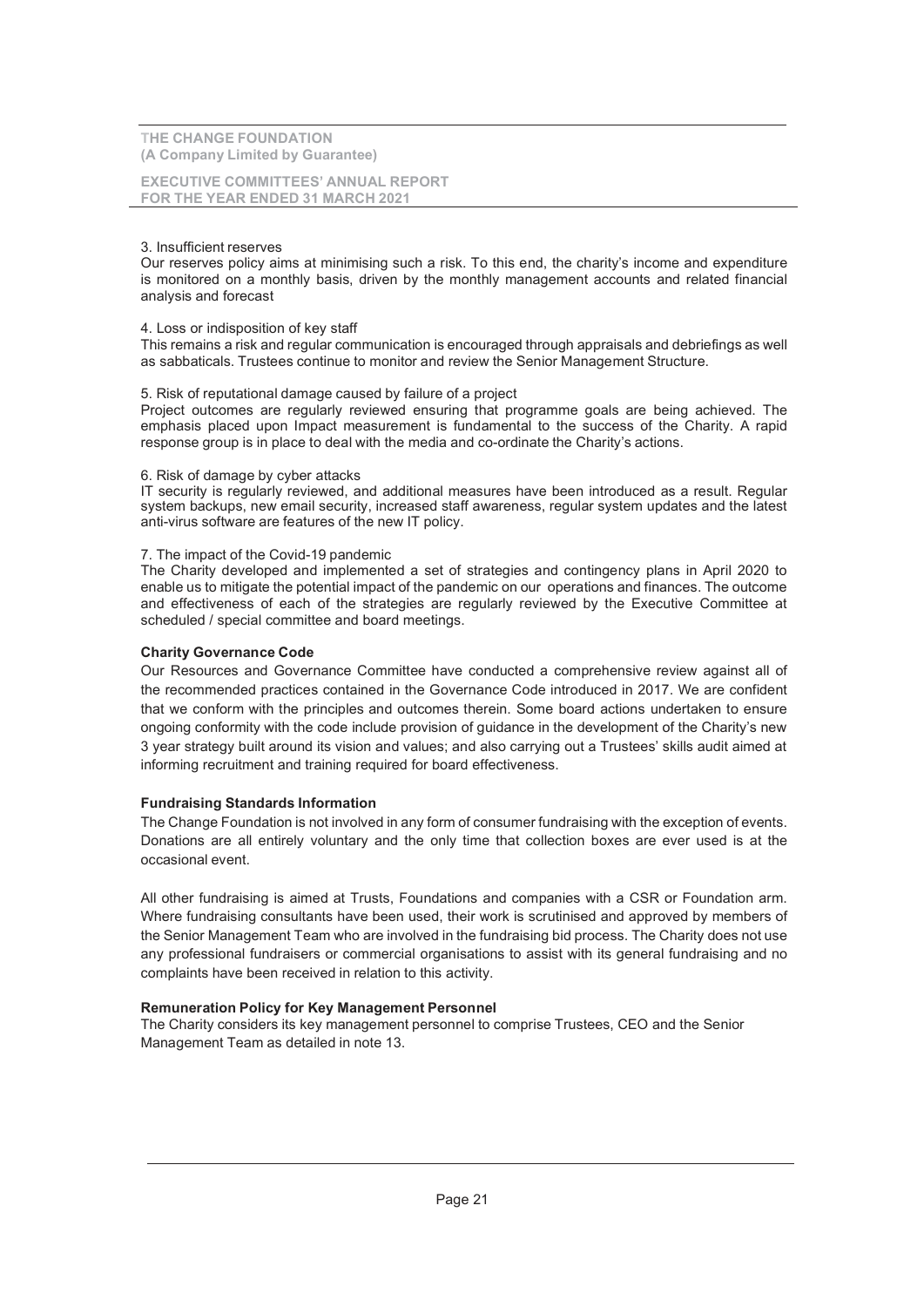EXECUTIVE COMMITTEES' ANNUAL REPORT FOR THE YEAR ENDED 31 MARCH 2021

# Executive Committee (Trustees)

The Trustees of the Charity are not paid. They may claim travel expenses and other legitimate expenses incurred in the performance of their Trustee duties. These expenses have to be approved by the Chair. The Chair's expenses are approved by the Chair of the Resources and Governance Committee.

# Chief Executive Officer

The remuneration of the Chief Executive Officer is decided by the Chair of the Charity in consultation with the Resources and Governance Committee and the Director of Corporate Services (HR) who annually researches pay in the sector and in comparable organisations.

The Charity seeks to remunerate the Chief Executive Officer so that we can recruit and retain a top-class individual who will deliver the Strategic Plan and enable the Charity to continue to develop its great work in a competitive environment. This may mean paying in the upper quartile for the sector.

# Senior Management

The remuneration of the senior management team is reviewed annually in April and decided by the Chief Executive Officer and approved by RaG in consultation with the Director of Corporate Services (HR), whose own salary is reviewed by the CEO.

# Staff & Trustee Development

Our development team is one of the Charity's greatest assets. We take pride in recruiting our team members from within our programmes as they have a great understanding of the young people we target with our work. Staff development is therefore an essential element of the way we work.

The Change Foundation maintains the highest standards of programme delivery and impact measurement. The training structure is designed to support an evolving workforce that is empowered and ready to develop and deliver traditional and non-traditional programmes by:

- · Developing the skills of the organisation through team training days and specialist workshops
- · Providing personal development in the form of annual skills evaluation, appraisals and one-to-one training reviews
- · Providing staff with continual professional development in line with the Charity's delivery needs
- · Developing placement opportunities with external organisations

Trustees are advertised for and/or we conduct searches for the required skills and experience taking account of our current skill base and diversity. Once appointed, Trustees are given an induction by the Chair and the CEO which ensures that Trustees:

- · Have a shared understanding and commitment to the charity's purposes and can articulate them clearly
- · Understand the charity's decision making and monitoring framework
- Are aware of the range of financial and non-financial risks they need to monitor and manage

All Trustees have regular relevant training and updates which are aimed at further equipping them to fulfil their duties to the Charity effectively. Recent Trustees' training have included a session on Safeguarding within the context of the Charity's operations.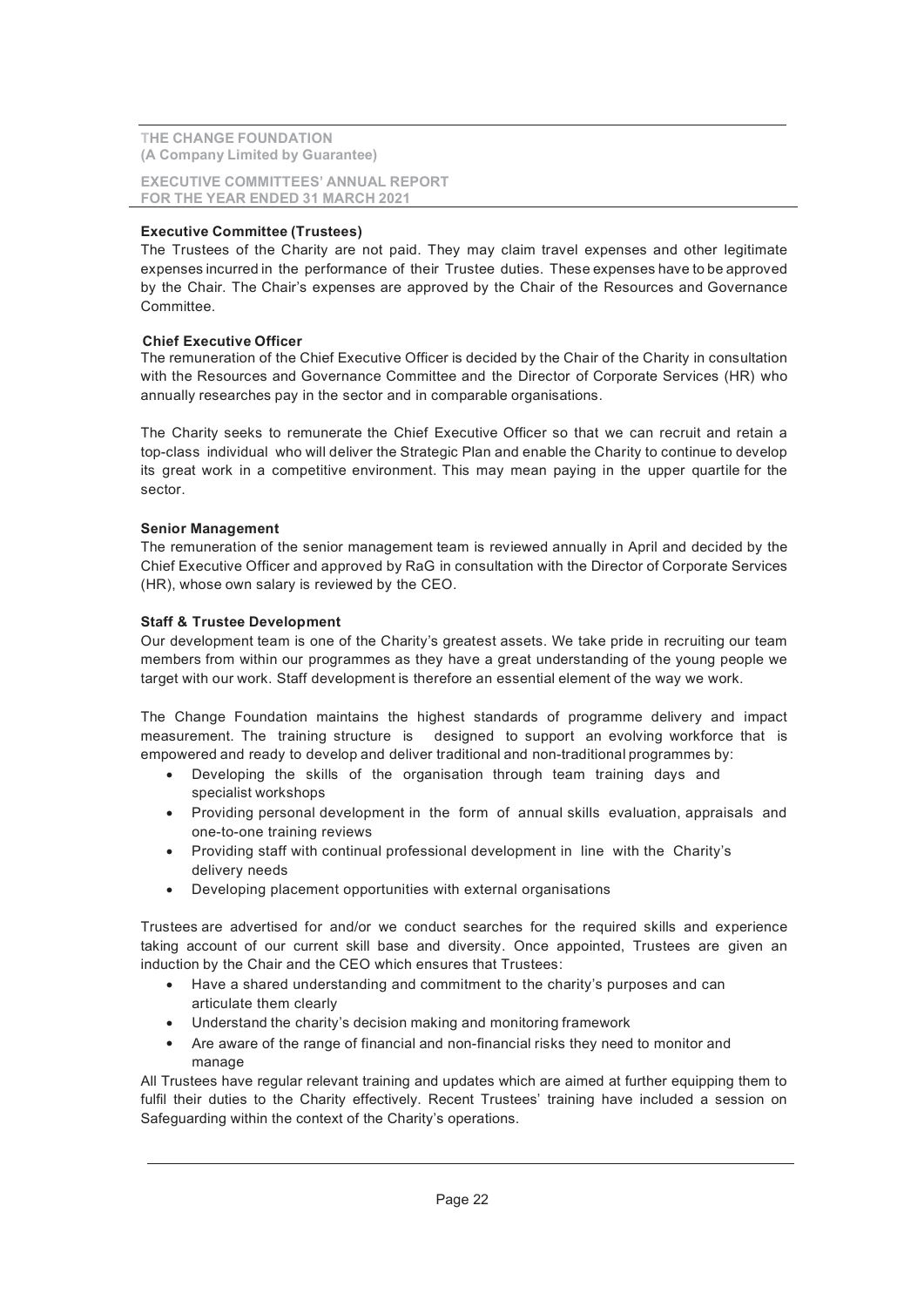# 2.5 Financial Review

The results of the year's activities are set out in the attached financial statements.

The Charity's gross income for the 2020/21 financial year was £1,059,721 (2020: £989,607), while its total expenditure was £1,063,633 (2020: £1,109,384), thus culminating in an overall net deficit of £3,912 (2020: £119,777 deficit). The improved net outturn relative to the previous year is mainly attributable to the volume of one-off Covid-19 support grants, donations and government grants received during the period. These strengthened our ability to continue to deliver specially adapted support and intervention services to our young people and other client groups all throughout the Covid-19 pandemic. The receipts largely compensated for the significant adverse impact of the pandemic restrictions on our fundraising and Cricket Centre trading incomes for the year.

Our unrestricted income increased by 8% year-on-year to £344,216 (2020: £317,339). The unrestricted income comprised general donations of £265,355 (2020: £71,537), unrestricted income from charitable activities of £15,046 (2020: £47,713), fundraising and Cricket Centre trading income of £63,606 (2020: 196,712), and investment income (bank interest) of £209 (2020: £1,377). The increase in our unrestricted income is predominantly attributable to a 2.4 fold increase in general donations and donations-in-kind to £174,459 (2019: £71,537) thanks to generous receipts aimed at tiding the charity through the pandemic, and to government job retention (CJRS) and business support grants of £90,896 (2019: Nil) - mostly due to the covid-19 pandemic. The increases in the two income streams more than compensated for a 67% reduction in our fundraising and Cricket Centre trading incomes (as most of our planned fundraising events were cancelled save for the few that could be innovatively adapted/ redesigned for delivery online, while demand for Centre facility were curtailed by the pandemic lockdowns). Total unrestricted expenditure was down 8% to £331,305 (2020: £362,291), reflecting savings on fundraising and head office costs as many planned activities were either carried out remotely or cancelled. Overall, our unrestricted activities had a net surplus outturn of £12,911 for the year (2020: £44,952 deficit).

Restricted income totaled £715,505 for the year (2020: £672,268). The increased income is mainly attributable to a range of one-off Covid -19 support grants secured for the provision of specific support interventions aimed at mitigating the potential adverse effects of the pandemic on our client groups. Our restricted expenditure was £732,328 (2020: £747,093), the year-on-year decrease being a result of pandemic lockdown related cost savings. Restricted activities consequently incurred a net deficit of £16,823 for the year (2020: £74,825 deficit).

Total funds as at close of our 2020/21 financial year was £1,268,356 (2020: £1,272,268), of which £880,752 (2020: £897,575) is attributable to restricted reserves and £387,604 (2020: £374,693) to unrestricted reserves. The restricted reserves comprises the Cricket Centre and Indoor School facilities with total book value of £795,676 (2020: £821,389) and net programmes reserves of £85,075 (2020: £72,972). The unrestricted reserves consists of our designated Innovation Fund balance of £35,050 (2020: £50,000), our designated Fixed Asset Fund of £13,682 (2020: £14,856), and general funds (free reserves) of £338,872 (2020: £309,837). The £29,035 increase in free reserves corresponds with the £12,911 net surplus for unrestricted activities, after adjusting for a £14,950 expenditure charged to the Innovation Fund, and for a net expenditure of £1,174 charged to the Fixed Asset Fund.

# Reserves Policy

The Trustees recognise that The Change Foundation needs to hold a certain level of free reserves. The purpose of the free reserves is to strengthen our core financial resilience in order to be able to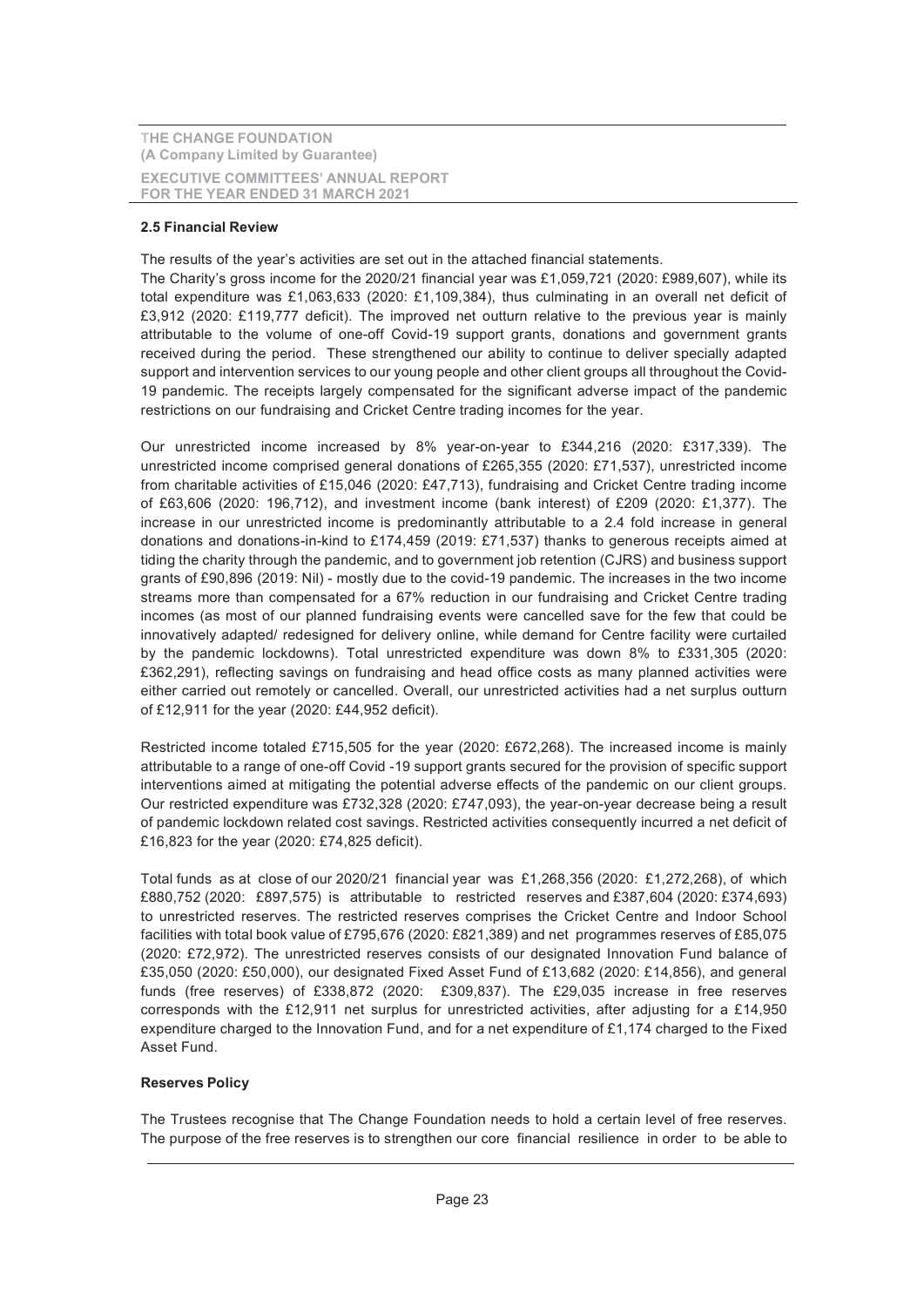effectively manage and navigate financial risks such as delays in grant receipts, programme funding shortfalls, inability to achieve fundraising and Cricket Centre income targets and challenges posed by unforeseen expenditure demands and events such as the covid-19 pandemic.

The Trustees have reviewed the level of reserves required to cover these eventualities. In line with good practice, the Trustees have opted to link the target level of free reserves directly to its analysis of the key risks faced by the Charity, the likely impact of those risks, and the probability of them occurring. On that basis, the Trustees currently estimate the amount of free reserves required to cover those risks to be £300,000 - which is equivalent to about 3 months worth of the Charity's normal operational expenditure. The actual free reserves level at 31 March 2021 was £338,872 (2020: 309,837). The slightly higher closing free reserves relative to target gives us increased financial headroom to extend the scope and dimensions of some of our programmes, and to trial some new pilot cross-programmes activities with the aim of improving our levels of outcome overall.

# Covid-19

As was anticipated at the outset of the financial year, the Covid-19 pandemic presented a unique set of challenges to our operations and finances during the year. On the whole, the charity's Covid-19 response strategies developed by management in conjunction with the board of trustees proved successful as it enabled us to adapt and effectively deliver most of our continuing, as well as various one-off support programmes throughout the year, while securing diverse sources of funding to sustain our activities during such unprecedented times. We anticipate an ongoing impact of the pandemic into the early months of 2021/22 and have developed appropriate strategies in our operational and financial planning that position us to effectively manage likely eventualities.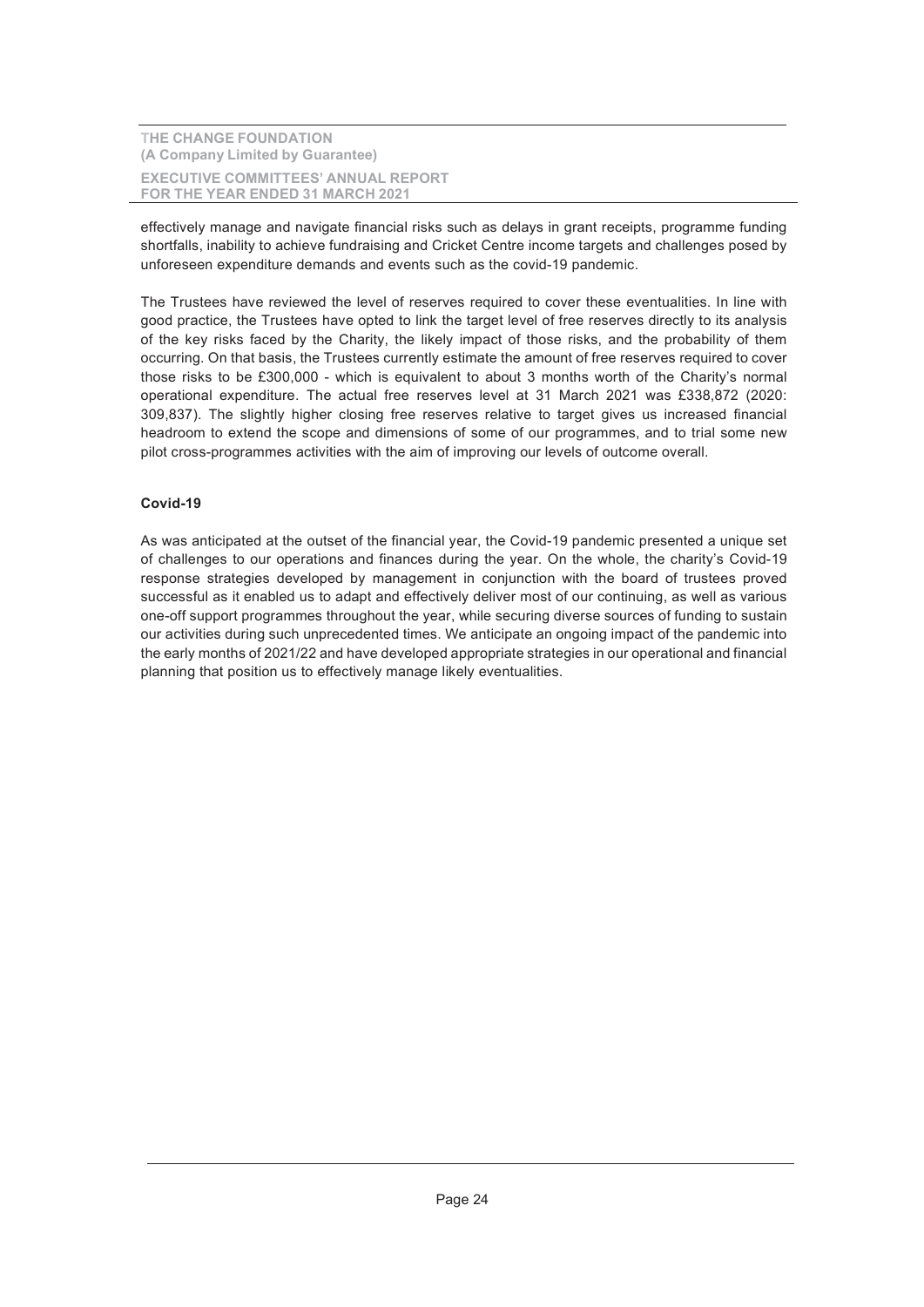# 2.6 Our plans for the future

During discussions in the sport for development and youth charity sectors, you often hear people talking about the unprecedented challenges facing young people today and the use of the word 'crisis' is regularly used. We do not think this is a useful word when working with young people whose lives often need a strong positive focus and we prefer to highlight the new opportunities that change creates rather than dwell on what might have been. Our main role is to create hope and direction in our young people and increasingly in our many partners, most of whom are re-thinking how they operate, having had a year they had definitely not planned for. We had also not planned for a pandemic but what we do plan for and welcome is the inevitability of change. This approach has meant we have come out of this period of disruption even stronger than we entered it, with a host of new partnerships, pilot programmes, fundraising initiatives and, most importantly, new ideas about how we recruit and retain young people on our programmes, using a new combination of online and face to face delivery.

It is however clear that our young people are facing a host of uncertainties in the year ahead, with predicted high levels of youth unemployment, alongside other pressures, including feeling excluded, being under constant pressure from social media, the threat of knife crime, to feelings of loneliness and isolation. Developing a strong sense of purpose is a powerful way to help tackle these challenges and remains a common theme across our core programmes and our new pilot programmes, all of which have been created by our young people with support from our skilled and experienced Coach Mentors.

Another common theme across all our work is building resilience through being comfortable with change, trying new things and feeling the thrill of unexpected success. Sport provides the perfect vehicle through which young people can learn from failure and share success, life skills which help them develop their selfbelief and a positive perspective on their ability to deal with the ups and downs they will inevitably face.

For the charity as a whole, the next twelve months should be an exciting mix of launching new initiatives and getting to know new partner organisations. We already expect our new Esports programme to become an integral part of our programme delivery in the year ahead and for it to remain an important part of how we recruit and engage young people for years to come, complementing our normal face to face work. Our new Esports Academy, delivered in partnership with Razer Gaming, will support young people from a marginalised and disadvantaged background into their first job in the ever-growing gaming sector.

We are also developing an exciting new partnership with New World Tech (NWT), through which we match young people from our programmes who would like to pursue a career in the tech industries, with partner companies of NWT's, who have vacancies they increasingly struggle to fill. It is still early days for these new highly focused employment programmes but we have great hopes for both of them being able to support our young people into these specialist careers.

Our young Coach Mentors and our walking sports players have developed 'Table Tennis 4 Change', a pioneering intergenerational programme based at our Centre in south London, which will link together people, aged sixty and over, with young people from our London Futures disability employment programme. Each group will teach each other new skills, work together to reduce feelings of social isolation, play table tennis together and keep mentally and physically fit.

Dance4Change will also be relaunching after a review by our young people and a re-structure, with a new emphasis on using dance with young women who are suffering from mental health challenges. A combination of year-round dance sessions and regular residentials will offer the young women practical insights into looking after their own mental health, providing group support at times of stress and anxiety and developing techniques to help them get their lives back on track.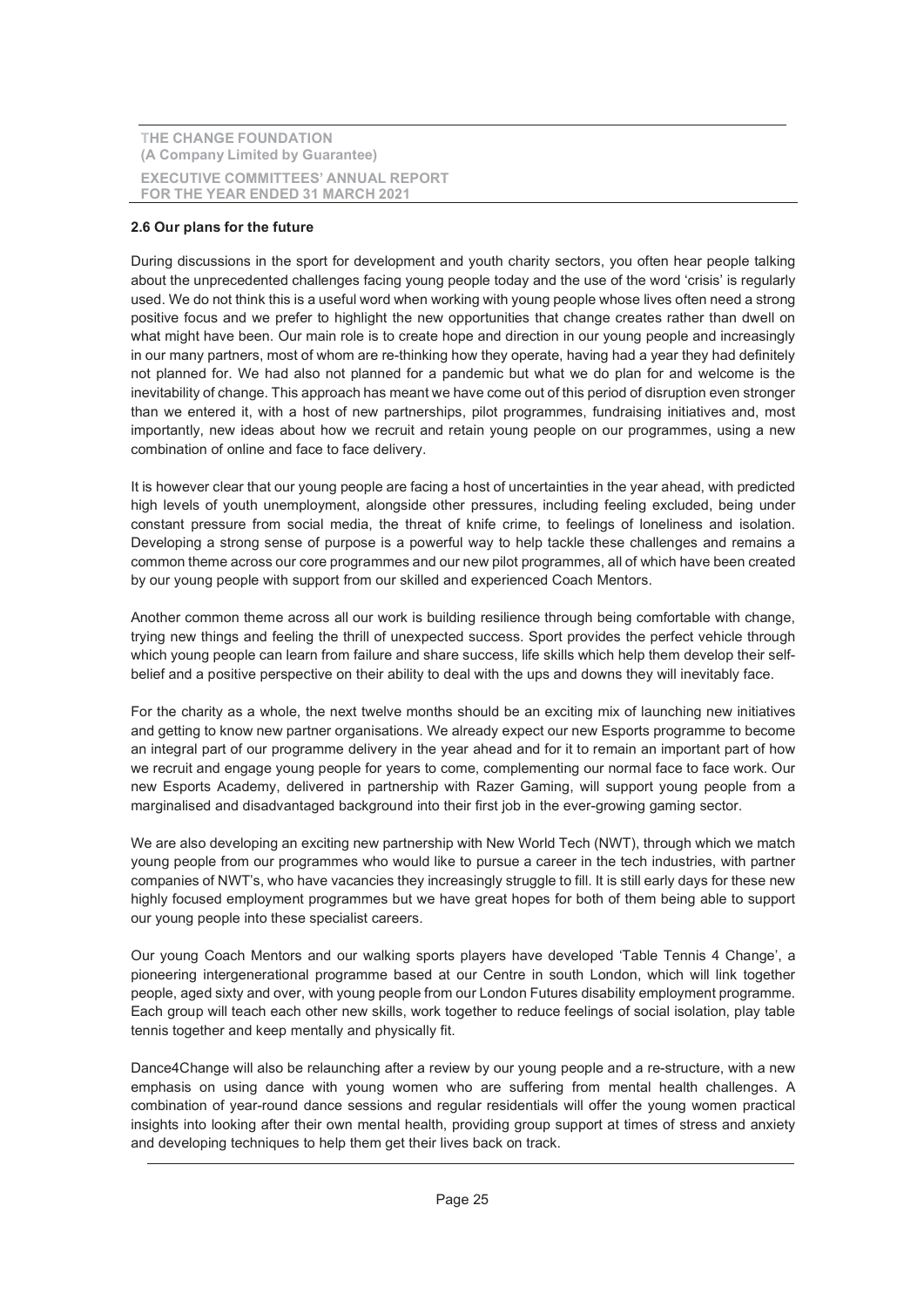In partnership with Imperial College, our anti knife crime programme, 12 Rounds, is expanding its reach to west London, enhanced through a ground-breaking, new 'knife crime simulation roadshow'. The programme teaches years six and seven children how to get home safely after school, by far the most common time for knife attacks.

Our Street20 Premier League will expand to eight cities across the UK, uniting young people from a range of religious, ethnic, cultural and geographic backgrounds, through competitions and residentials. Netball4Change is also growing, and the year ahead will see the programme expand into two new London boroughs and two more UK cities as it seeks to inspire more and more teenage girls to make sure their social media use has a positive rather than negative effect on their lives.

Two exciting new pilot programmes will start outside of London. 'On Par' is a new partnership with Modest Golf Management and uses golf to prepare young people who are marginalised or at risk of becoming longterm unemployed for a career in the golf sector and Rugby4Change teaches children in the last year of primary school about the dangers of county lines drugs gangs and how to avoid their growing influence. On Par is being piloted in Crawley and Rugby4Change in Brighton, a high-risk city in terms of county lines activity.

Our 'Blind Lions' visually impaired rugby team tour of South Africa to play the 'Blind Boks' in July was cancelled due to the Covid-19 pandemic, however, the game continues to grow and we will be working closely with each of the Premiership Rugby clubs to help them set up their own visually impaired rugby teams and support them into competing in the first national visually impaired rugby competition in September. We will also be supporting Wales, Scotland, Ireland, Italy and France to establish their own visually impaired rugby programmes in advance of the first Six Nations showcase event in 2022. An associated new 'eye health' campaign will use a host of high-profile rugby events to educate sighted rugby players and fans about the need to look after their eyesight and a new online training platform will educate and inspire players, coaches and officials across the rugby playing world to join us in making visually impaired rugby a truly worldwide sport. A new partnership with the RNIB and the continued support of the Wasps Legends Charitable Foundation, will ensure that this programme continues to inspire the world of rugby to be a world leader in inclusivity and diversity.

Many of our visually impaired players have been busy raising money for the continued development of the game in the UK and around the world, helping themselves and helping others. Our Young Ambassadors also continue to drive change through their ideas and initiatives, including creating our first Christmas gift appeal at the end of 2020 and distributing 2,500 care packs, during the height of lockdown, to socially isolated women and girls across south London, again learning new skills, whilst helping others.

Our growing women and girls' network will also drive change across our programmes and ensure we remain at the cutting edge of using sport to create profound and lasting change in the lives of girls and young women across the UK and around the world.

The drive to 'put something back in' is very strong in our young people and we will continue to help unlock their energy and ideas through our expanded 'Innovation Fund', which our young people can use to support new ideas that increase our impact and which we can then share with the sport for social change sector. Our 40<sup>th</sup> Anniversary celebrations are a huge milestone for the organisation and our staff, Trustees and Ambassadors are each undertaking a fundraising event or challenge in the year ahead to raise funds for the Innovation Fund.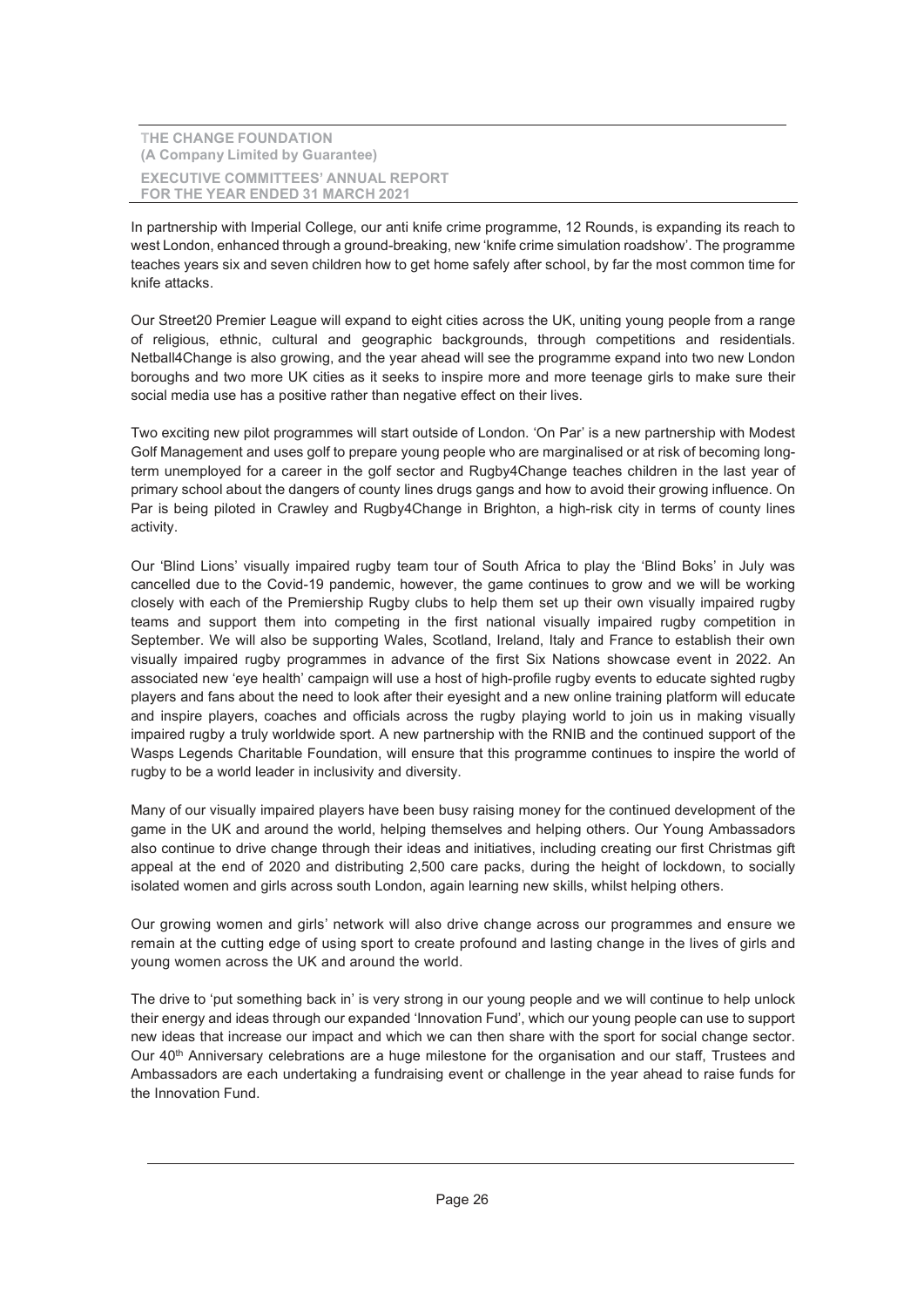```
THE CHANGE FOUNDATION
(A Company Limited by Guarantee)
EXECUTIVE COMMITTEES' ANNUAL REPORT
FOR THE YEAR ENDED 31 MARCH 2021
```
One of the new projects it is supporting is a new initiative created by the men and the women in the organisation, which is testing new ways to educate boys and young men about their role in making sure women and girls feel safe.

And it looks like the  $40<sup>th</sup>$  country we will have worked in will be Gambia, where we are delighted to be working with Run the Bases, a relatively new NGO which uses softball to teach children about gender equality.

We know that many charities have struggled over the last twelve months, however, through innovation, feeling comfortable with change and through adapting our approach, we feel proud to report that we are busier and more in demand than we have ever been. Here is to a great 40<sup>th</sup> birthday.

# 2.7 Public Benefit Statement

The Executive Committee members confirm that they have complied with their duty to have due regard to the guidance on public benefit published by the Charity Commission in exercising their powers and duties. The public benefit of the charity's activities are outlined under 'Objectives and Activities' earlier in this document.

# Auditors

MHA MacIntyre Hudson have indicated their willingness to accept re-appointment under Section 485 of the Companies Act 2006.

This report was approved and authorised for issue by the Executive Committee on 20<sup>th</sup> December 2021 and signed on its behalf by:

 $ANU$ 

Alex Clode Chair – The Change Foundation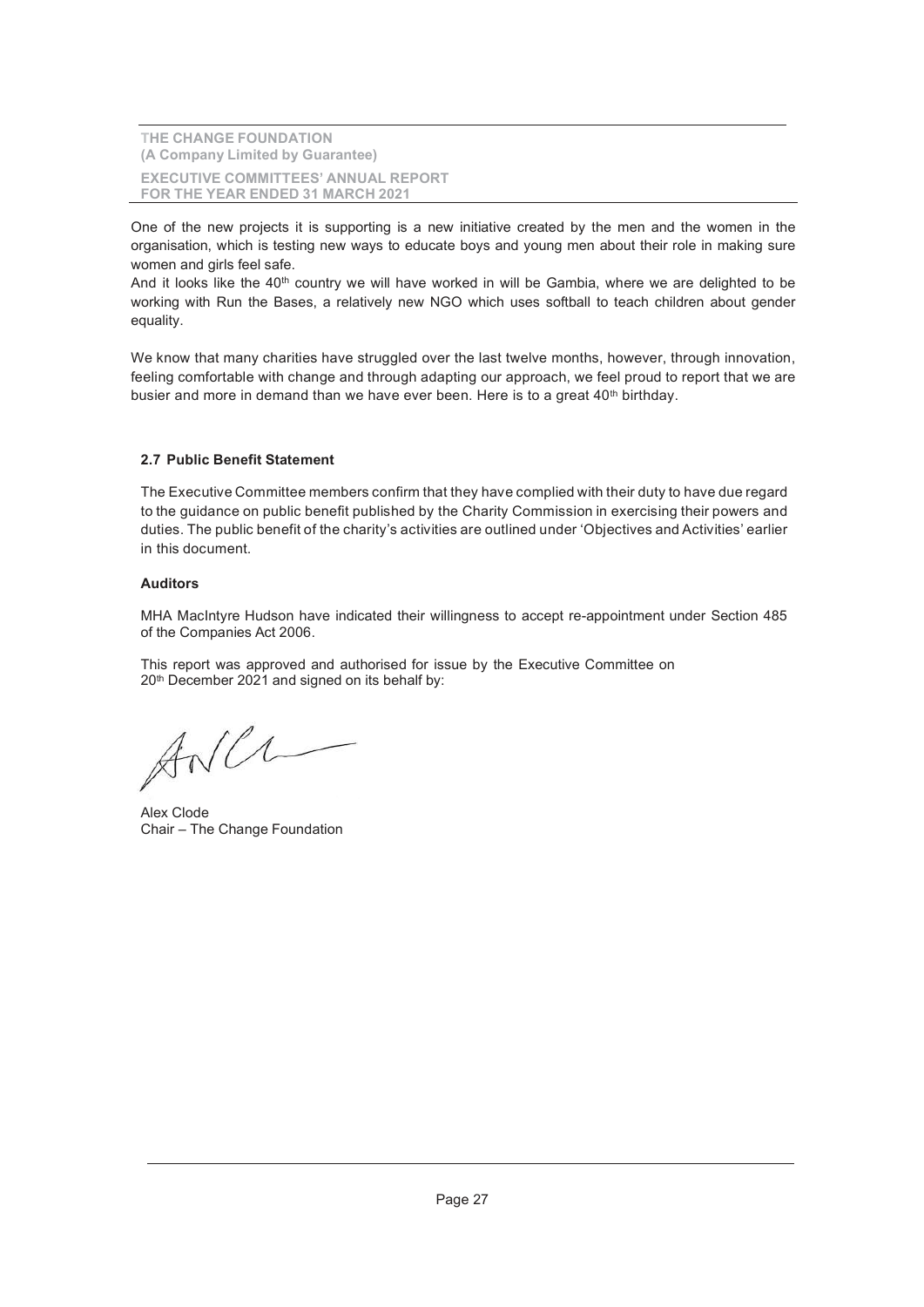# 2.8 STATEMENT OF EXECUTIVE COMMITTEE'S RESPONSIBILITIES FOR THE YEAR ENDED 31 MARCH 2021

The Executive Committee (who are also the directors of the Charity for the purposes of company law) are responsible for preparing the Executive Committee's Report and the financial statements in accordance with applicable law and United Kingdom Accounting Standards (United Kingdom Generally Accepted Accounting Practice).

Company law requires the Executive Committee to prepare financial statements for each financial year. Under company law the Executive Committee must not approve the financial statements unless they are satisfied that they give a true and fair view of the state of affairs of the Charity and of its incoming resources and application of resources, including its income and expenditure, for that period. In preparing these financial statements, the Executive Committee are required to:

- Select suitable accounting policies and then apply them consistently;
- · Observe the methods and principles of the Charities SORP (FRS102);
- · Make judgements and accounting estimates that are reasonable and prudent;
- State whether applicable UK Accounting Standards (FRS 102) have been followed, subject to any material departures disclosed and explained in the financial statements;
- · Prepare the financial statements on the going concern basis unless it is inappropriate to presume that the Charity will continue in business.

The Executive Committee are responsible for keeping adequate accounting records that are sufficient to show and explain the Charity's transactions and disclose with reasonable accuracy at any time the financial position of the Charity and enable them to ensure that the financial statements comply with Companies Act 2006, the Charities and Trustee Investment (Scotland) Act 2005 and the Charities Accounts (Scotland) Regulations 2006 (as amended). They are also responsible for safeguarding the assets of the Charity and hence for taking reasonable steps for the prevention and detection of fraud and other irregularities.

Approved by order of the members of the board of Executive Committee on 20th December 2021 and signed on its behalf by:

 $ANU$ 

Alex Clode Chair - The Change Foundation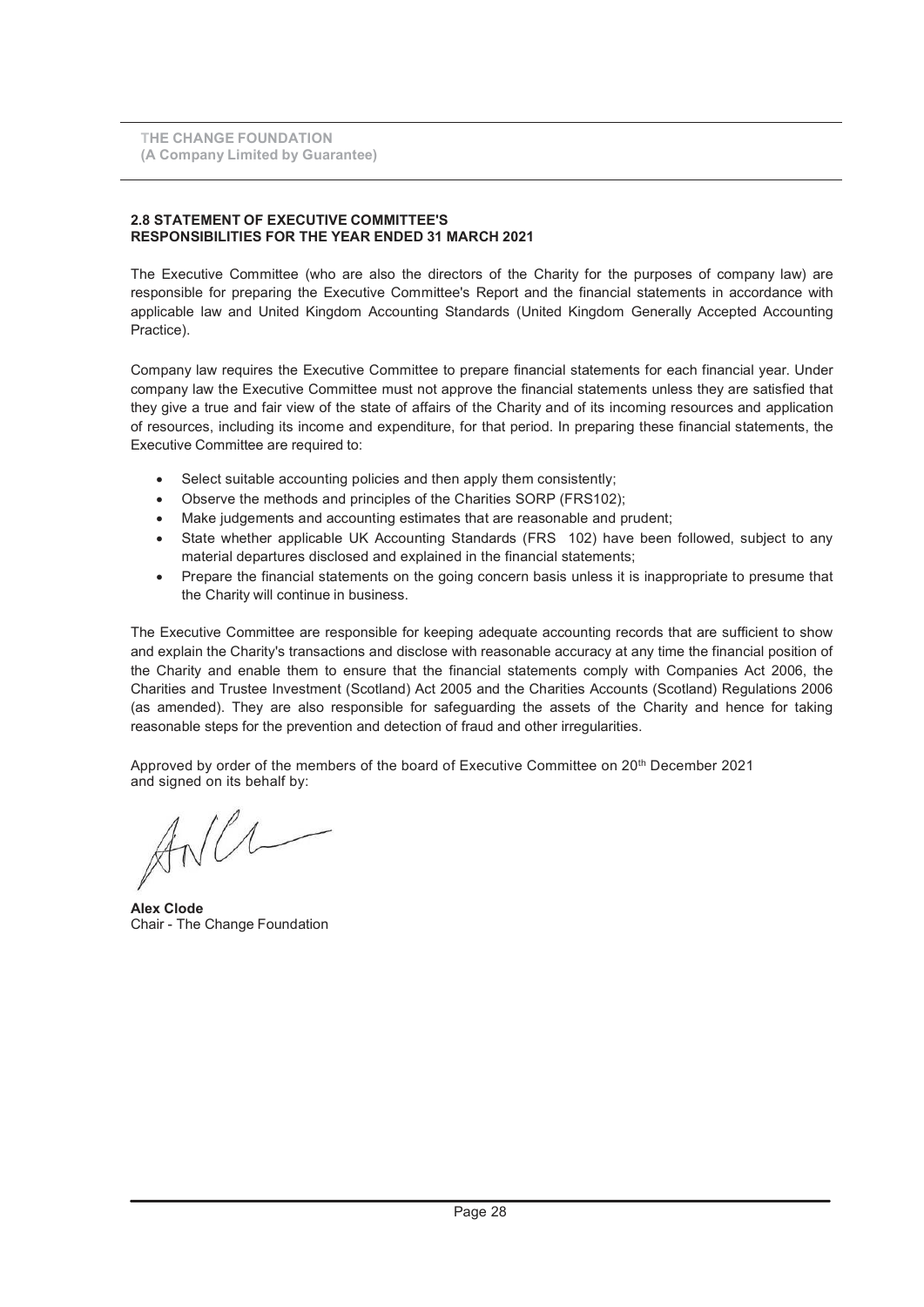# INDEPENDENT AUDITORS' REPORT TO THE MEMBERS OF THE CHANGE FOUNDATION

### Opinion

We have audited the financial statements of The Change Foundation (the 'charitable company') for the year ended 31 March 2021 which comprise the Statement of Financial Activities, the Balance Sheet, the Statement of Cash Flows and notes to the financial statements, including a summary of significant accounting policies. The financial reporting framework that has been applied in their preparation is applicable law and United Kingdom Accounting Standards, including Financial Reporting Standard 102 The Financial Reporting Standard applicable in the UK and Republic of Ireland (United Kingdom Generally Accepted Accounting Practice).

In our opinion the financial statements:

- · give a true and fair view of the state of the charitable company's affairs as at 31 March 2021, and of its incoming resources and application of resources, including its income and expenditure, for the year then ended;
- have been properly prepared in accordance with United Kingdom Generally Accepted Accounting Practice; and
- have been prepared in accordance with the requirements of the Companies Act 2006.

#### Basis for opinion

We conducted our audit in accordance with International Standards on Auditing (UK) (ISAs (UK)) and applicable law. Our responsibilities under those standards are further described in the Auditor's Responsibilities for the audit of the financial statements section of our report.

We are independent of the charitable company in accordance with the ethical requirements that are relevant to our audit of the financial statements in the UK, including the FRC's Ethical Standard, and we have fulfilled our other ethical responsibilities in accordance with these requirements. We believe that the audit evidence we have obtained is sufficient and appropriate to provide a basis for our opinion.

#### Conclusions relating to going concern

In auditing the financial statements, we have concluded that the Trustees' use of the going concern basis of accounting in the preparation of the financial statements is appropriate. Our evaluation of the Trustees' assessment of the entity's ability to continue to adopt the going concern basis of accounting included critical reviews of budgets and forecasts provided.

Based on the work we have performed, we have not identified any material uncertainties relating to events or conditions that, individually or collectively, may cast significant doubt on the charitable company's ability to continue as a going concern for a period of at least twelve months from when the financial statements are authorised for issue.

Our responsibilities and the responsibilities of the Trustees with respect to going concern are described in the relevant sections of this report.

#### Other information

The Trustees are responsible for the other information. The other information comprises the information included in the annual report, other than the financial statements and our auditor's report thereon. Our opinion on the financial statements does not cover the other information and, except to the extent otherwise explicitly stated in our report, we do not express any form of assurance conclusion thereon.

In connection with our audit of the financial statements, our responsibility is to read the other information and, in doing so, consider whether the other information is materially inconsistent with the financial statements or our knowledge obtained in the audit or otherwise appears to be materially misstated. If we identify such material inconsistencies or apparent material misstatements, we are required to determine whether there is a material misstatement in the financial statements or a material misstatement of the other information. If, based on the work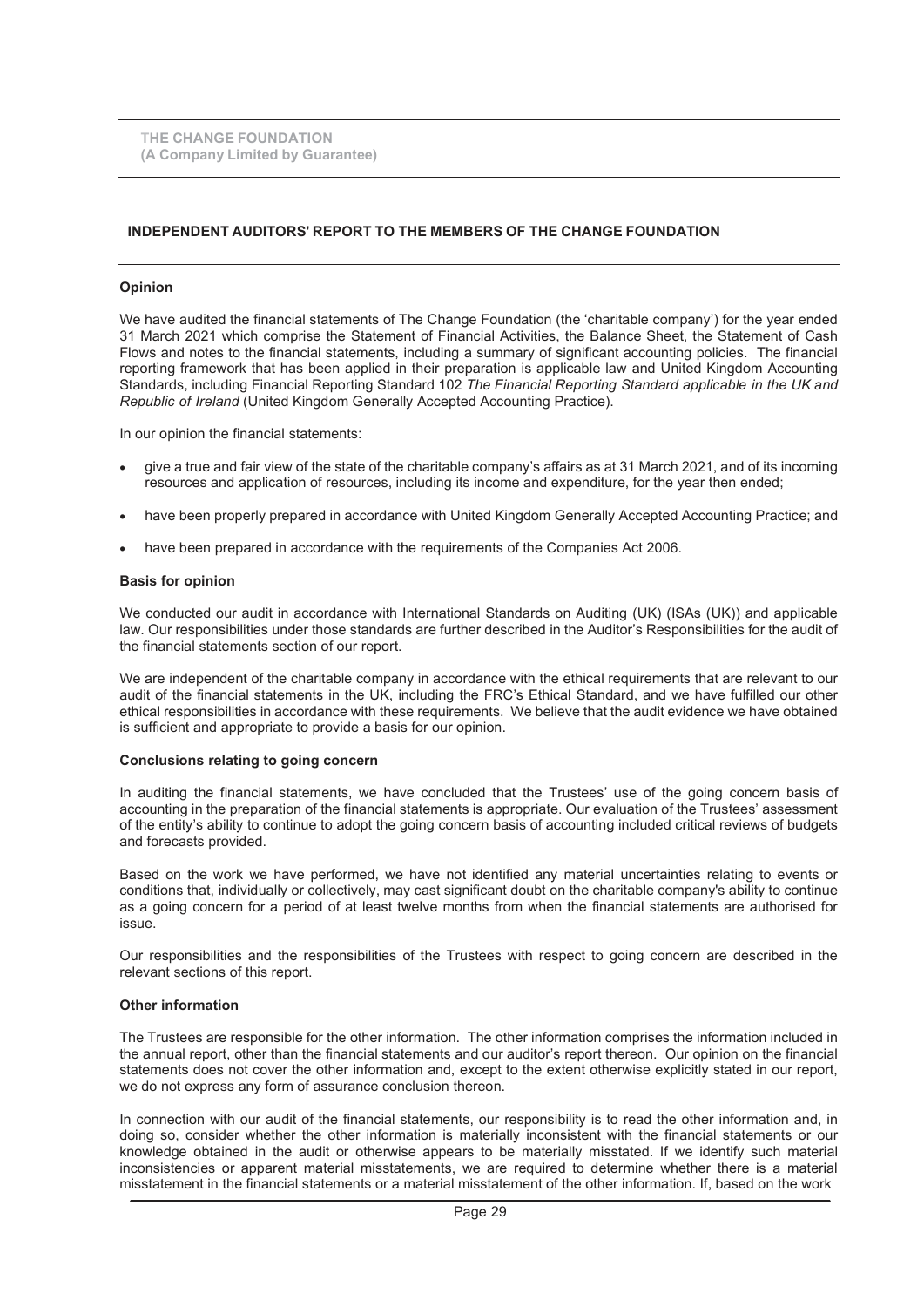# (A Company Limited by Guarantee) THE CHANGE FOUNDATION

# INDEPENDENT AUDITORS' REPORT TO THE MEMBERS OF THE CHANGE FOUNDATION (CONTINUED)

we have performed, we conclude that there is a material misstatement of this other information, we are required to report that fact.

#### We have nothing to report in this regard. Opinions on other matters prescribed by the Companies Act 2006

In our opinion, based on the work undertaken in the course of the audit:

- · the information given in the Trustees' report (incorporating the Directors' report) for the financial year for which the financial statements are prepared is consistent with the financial statements; and
- · the Directors' report has been prepared in accordance with applicable legal requirements.

### Matters on which we are required to report by exception

In the light of our knowledge and understanding of the charitable company and its environment obtained in the course of the audit, we have not identified material misstatements in the Directors' report.

We have nothing to report in respect of the following matters in relation to which the Companies Act 2006 requires us to report to you if, in our opinion:

- adequate accounting records have not been kept, or returns adequate for our audit have not been received from branches not visited by us; or
- the financial statements are not in agreement with the accounting records and returns; or
- · certain disclosures of Directors' remuneration specified by law are not made; or
- we have not received all the information and explanations we require for our audit; or
- · the Trustees were not entitled to prepare the financial statements in accordance with the small companies' regime and take advantage of the small companies' exemptions in preparing the Directors' report and from the requirement to prepare a strategic report.

# Responsibilities of Trustees

As explained more fully in the Trustees' responsibilities statement included in the Trustees' Annual Report, the Trustees (who are also the Directors of the charitable company for the purposes of company law) are responsible for the preparation of the financial statements and for being satisfied that they give a true and fair view, and for such internal control as the Trustees determine is necessary to enable the preparation of financial statements that are free from material misstatement, whether due to fraud or error.

In preparing the financial statements, the Trustees are responsible for assessing the charitable company's ability to continue as a going concern, disclosing, as applicable, matters related to going concern and using the going concern basis of accounting unless the Trustees either intend to liquidate the charitable company or to cease operations, or have no realistic alternative but to do so.

# Auditor's responsibilities for the audit of the financial statements

Our objectives are to obtain reasonable assurance about whether the financial statements as a whole are free from material misstatement, whether due to fraud or error, and to issue an auditor's report that includes our opinion. Reasonable assurance is a high level of assurance, but is not a guarantee that an audit conducted in accordance with ISAs (UK) will always detect a material misstatement when it exists. Misstatements can arise from fraud or error and are considered material if, individually or in the aggregate, they could reasonably be expected to influence the economic decisions of users taken on the basis of these financial statements.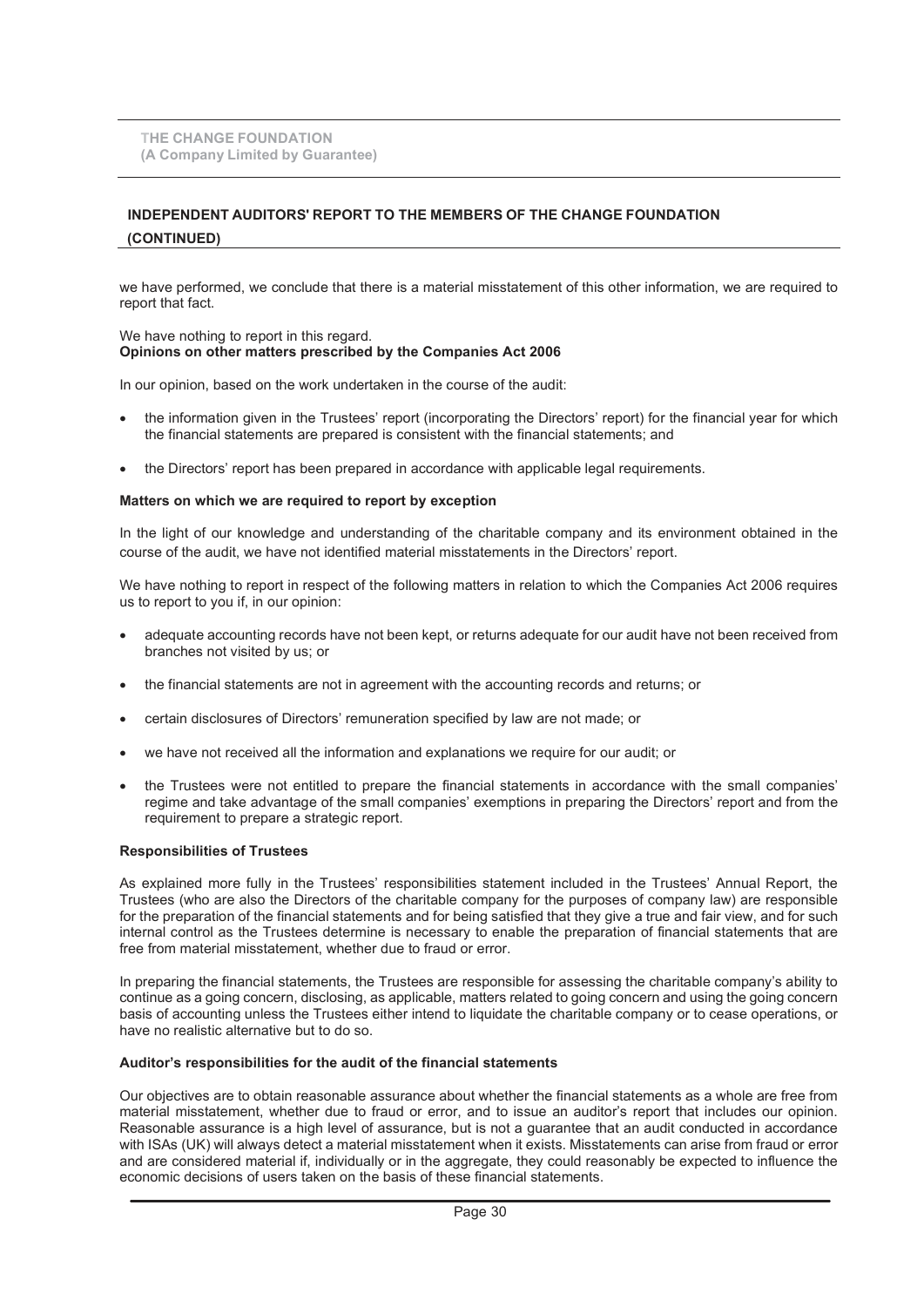(A Company Limited by Guarantee) THE CHANGE FOUNDATION

# INDEPENDENT AUDITORS' REPORT TO THE MEMBERS OF THE CHANGE FOUNDATION (CONTINUED)

Irregularities, including fraud, are instances of non-compliance with laws and regulations. We design procedures in line with our responsibilities, outlined above, to detect material misstatements in respect of irregularities, including fraud. The specific procedures for this engagement and the extent to which these are capable of detecting irregularities, including fraud is detailed below:

- Obtaining an understanding of the legal and regulatory frameworks that the entity operates in, focusing on those laws and regulations that had a direct effect on the financial statements;
- · Enquiry of management to identify any instances of known or suspected instances of fraud;
- · Enquiry of management and those charged with governance around actual and potential litigation and claims;
- Enquiry of management about any instances of non-compliance with laws and regulations;
- Reviewing the control systems in place and testing the effectiveness of the controls;
- Performing audit work over the risk of management override of controls, including testing of journal entries and other adjustments for appropriateness, evaluating the business rationale of significant transactions outside the normal course of business and reviewing accounting estimates for bias;
- Reviewing minutes of meetings of those charged with governance;
- Reviewing financial statement disclosures and testing to supporting documentation to assess compliance with applicable laws and regulations.

Because of the inherent limitations of an audit, there is a risk that we will not detect all irregularities, including those leading to a material misstatement in the financial statements or non-compliance with regulation. This risk increases the more that compliance with a law or regulation is removed from the events and transactions reflected in the financial statements, as we will be less likely to become aware of instances of non-compliance. The risk is also greater regarding irregularities occurring due to fraud rather than error, as fraud involves intentional concealment, forgery, collusion, omission or misrepresentation.

A further description of our responsibilities for the audit of the financial statements is located on the Financial Reporting Council's website at: https://www.frc.org.uk/Our-Work/Audit/Audit-and-assurance/Standards-andguidance/Standards-and-guidance-for-auditors/Auditors-responsibilities-for-audit/Description-of-auditorsresponsibilities-for-audit.aspx. This description forms part of our auditor's report.

# Use of this report

This report is made solely to the charitable company's members, as a body, in accordance with Chapter 3 of Part 16 of the Companies Act 2006. Our audit work has been undertaken so that we might state to the charitable company's members those matters we are required to state to them in an auditor's report and for no other purpose. To the fullest extent permitted by law, we do not accept or assume responsibility to anyone other than the charitable company and the charitable company's members as a body, for our audit work, for this report, or for the opinions we have formed.

Stuart McKay BSc FCA DChA (Senior Statutory Auditor) For and behalf of MHA MacIntyre Hudson Statutory Auditors London, United Kingdom

Date: 20/12/2021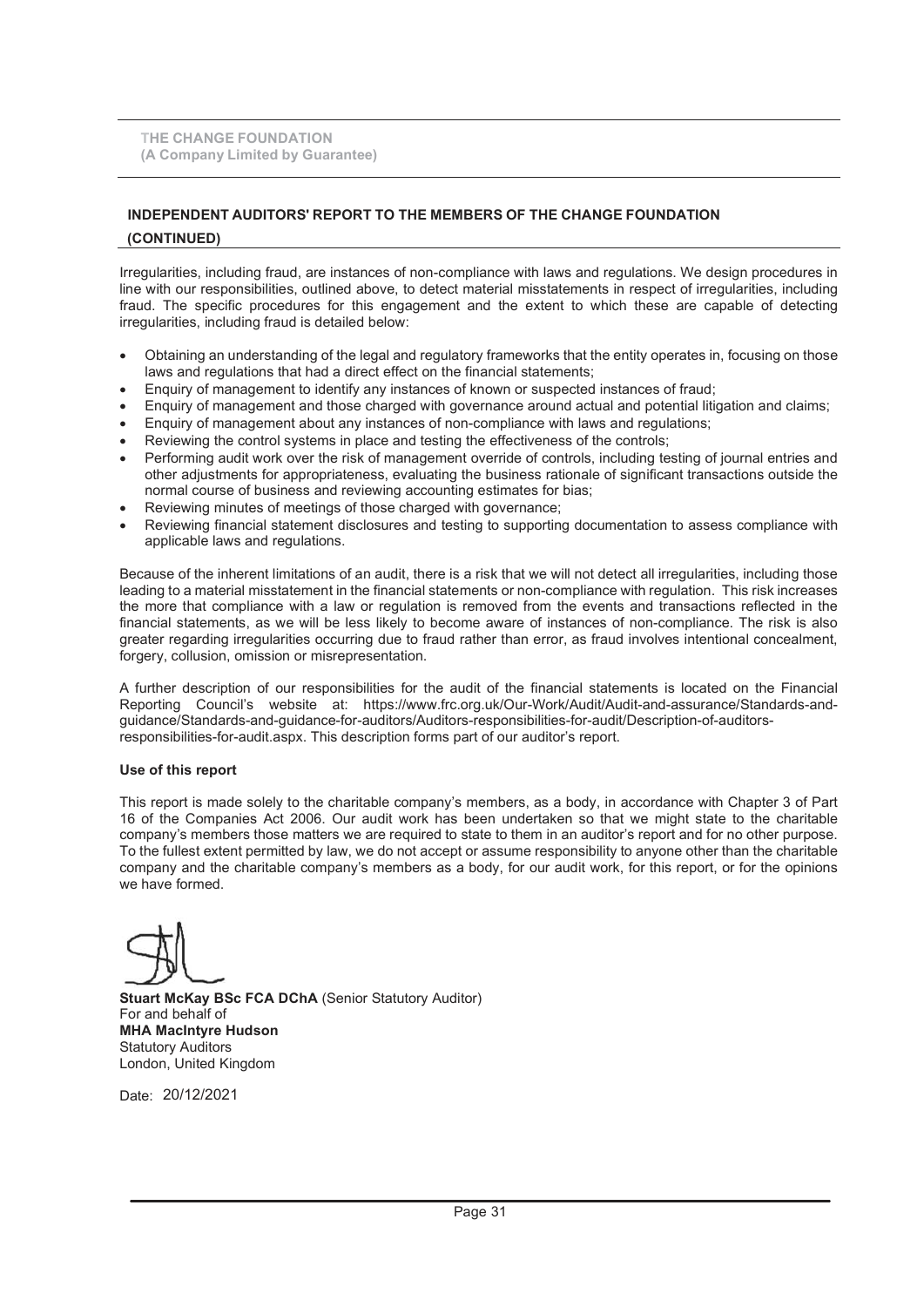Ī

# STATEMENT OF FINANCIAL ACTIVITIES (INCORPORATING INCOME AND EXPENDITURE ACCOUNT) FOR THE YEAR ENDED 31 MARCH 2021

|                                    | <b>Note</b>    | <b>Unrestricted</b><br>funds<br>2021<br>£ | <b>Restricted</b><br>funds<br>2021<br>£ | <b>Total</b><br>funds<br>2021<br>£ | Total<br>funds<br>2020<br>£ |
|------------------------------------|----------------|-------------------------------------------|-----------------------------------------|------------------------------------|-----------------------------|
| Income from:                       |                |                                           |                                         |                                    |                             |
| Donations                          | $\overline{4}$ | 265,355                                   |                                         | 265,355                            | 71,537                      |
| Charitable activities              | 5              | 15,046                                    | 715,505                                 | 730,551                            | 719,981                     |
| <b>Trading activities</b>          | 6              | 63,606                                    |                                         | 63,606                             | 196,712                     |
| Investments                        | 7              | 209                                       |                                         | 209                                | 1,377                       |
| <b>Total income</b>                |                | 344,216                                   | 715,505                                 | 1,059,721                          | 989,607                     |
| <b>Expenditure on:</b>             |                |                                           |                                         |                                    |                             |
| Raising funds                      | 8              | 239,447                                   |                                         | 239,447                            | 304,473                     |
| Charitable activities              | 9,10           | 91,858                                    | 732,328                                 | 824,186                            | 804,911                     |
| <b>Total expenditure</b>           |                | 331,305                                   | 732,328                                 | 1,063,633                          | 1,109,384                   |
| Net movement in funds              |                | 12,911                                    | (16, 823)                               | (3,912)                            | (119, 777)                  |
| <b>Reconciliation of funds:</b>    |                |                                           |                                         |                                    |                             |
| Total funds brought forward        |                | 374,693                                   | 897,575                                 | 1,272,268                          | 1,392,045                   |
| Net movement in funds              |                | 12,911                                    | (16, 823)                               | (3,912)                            | (119, 777)                  |
| <b>Total funds carried forward</b> |                | 387,604                                   | 880,752                                 | 1,268,356                          | 1,272,268                   |

All income and expenditure derive from continuing activities.

The Statement of Financial Activities includes all gains and losses recognised in the year.

The notes on pages 33 to 56 form part of these financial statements.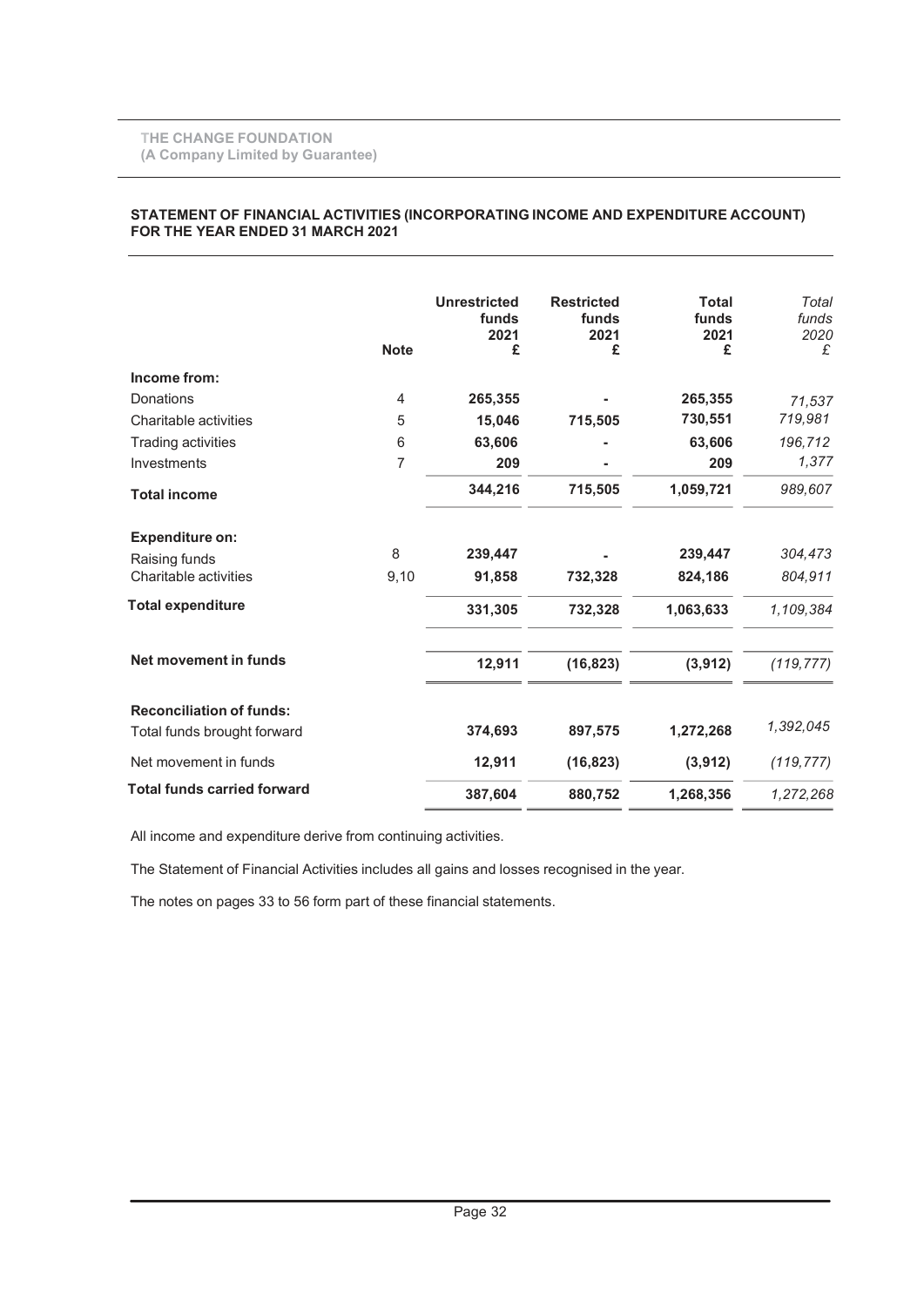# BALANCE SHEET AS AT 31 MARCH 2021

|                                                   | <b>Note</b> | 2021<br>£  | 2021<br>£ | 2020<br>£  | 2020<br>£ |
|---------------------------------------------------|-------------|------------|-----------|------------|-----------|
| <b>Fixed assets</b>                               |             |            |           |            |           |
| Tangible assets                                   | 14          |            | 831,375   |            | 836,245   |
| Investments                                       | 25          |            | 3         |            | 3         |
|                                                   |             |            | 831,378   |            | 836,248   |
| <b>Current assets</b>                             |             |            |           |            |           |
| <b>Stocks</b>                                     | 15          | 2,867      |           | 4,391      |           |
| <b>Debtors</b>                                    | 16          | 127,562    |           | 77,470     |           |
| Cash at bank and in hand                          |             | 586,568    |           | 539,013    |           |
|                                                   |             | 716,997    |           | 620,874    |           |
| Creditors: amounts falling due within one<br>year | 17          | (280, 018) |           | (184, 854) |           |
| <b>Net current assets</b>                         |             |            | 436,979   |            | 436,020   |
| <b>Net assets</b>                                 |             |            | 1,268,357 |            | 1,272,268 |
| <b>Charity funds</b>                              |             |            |           |            |           |
| <b>Restricted funds</b>                           | 18          |            | 880,753   |            | 897,575   |
| Unrestricted funds                                | 18          |            | 387,604   |            | 374,693   |
| <b>Total funds</b>                                |             |            | 1,268,357 |            | 1,272,268 |

The entity was entitled to exemption from audit under section 477 of the Companies Act 2006.

The members have not required the entity to obtain an audit for the year in question in accordance with section 476 of the Companies Act 2006. However, an audit is required in accordance with section 144 of the Charities Act 2011 and section 44(1)(c) of the Charities and Trustee Investment (Scotland) Act 2005.

The Executive Committee acknowledge their responsibilities for complying with the requirements of the Act with respect to accounting records and preparation of financial statements.

The financial statements have been prepared in accordance with the provisions applicable to entities subject to the small companies regime.

The financial statements were approved and authorised for issue by the Executive Committee on 20/12/2021 and signed on their behalf by:

ANCI

Alex Clode Steve Wootten<br>Chair Steve Wootten<br>Chair Steve Wootten

...................................... ...................................... Treasurer

The notes on pages 35 to 56 form part of these financial statements.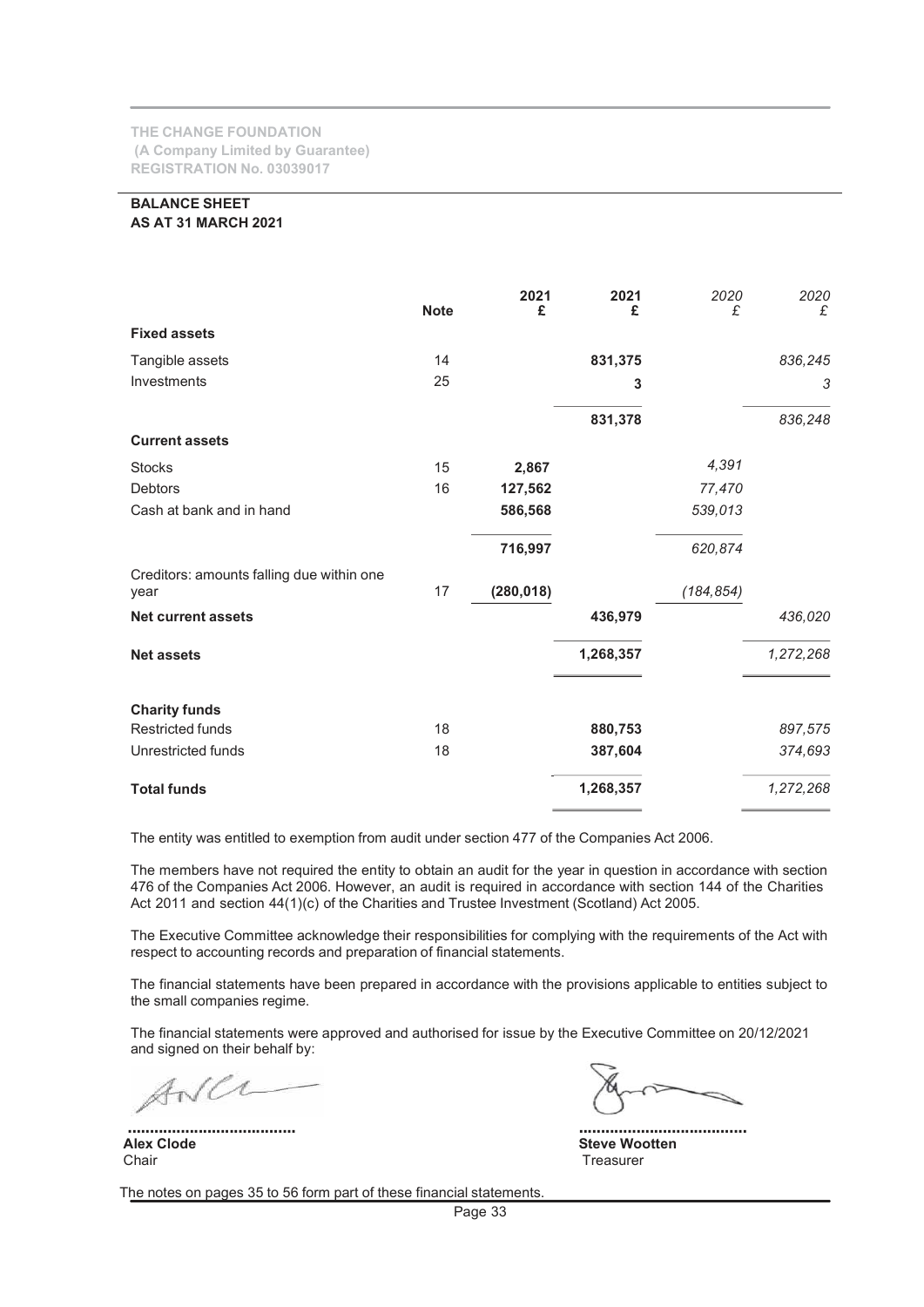# STATEMENT OF CASH FLOWS FOR THE YEAR ENDED 31 MARCH 2021

|                                                        | <b>Note</b> | 2021<br>£ | 2020<br>£ |
|--------------------------------------------------------|-------------|-----------|-----------|
| Cash flows from operating activities                   |             |           |           |
| Net cash used in operating activities                  | 20          | 79,256    | 11,816    |
| Cash flows from investing activities                   |             |           |           |
| Investment income                                      | 7           | 209       | 1,377     |
| Purchase to acquire tangible fixed assets              | 14          | (31, 910) | (14, 190) |
| Net cash used in investing activities                  |             | (31, 701) | (12, 813) |
| Change in cash and cash equivalents in the year        |             | 47,555    | (997)     |
| Cash and cash equivalents at the beginning of the year |             | 539,013   | 540,010   |
| Cash and cash equivalents at the end of the year       | 21          | 586,568   | 539,013   |
|                                                        |             |           |           |

The notes on pages 35 to 56 form part of these financial statements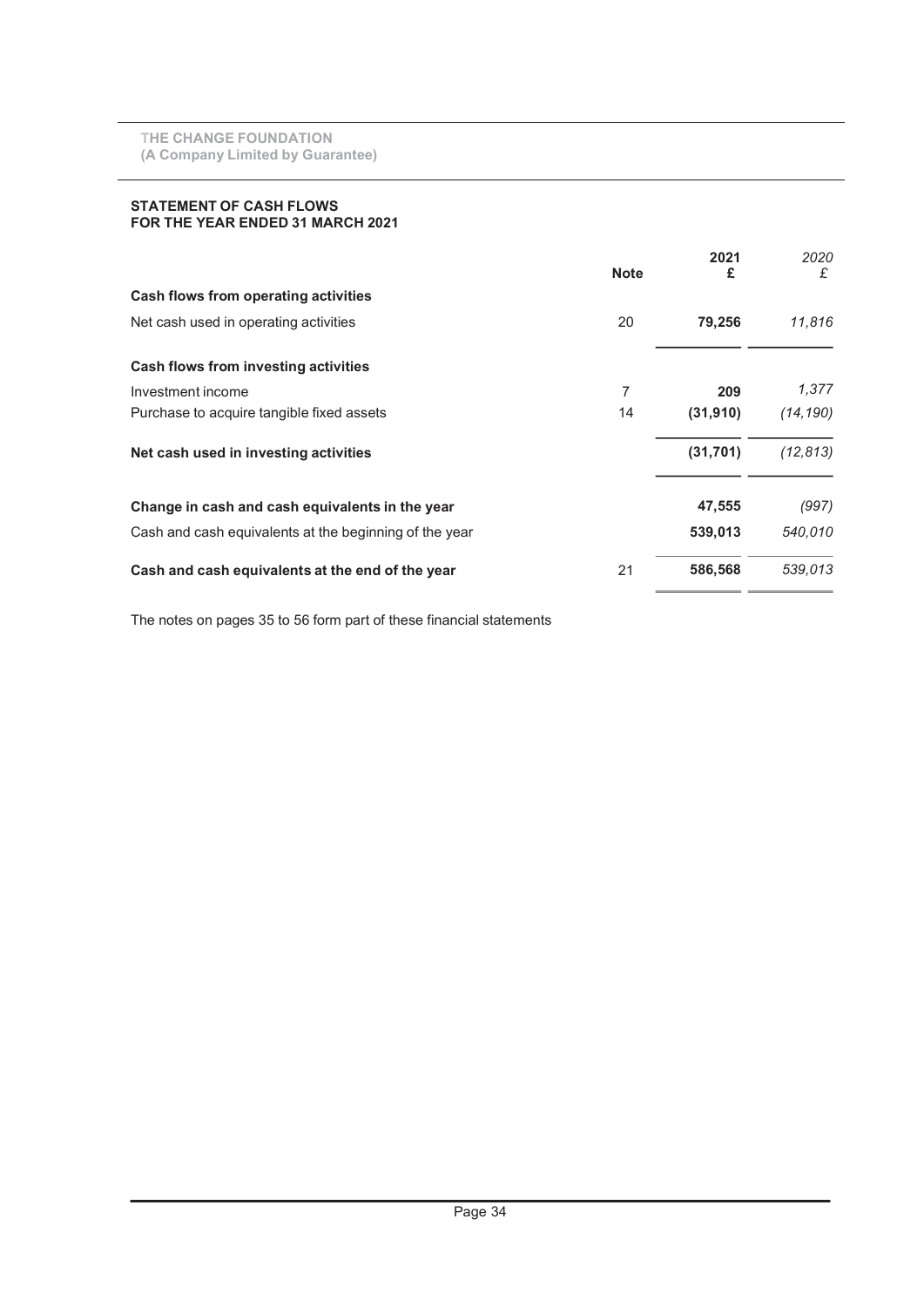#### NOTES TO THE FINANCIAL STATEMENTS FOR THE YEAR ENDED 31 MARCH 2021

#### 1. General information

The Change Foundation is a charitable company and is registered with the Charity Commission (Charity Registered Numbers 1046047 and SC043569) and Registrar of Companies (Company Registration Number 03039017) in the United Kingdom.

In the event of the Charity being wound up, the liability in respect of the guarantee is limited to  $£1$  per member of the Charity.

The address of the registered office is given in the Charity information on page 1 of these financial statements. The nature of the Charity's operations and principal activity is to change the lives of young people through sport and dance.

### 2. Accounting policies

# 2.1 Basis of preparation of financial statements

The financial statements have been prepared in accordance with the Charities SORP (FRS 102) - Accounting and Reporting by Charities: Statement of Recommended Practice applicable to charities preparing their accounts in accordance with the Financial Reporting Standard applicable in the UK and Republic of Ireland (FRS 102), the Financial Reporting Standard applicable in the UK and Republic of Ireland (FRS 102) and the Companies Act 2006.

The Change Foundation meets the definition of a public benefit entity under FRS 102. Assets and liabilities are initially recognised at historical cost or transaction value unless otherwise stated in the relevant accounting policy.

The financial statements are prepared on a going concern basis under the historical cost convention, modified to include certain items at fair value. The financial statements are presented in sterling which is the functional currency of the Charity and rounded to the nearest pound.

# 2.2 Funds

General funds are unrestricted funds which are available for use at the discretion of the Executive Committee in furtherance of the general objectives of the Charity and which have not been designated for other purposes.

Designated funds comprise unrestricted funds that have been set aside by the Executive Committee for particular purposes. The aim and use of each designated fund is set out in the notes to the financial statements.

Restricted funds are funds which are to be used in accordance with specific restrictions imposed by donors or which have been raised by the Charity for particular purposes. The costs of raising and administering such funds are charged against the specific fund. The aim and use of each restricted fund is set out in the notes to the financial statements.

Investment income, gains and losses are allocated to the appropriate fund where required by the funder.

#### 2.3 Income recognition

All income is recognised once the Charity has entitlement to the income, it is probable that the income will be received and the amount of income receivable can be measured reliably.

On receipt, donated professional services and donated facilities are recognised on the basis of the value of the gift to the Charity which is the amount the Charity would have been willing to pay to obtain services or facilities of equivalent economic benefit on the open market; a corresponding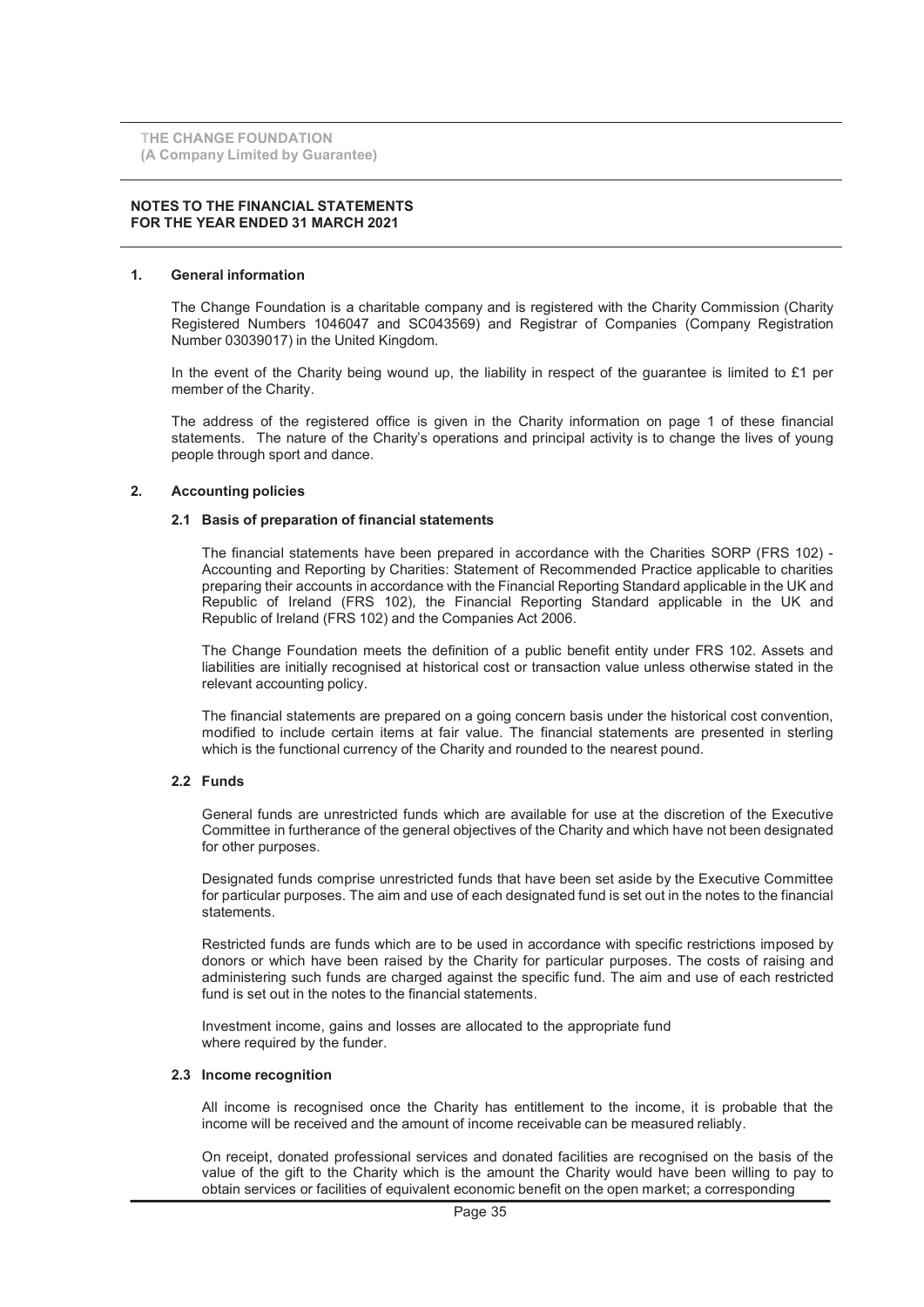### NOTES TO THE FINANCIAL STATEMENTS FOR THE YEAR ENDED 31 MARCH 2021

# 2. Accounting policies (continued)

amount is then recognised in expenditure in the period of receipt. No amounts are included in the financial statements for services donated by volunteers. Income tax recoverable in relation to donations received under Gift Aid or deeds of covenant is recognised at the time of the donation.

For donations to be recognised the Charity will have been notified of the amounts and the settlement date in writing. If there are conditions attached to the donation and this requires a level of performance before entitlement can be obtained then income is deferred until those conditions are fully met or the fulfilment of those conditions is within the control of the Charity and it is probable that they will be fulfilled.

Income from trading activities includes income earned from fundraising events and trading activities to raise funds for the Charity. Income is received in exchange for supplying goods and services in order to raise funds and is recognised when entitlement has occurred.

Investment income on funds held on deposit is included when receivable and the amount can be measured reliably by the Charity; this is normally upon notification of the interest paid or payable by the Bank.

The Charity receives government grants in respect of furthering its charitable objectives, including Covid-19 Job Retention Scheme grants during the 2020/21 financial year. Income from government and other grants are recognised at fair value when the Charity has entitlement after any performance conditions have been met, it is probable that the income will be received and the amount can be reliably measured. If entitlement is not met then these amounts are deferred.

Other income is recognised in the period in which it is receivable and to the extent the goods have been provided or on completion of the service.

# 2.4 Expenditure recognition

Expenditure is recognised once there is a legal or constructive obligation to transfer economic benefit to a third party, it is probable that a transfer of economic benefits will be required in settlement and the amount of the obligation can be measured reliably. Expenditure is classified by activity. The costs of each activity are made up of the total of direct costs and shared costs, including support costs involved in undertaking each activity. Direct costs attributable to a single activity are allocated directly to that activity. Shared costs which contribute to more than one activity and support costs which are not attributable to a single activity are apportioned between those activities on a basis consistent with the use of resources. Central staff costs are allocated on the basis of time spent, and depreciation charges allocated on the portion of the asset's use.

Expenditure on raising funds includes all expenditure incurred by the Charity to raise funds for its charitable purposes and includes costs of all fundraising activities events and non-charitable trading.

Expenditure on charitable activities is incurred on directly undertaking the activities which further the Charity's objectives, as well as any associated support costs.

All expenditure is inclusive of irrecoverable VAT.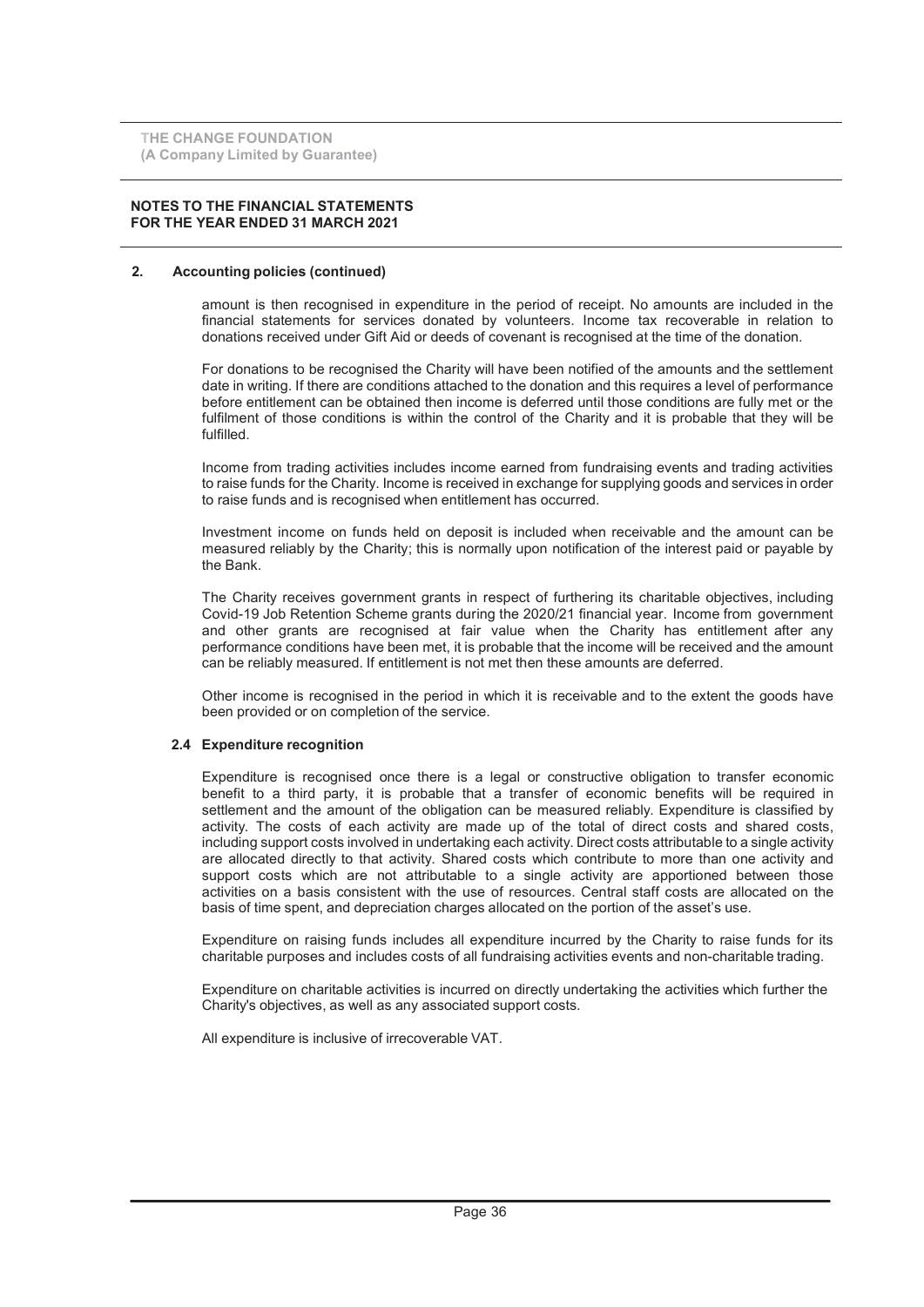### NOTES TO THE FINANCIAL STATEMENTS FOR THE YEAR ENDED 31 MARCH 2021

# 2. Accounting policies (continued)

#### 2.5 Tangible fixed assets and depreciation

Tangible fixed assets costing £1,000 or more are capitalised and recognised when future economic benefits are probable and the cost or value of the asset can be measured reliably.

Tangible fixed assets are initially recognised at cost. After recognition, under the cost model, tangible fixed assets are measured at cost less accumulated depreciation and any accumulated impairment losses. All costs incurred to bring a tangible fixed asset into its intended working condition should be included in the measurement of cost.

Depreciation is charged so as to allocate the cost of tangible fixed assets less their residual value over their estimated useful lives.

Depreciation is provided on the following bases:

| The Cricket for Change Centre - 2% on building cost     |                           |
|---------------------------------------------------------|---------------------------|
| Indoor school                                           | - 3.33% on building cost  |
| Freehold land                                           | - Not depreciated         |
| <b>Buildings Fixtures and Fittings</b>                  | - 10% on depreciated cost |
| Sporting and Office Equipment - 25% on depreciated cost |                           |
| and Fixtures                                            |                           |

#### 2.6 Stocks

Stocks are valued at the lower of cost and net realisable value after making due allowance for obsolete and slow-moving stocks. Cost includes all direct costs and an appropriate proportion of fixed and variable overheads.

# 2.7 Debtors

Trade and other debtors are recognised at the settlement amount after any trade discount offered. Prepayments are valued at the amount prepaid net of any trade discounts due.

#### 2.8 Liabilities and provisions

Liabilities are recognised when there is an obligation at the Balance Sheet date as a result of a past event, it is probable that a transfer of economic benefit will be required in settlement, and the amount of the settlement can be estimated reliably.

Liabilities are recognised at the amount that the Charity anticipates it will pay to settle the debt or the amount it has received as advanced payments for the goods or services it must provide.

Provisions are measured at the best estimate of the amounts required to settle the obligation. Where the effect of the time value of money is material, the provision is based on the present value of those amounts, discounted at the pre-tax discount rate that reflects the risks specific to the liability. The unwinding of the discount is recognised in the Statement of Financial Activities as a finance cost.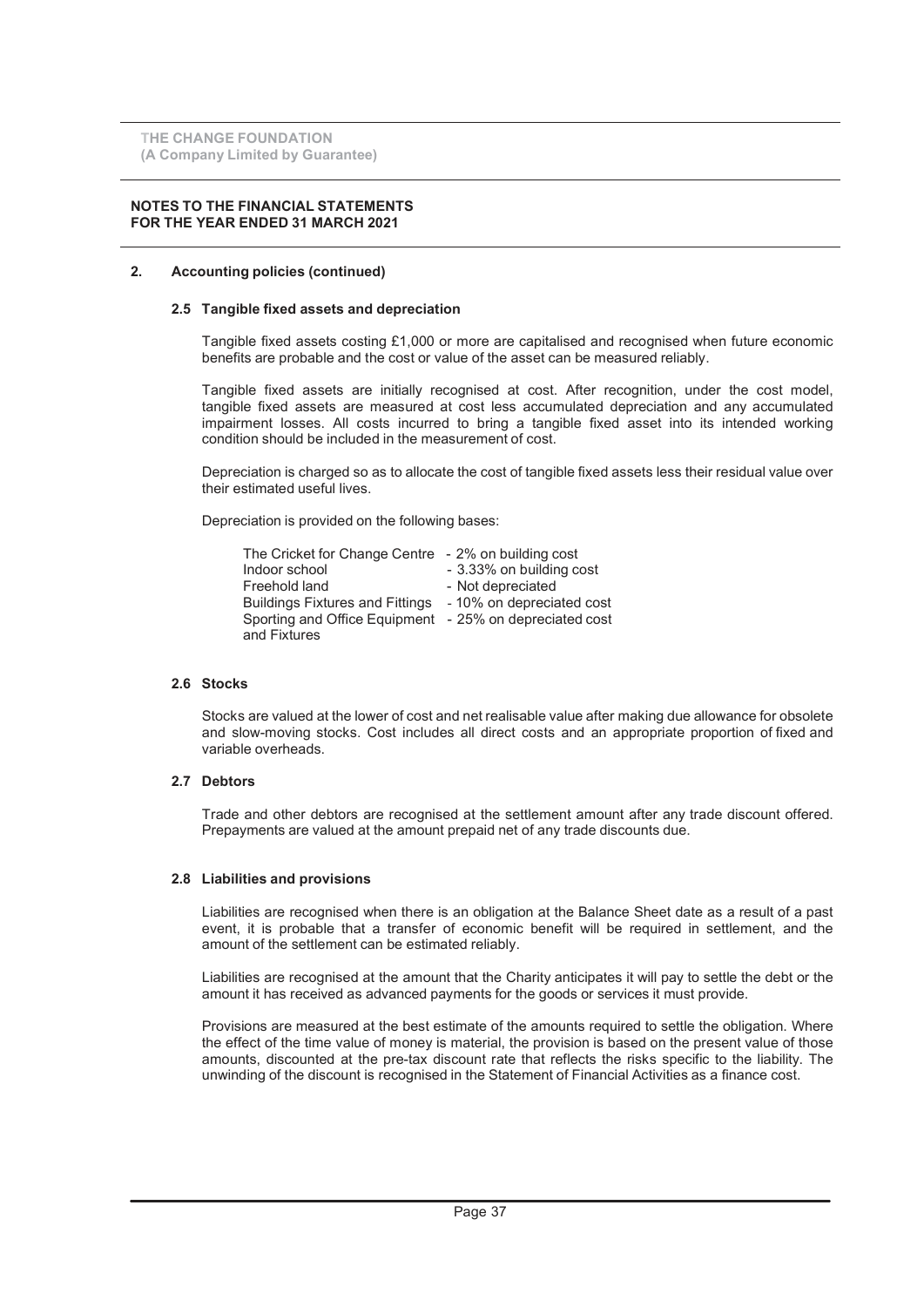#### NOTES TO THE FINANCIAL STATEMENTS FOR THE YEAR ENDED 31 MARCH 2021

# 2. Accounting policies (continued)

#### 2.9 Financial instruments

The Charity only holds basic Financial Instruments. The financial assets and financial liabilities of the charity are as follows:

Debtors - trade debtors, other debtors and grants receivable are basic financial instruments and are debt instruments measured at amortised cost, this can be seen at Note 16. Prepayments and accrued income are not financial instruments.

Cash at bank - is classified as a basic financial instrument and is measured at face value.

Liabilities - accruals are classified as financial instruments, and are measured at amortised cost, this can be seen at Note 17. Taxation and social security are not included in the financial instruments disclosure. Deferred income is not deemed to be a financial liability, as the cash settlement has already taken place and there is simply an obligation to deliver services rather than cash or another financial instrument.

### 2.10 Taxation

The Charity is considered to pass the tests set out in Paragraph 1 Schedule 6 of the Finance Act 2010 and therefore it meets the definition of a charitable company for UK corporation tax purposes. Accordingly, the Charity is potentially exempt from taxation in respect of income or capital gains received within categories covered by Chapter 3 Part 11 of the Corporation Tax Act 2010 or Section 256 of the Taxation of Chargeable Gains Act 1992, to the extent that such income or gains are applied exclusively to charitable purposes.

# 2.11 Going concern

The Executive Committee have assessed the charity's financial position using the going concern principle, as part of which it considered possible events or conditions (including the impact of COVID-19 pandemic) that might cast significant doubt on its ability to continue to operate.

The Executive Committee have made this assessment for a period of one year from the date of the approval of these financial statements. When assessing, the Executive Committee reviewed its overall reserves, cost and revenue implications and any specific additional costs. It concluded that for the period assessed, its cost base will reduce in line with any reduction in revenue caused by the COVID-19 pandemic in areas such as fundraising events and centre income. The forecasted income for 2021 and beyond remains strong and the pipeline for securing more funding to address the issues caused by the pandemic looks fruitful. The Executive Committee have therefore concluded that there is a reasonable expectation that the Charity has adequate resources to continue in operational existence for the foreseeable future. Furthermore, the Executive Committee does not believe that there are any material uncertainties over the Charity's ability to continue as a going concern. The Charity therefore continues to adopt the going concern basis in preparing these financial statements.

# 2.12 Employee benefits

When employees have rendered service to the Charity, short-term employee benefits to which the employees are entitled are recognised at the undiscounted amount expected to be paid in exchange for that service. The Charity operates a defined contribution plan for the benefit of its employees. Contributions are expensed as they become payable.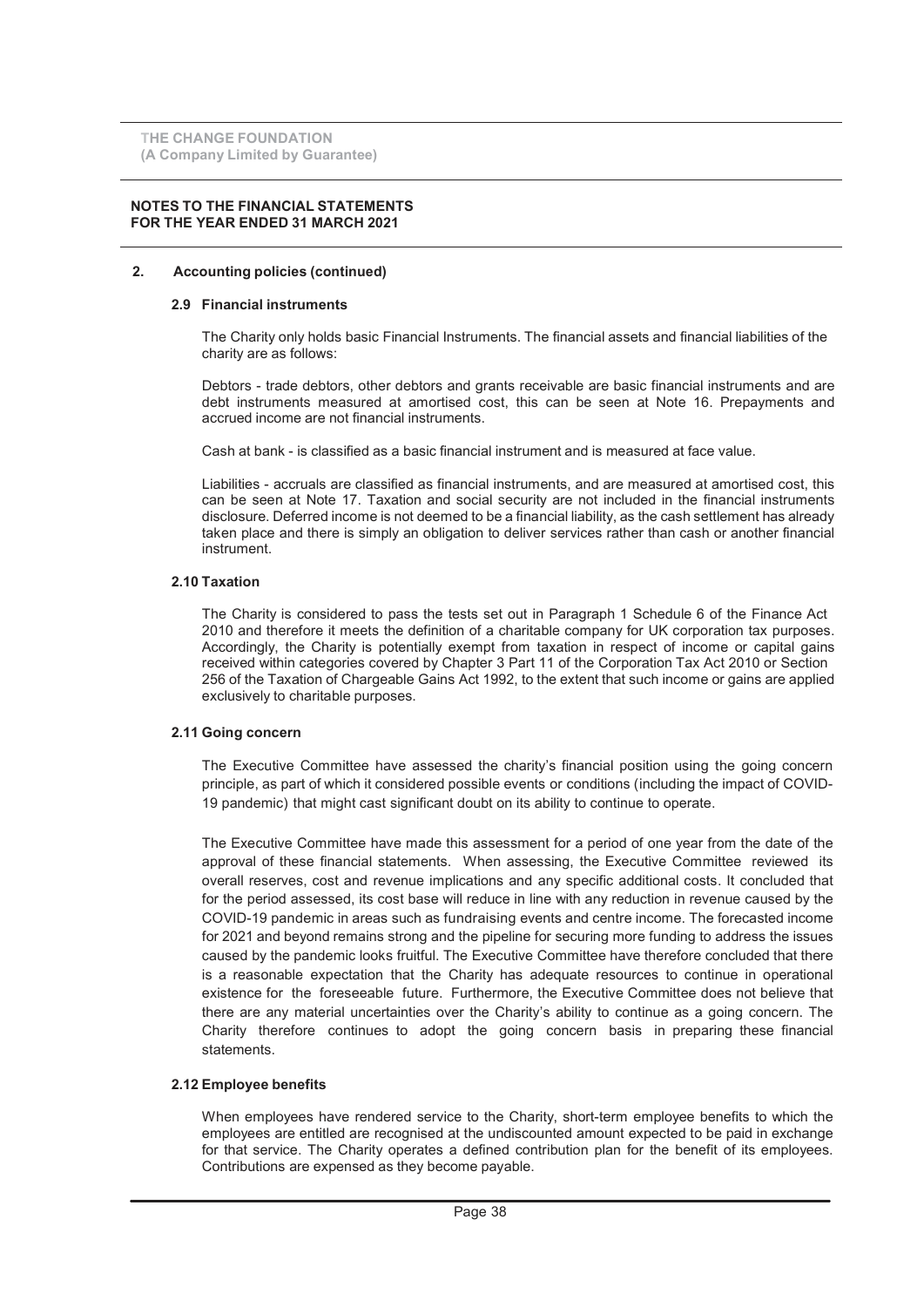# NOTES TO THE FINANCIAL STATEMENTS FOR THE YEAR ENDED 31 MARCH 2021

### 3. Critical accounting estimates and areas of judgement

Estimates and judgements are continually evaluated and are based on historical experience and other factors, including expectations of future events that are believed to be reasonable under the circumstances.

In particular, due consideration was given to the potential implications of the COVID-19 pandemic on accounting judgements made in connection with the 2021 financial statements. The pandemic has not impacted the judgements made.

Critical accounting estimates and assumptions:

The Charity makes estimates and assumptions concerning the future. The resulting accounting estimates and assumptions will, by definition, seldom equal the related actual results. The estimates and assumptions that have a significant risk of causing a material adjustment to the carrying amounts of assets and liabilities within the next financial year are discussed below:

- Depreciation rates for tangible fixed assets
- Performance related grants income recognition

### 4. Income from donations

|                          | <b>Unrestricted</b><br>funds<br>2021<br>£ | <b>Total</b><br>funds<br>2021<br>£ | Total<br>funds<br>2020<br>£ |
|--------------------------|-------------------------------------------|------------------------------------|-----------------------------|
| General donations        | 136,421                                   | 136,421                            | 71,537                      |
| <b>Government Grants</b> | 90,896                                    | 9 0,896                            |                             |
| Donations-in-kind        | 38,038                                    | 38,038                             |                             |
| <b>Total</b>             | 265,355                                   | 265,355                            | 71,537                      |
| <b>Total 2020</b>        | 71,537                                    | 71,537                             |                             |

Included within General donations is a donation of goods (in the form of 50 units of PS4 Playstation consoles) valued by the Charity at £15,600 (2020: Nil). The value of the goods was fully expensed in the 2020/21 accounts.

Also included within Income from donations is grant income of £72,368 (2020: £Nil) received from the Coronavirus Retention Scheme. There are no unfulfilled conditions or other contingencies attached to the government grants above.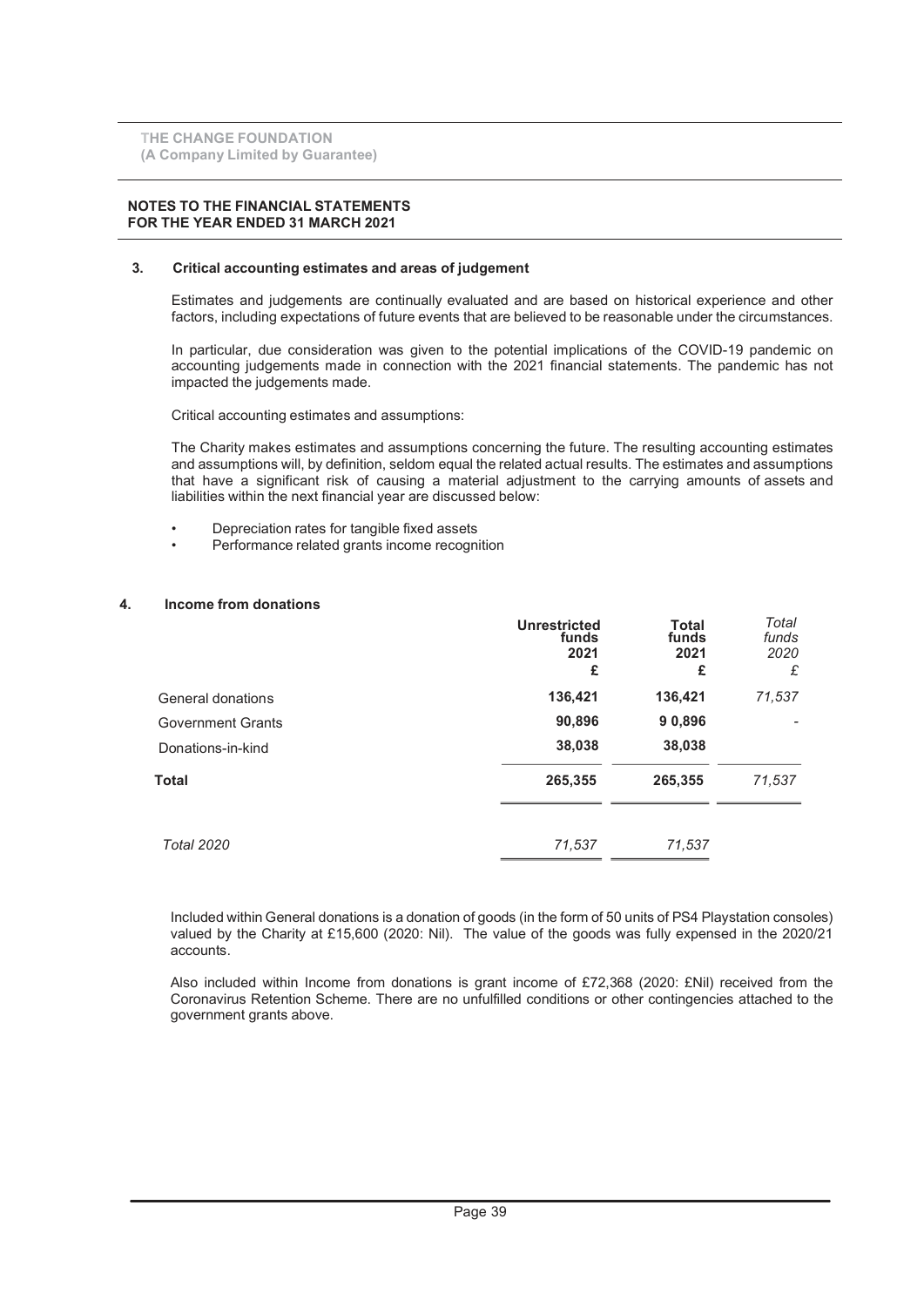# 5. Income from charitable activities

|                                         | <b>Unrestricted</b><br>funds<br>2021<br>£ | <b>Restricted</b><br>funds<br>2021<br>£ | <b>Total</b><br>funds<br>2021<br>£ |
|-----------------------------------------|-------------------------------------------|-----------------------------------------|------------------------------------|
| <b>Disability</b>                       | $\overline{\phantom{a}}$                  | 180,315                                 | 180,315                            |
| Urban                                   |                                           | 535,190                                 | 535,190                            |
| <b>Cricket Centre and Indoor School</b> | 15,046                                    | $\overline{\phantom{a}}$                | 15,046                             |
| <b>Total 2021</b>                       | 15,046                                    | 715,505                                 | 730,551                            |

Included within Income from Charitable Activities is grant income received from the following government sources:

- · Greater London Authority (GLA) £59,928 (2020: £71,755)
- · City of London (LCSF) £18,144 (2020: £Nil)

There are no unfulfilled conditions or other contingencies attached to the government grants above.

|                   | Unrestricted<br>funds<br>2020<br>£ | Restricted<br>funds<br>2020<br>£ | Total<br>funds<br>2020<br>£ |
|-------------------|------------------------------------|----------------------------------|-----------------------------|
| <b>Disability</b> | $\overline{\phantom{a}}$           | 174,347                          | 174,347                     |
| Urban             | $\overline{\phantom{a}}$           | 497,921                          | 497,921                     |
| Indoor School     | 47,713                             | ٠                                | 47,713                      |
| <b>Total 2020</b> | 47,713                             | 672,268                          | 719,981                     |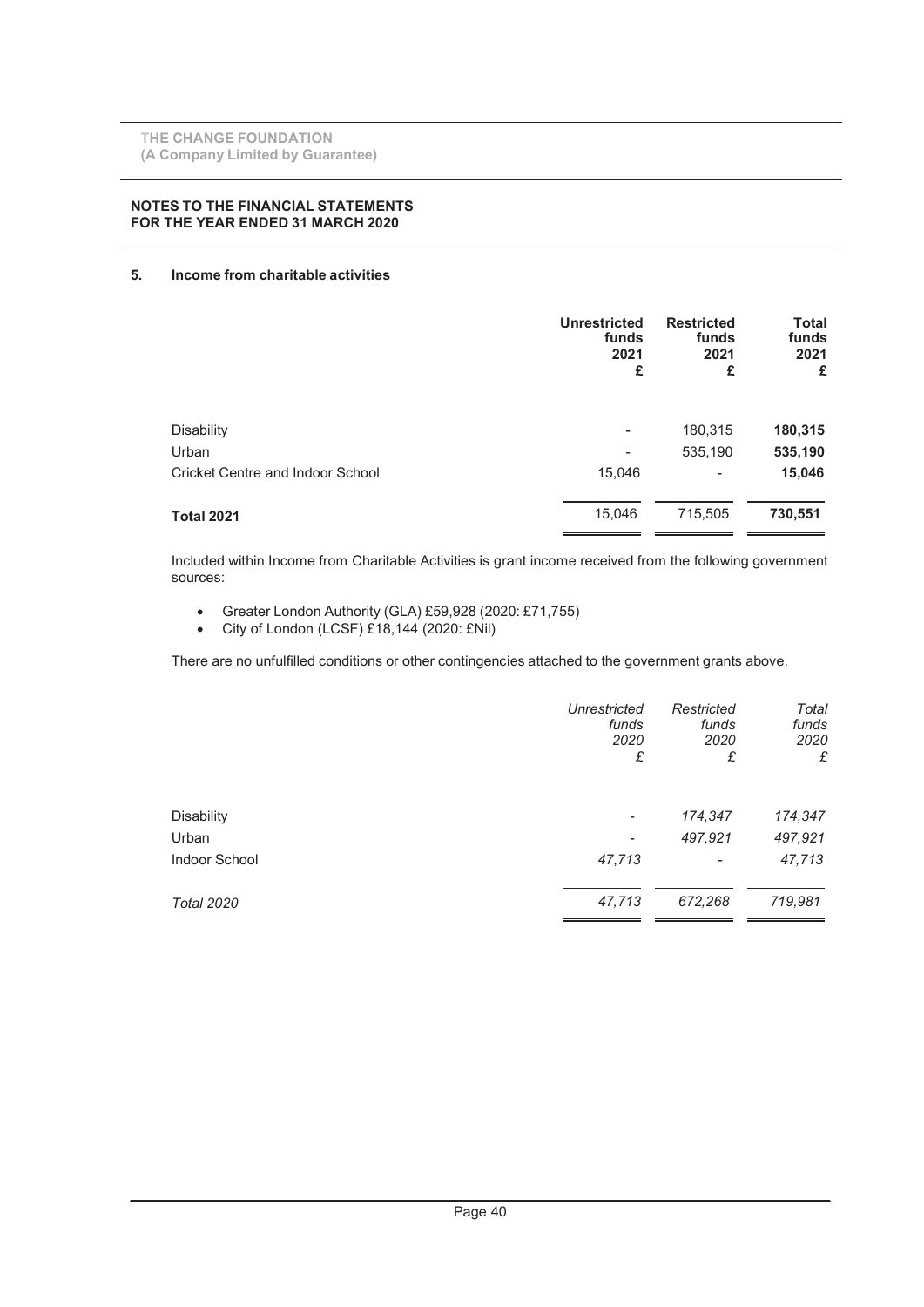# 6. Income from other trading activities

|                           | <b>Unrestricted</b><br>funds<br>2021<br>£ | <b>Total</b><br>funds<br>2021<br>£ | Total<br>funds<br>2020<br>£ |
|---------------------------|-------------------------------------------|------------------------------------|-----------------------------|
| <b>Facility hire</b>      | 7,155                                     | 7,155                              | 40,360                      |
| Bar income                | 526                                       | 526                                | 33,795                      |
| <b>Fundraising events</b> | 38,621                                    | 38,621                             | 109,372                     |
| Other income              | 17,304                                    | 17,304                             | 13,185                      |
| <b>Total 2021</b>         | 63,606                                    | 63,606                             | 196,712                     |
| <b>Total 2020</b>         | 196,712                                   | 196,712                            |                             |
|                           |                                           |                                    |                             |

# 7. Income from investments

|                          | <b>Unrestricted</b><br>funds<br>2021<br>£ | <b>Total</b><br>funds<br>2021<br>£ | Total<br>funds<br>2020<br>£ |
|--------------------------|-------------------------------------------|------------------------------------|-----------------------------|
| Bank interest receivable | 209                                       | 209                                | 1,377                       |
| <b>Total 2020</b>        | 1,377                                     | 1.377                              |                             |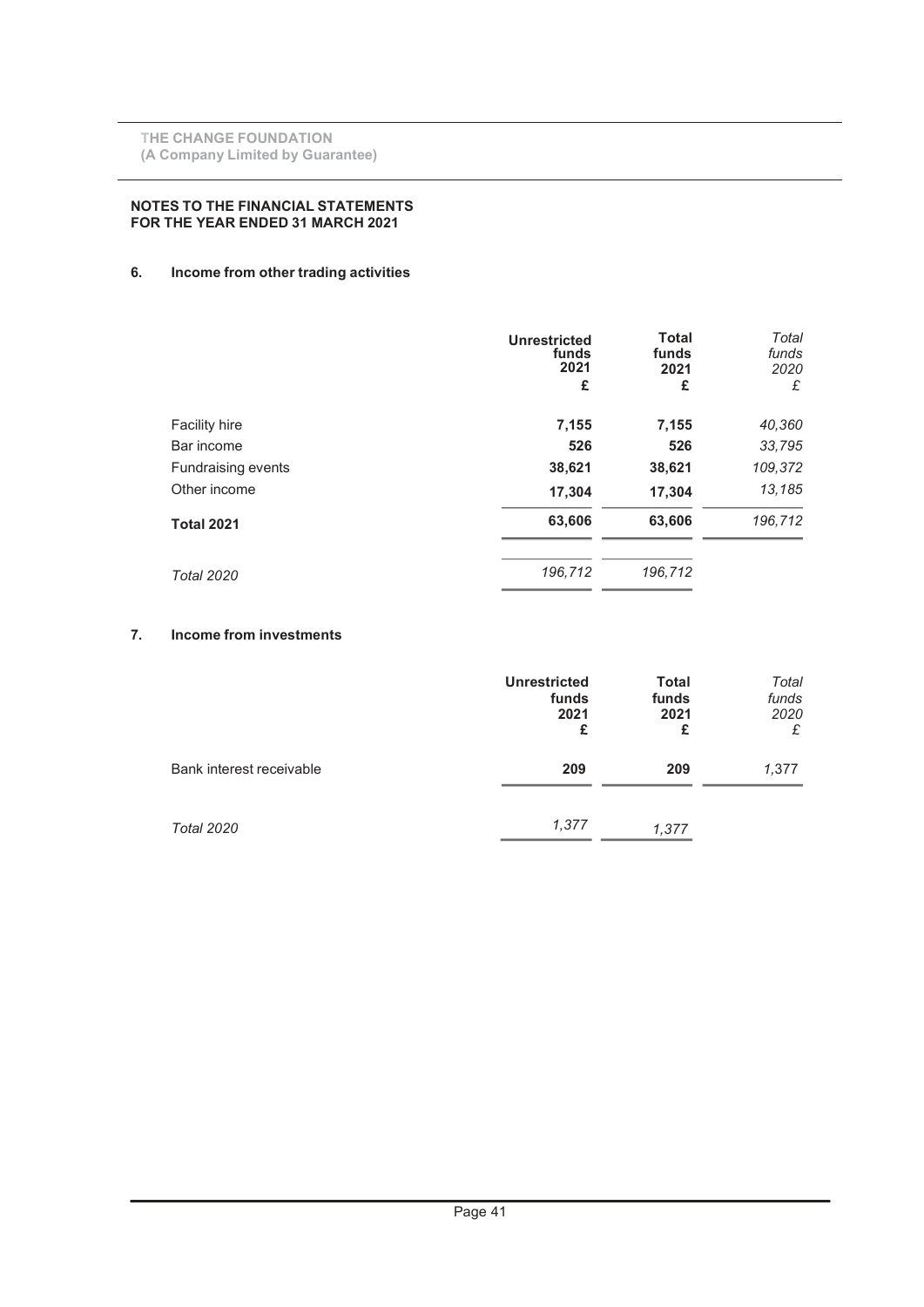# 8. Expenditure on raising funds

|                                          | 2021<br>£ | 2020<br>£ |
|------------------------------------------|-----------|-----------|
| <b>Direct costs</b>                      |           |           |
| Direct costs                             | 214,498   | 254,071   |
|                                          | 214,498   | 254,071   |
| <b>Support costs</b>                     |           |           |
| Overheads                                | 5,819     | 10,338    |
| Premises costs                           | 1,359     | 3,313     |
| Website, advertising and publications    | 807       |           |
| Legal, professional and consultancy fees | 2,846     | 1,993     |
| Governance costs                         | 2,798     | 4,088     |
| Staff costs                              | 9,449     | 28,873    |
| Depreciation                             | 1,872     | 1,797     |
|                                          | 24,949    | 50,402    |
|                                          | 239,447   | 304,473   |

In 2020/21, all expenditure on raising funds was from unrestricted funds.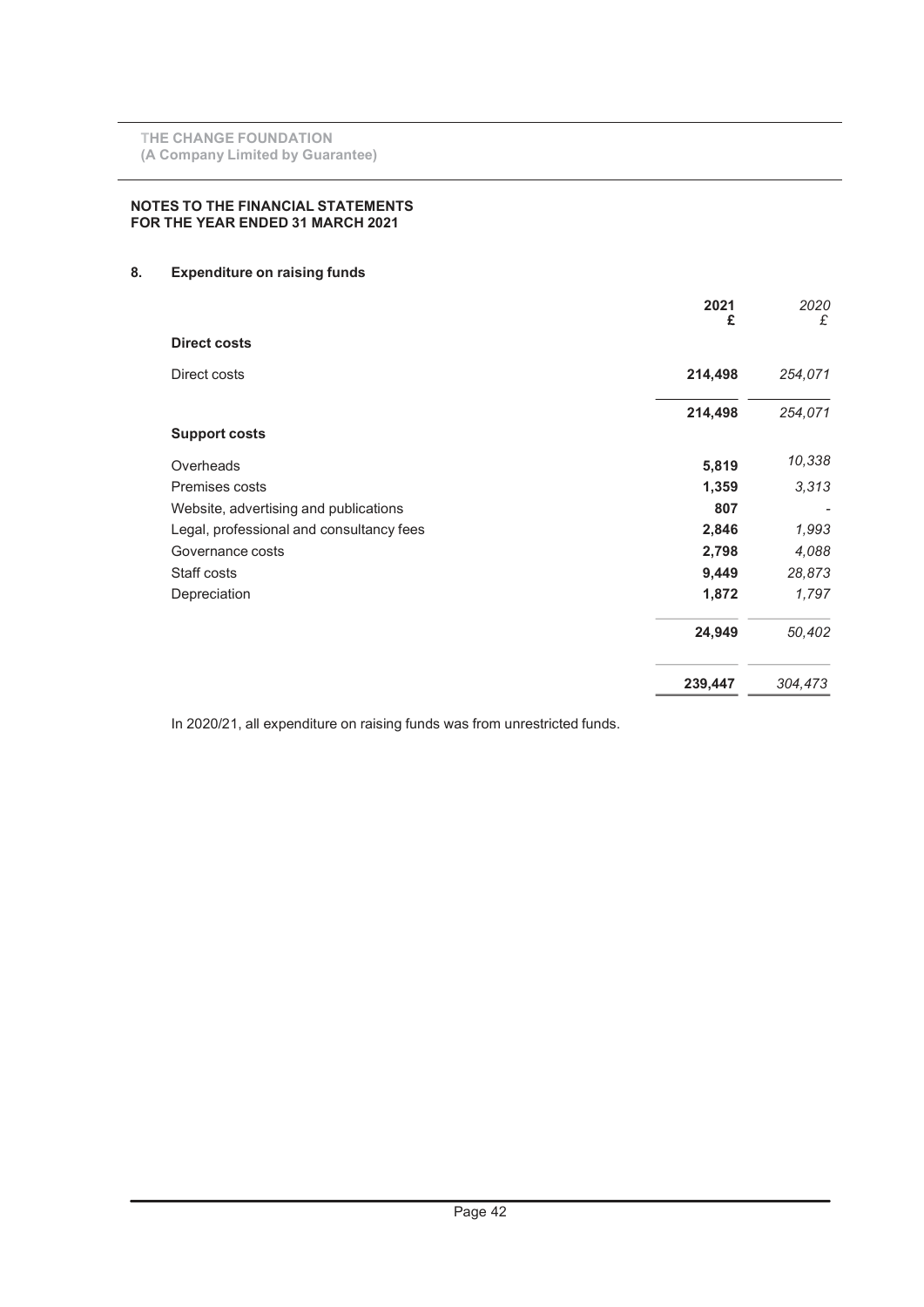# 9. Analysis of expenditure on charitable activities - by fund

|                                    | <b>Unrestricted Restricted</b><br>funds<br>2021<br>£ £ | funds<br>2021 | Total<br>funds<br>2021<br>£ |
|------------------------------------|--------------------------------------------------------|---------------|-----------------------------|
| <b>Disability</b>                  |                                                        | 170,068       | 170,068                     |
| Urban                              | $\overline{\phantom{a}}$                               | 535,780       | 535,780                     |
| Cricket Centre and Indoor School   | 19,488                                                 | 26,481        | 45,969                      |
| <b>Other Charitable Activities</b> | 72,369                                                 |               | 72,369                      |
| <b>Total 2021</b>                  | 91,857                                                 | 732,329       | 824,186                     |

|                                  | Unrestricted<br>funds<br>2020<br>£ | Restricted<br>funds<br>2020<br>£ | Total<br>funds<br>2020<br>£ |
|----------------------------------|------------------------------------|----------------------------------|-----------------------------|
| <b>Disability</b>                | ۰                                  | 180,092                          | 180,092                     |
| Urban                            | ٠                                  | 541,289                          | 541,289                     |
| Cricket Centre and Indoor School | 57,818                             | 25,712                           | 83,530                      |
| <b>Total 2020</b>                | 57,818                             | 747,093                          | 804,911                     |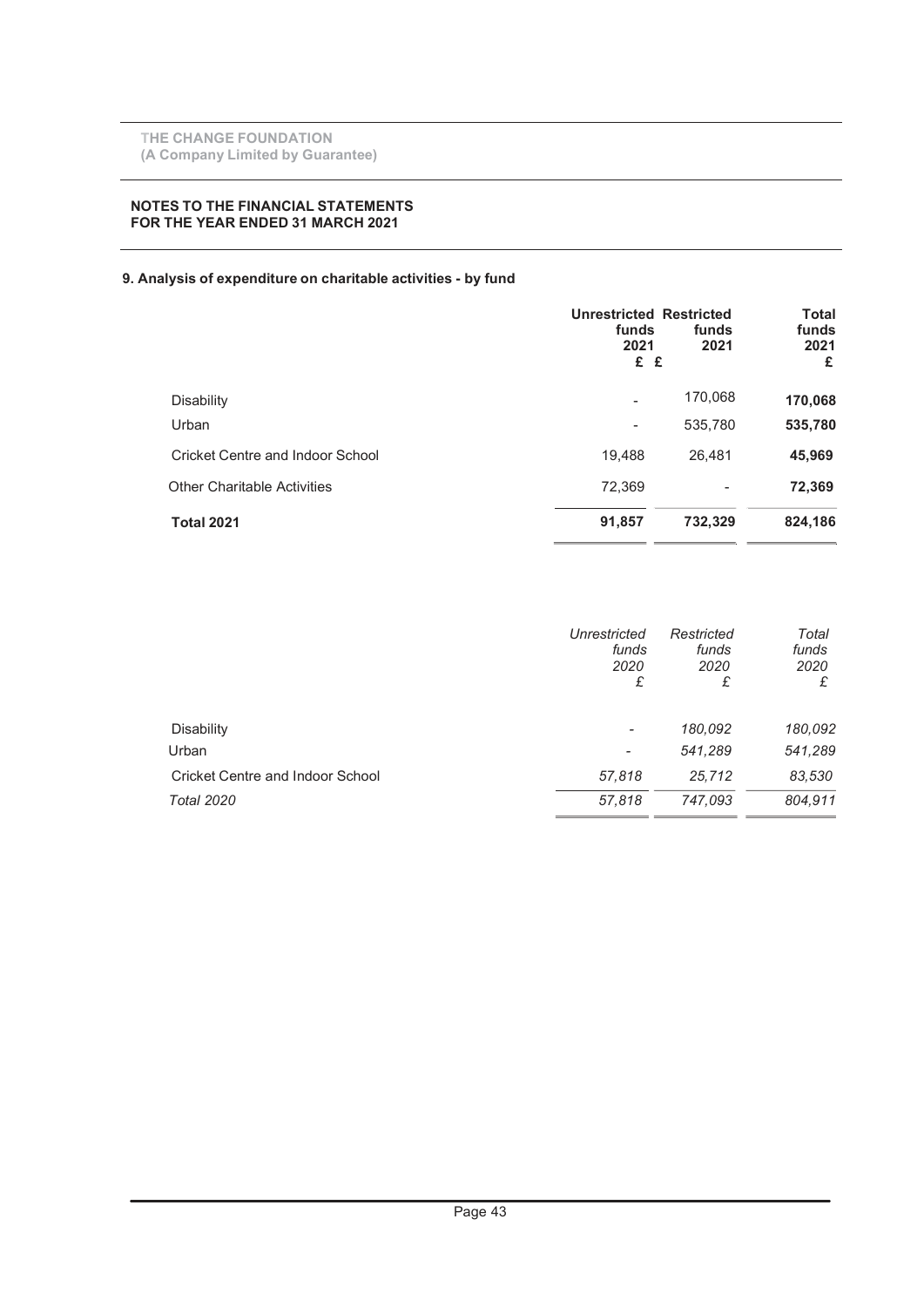# 10. Analysis of expenditure by charitable activities - by type

|                                    | <b>Activities</b><br>undertaken<br>directly<br>2021<br>£ | <b>Support</b><br>costs<br>2021<br>£ | <b>Total</b><br>funds<br>2021<br>£ |
|------------------------------------|----------------------------------------------------------|--------------------------------------|------------------------------------|
| <b>Disability</b>                  | 147,554                                                  | 22,514                               | 170,068                            |
| Urban                              | 464,853                                                  | 70,927                               | 535,780                            |
| Cricket Centre and Indoor School   | 43,389                                                   | 2,580                                | 45,969                             |
| <b>Other Charitable Activities</b> | 56,040                                                   | 16,330                               | 72,369                             |
| <b>Total 2021</b>                  | 711,836                                                  | 112,350                              | 824,186                            |

|                                  | <b>Activities</b><br>undertaken<br>directly<br>2020<br>£ | Support<br>costs<br>2020<br>£ | Total<br>funds<br>2020<br>£ |
|----------------------------------|----------------------------------------------------------|-------------------------------|-----------------------------|
| <b>Disability</b>                | 150,709                                                  | 29,383                        | 180,092                     |
| Urban                            | 452,966                                                  | 88,323                        | 541,289                     |
| Cricket Centre and Indoor School | 74,098                                                   | 9.432                         | 83,530                      |
| <b>Total 2020</b>                | 677,773                                                  | 127,138                       | 804.911                     |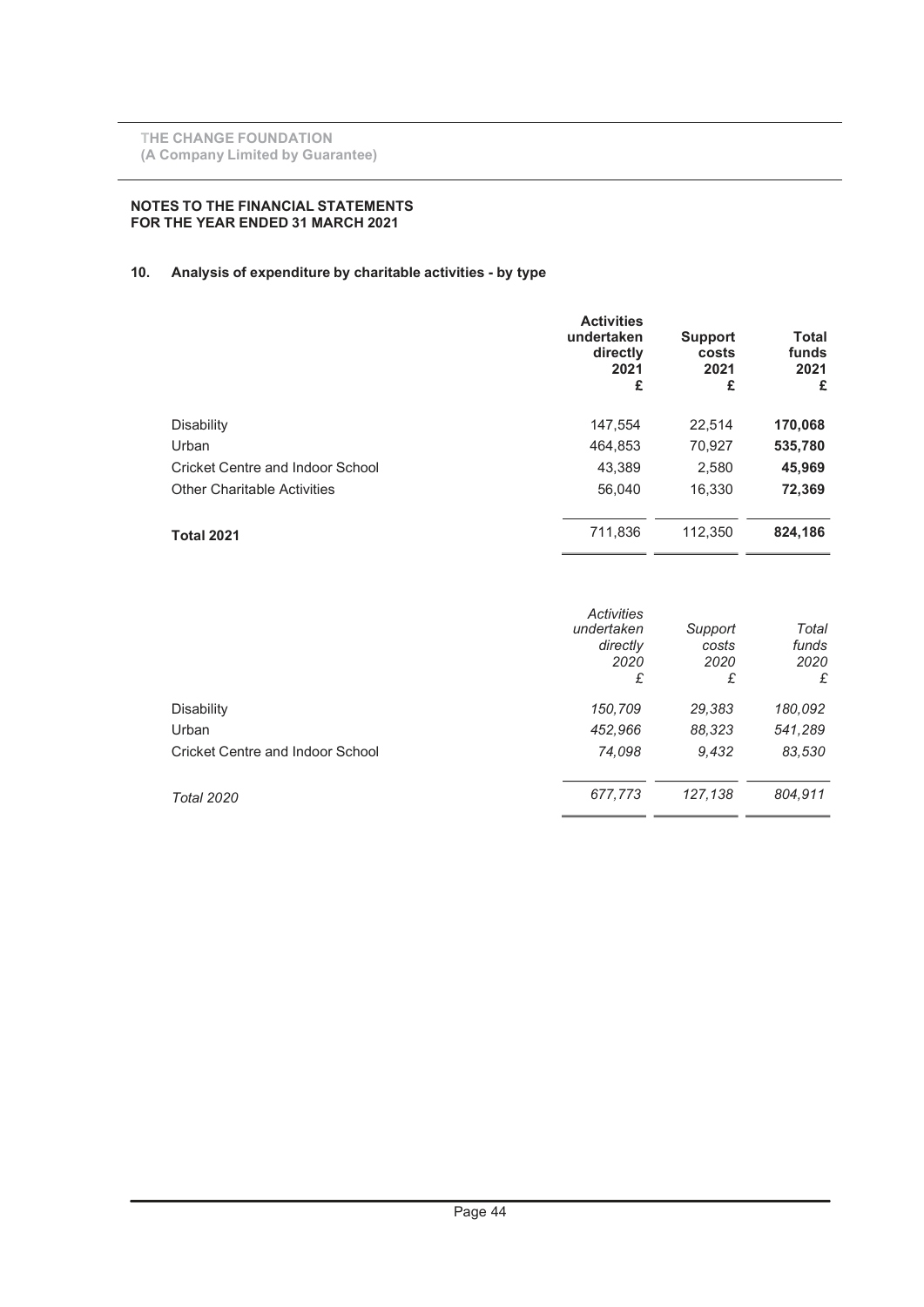# 10. Analysis of expenditure by charitable activities - by type

# (continued) Analysis of support costs

|                                          | <b>Total</b><br>funds<br>2021<br>£ | Total<br>funds<br>2020<br>£ |
|------------------------------------------|------------------------------------|-----------------------------|
| Staff costs                              | 42,551                             | 72.841                      |
| Depreciation                             | 8,428                              | 4,532                       |
| Overheads                                | 26,202                             | 26,066                      |
| Premises costs                           | 6,118                              | 8.359                       |
| Legal, professional and consultancy fees | 12,816                             | 5.028                       |
| Website, advertising and publications    | 3,633                              |                             |
| Governance costs                         | 12,602                             | 10,312                      |
| <b>Total</b>                             | 112,350                            | 127,138                     |

Ī

# 11. Governance costs

|                                                                | 2021<br>£ | 2020   |
|----------------------------------------------------------------|-----------|--------|
| Auditors' remuneration - Audit of the financial statements     | 12,600    | 12,000 |
| Auditors' remuneration - PY Audit fees' under/(over) provision | 1,800     | 400    |
| Auditors' remuneration - Accounts preparation                  |           | 2,000  |
|                                                                | 14,400    | 14.400 |

Governance costs of £14,400 (2020: £14,400) are represented by £10,944 (2020: £10,312) expenditure on charitable activities and £3,456 (2020 - £4,088) of expenditure on raising funds.

# 12. Executive Committee's remuneration and expenses

During the year, no Executive Committee Members received any remuneration or other benefits (2020 - £Nil).

During the year, no Executive Committee Members received any benefits in kind (2020 - £Nil) During the year ended 31 March 2021, no Executive Committee Members' expenses have been incurred  $(2020 - E Nil)$ ).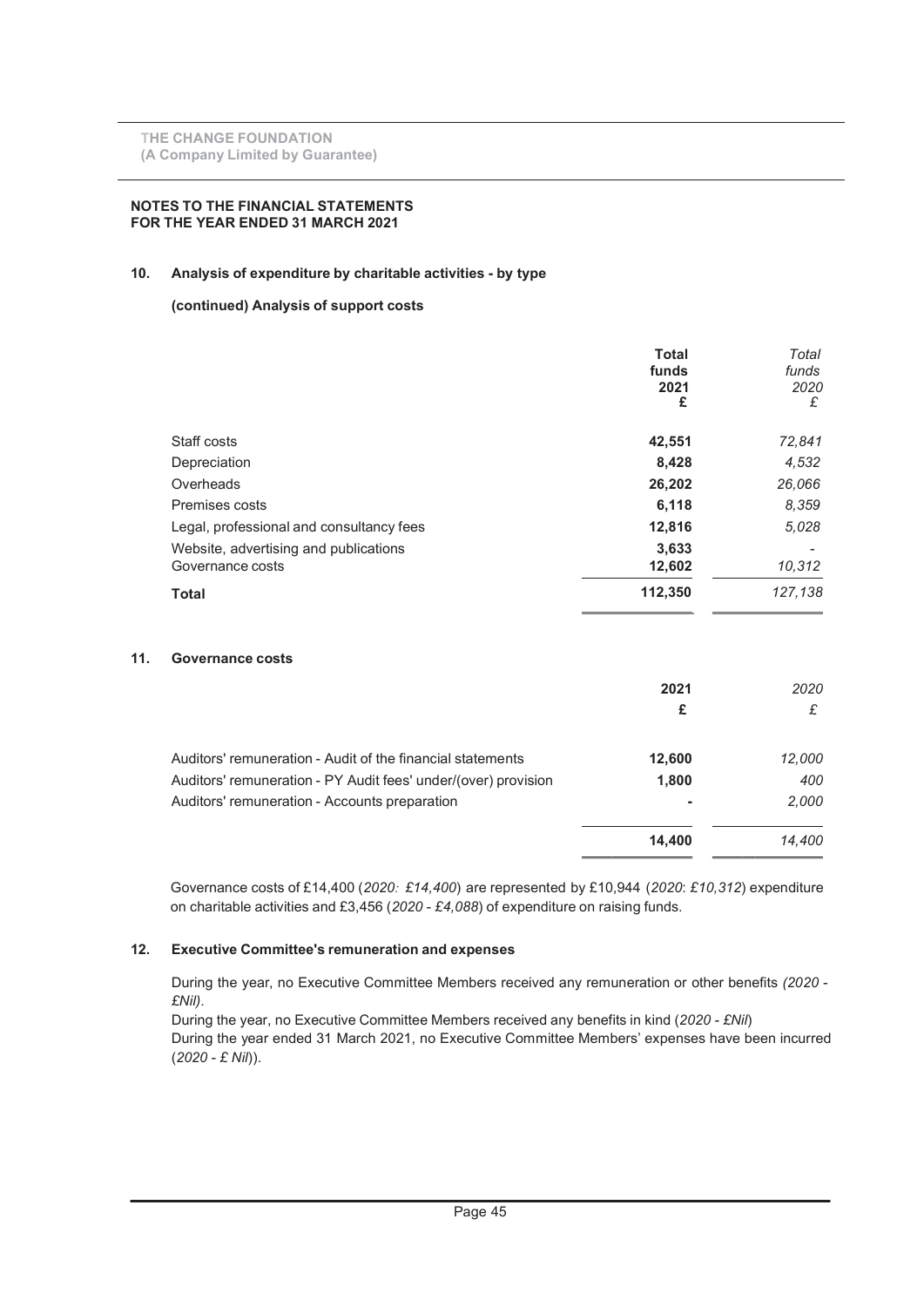# 13. Staff costs

|                       | 2021<br>£ | 2020<br>£ |
|-----------------------|-----------|-----------|
| Wages and salaries    | 622,033   | 563,133   |
| Social security costs | 59,030    | 49,146    |
| Pension costs         | 39,305    | 35,787    |
|                       | 720,368   | 648,066   |
|                       |           |           |

The average number of persons employed by the Charity (including casual and part-time staff) during the year was as follows:

|                       | 2021<br>No. | 2020<br>No.    |
|-----------------------|-------------|----------------|
| Raising funds         | 3           | 3              |
| Urban                 | 10          | 9              |
| <b>Disability</b>     | 5           | 5              |
| <b>Cricket Centre</b> | 6           | 6              |
| Support               | 4           | $\overline{4}$ |
|                       | 28          | 27             |

The average headcount expressed as full-time equivalents was:

|                       | 2020<br>No. | 2020<br>No.    |
|-----------------------|-------------|----------------|
| Raising funds         | 2           | $\overline{2}$ |
| Urban                 | 10          | 9              |
| <b>Disability</b>     | 4           | $\overline{4}$ |
| <b>Cricket Centre</b> | 1           | 1              |
| Support               | 3           | 3              |
|                       | 20          | 19             |

 $\overline{a}$  $=$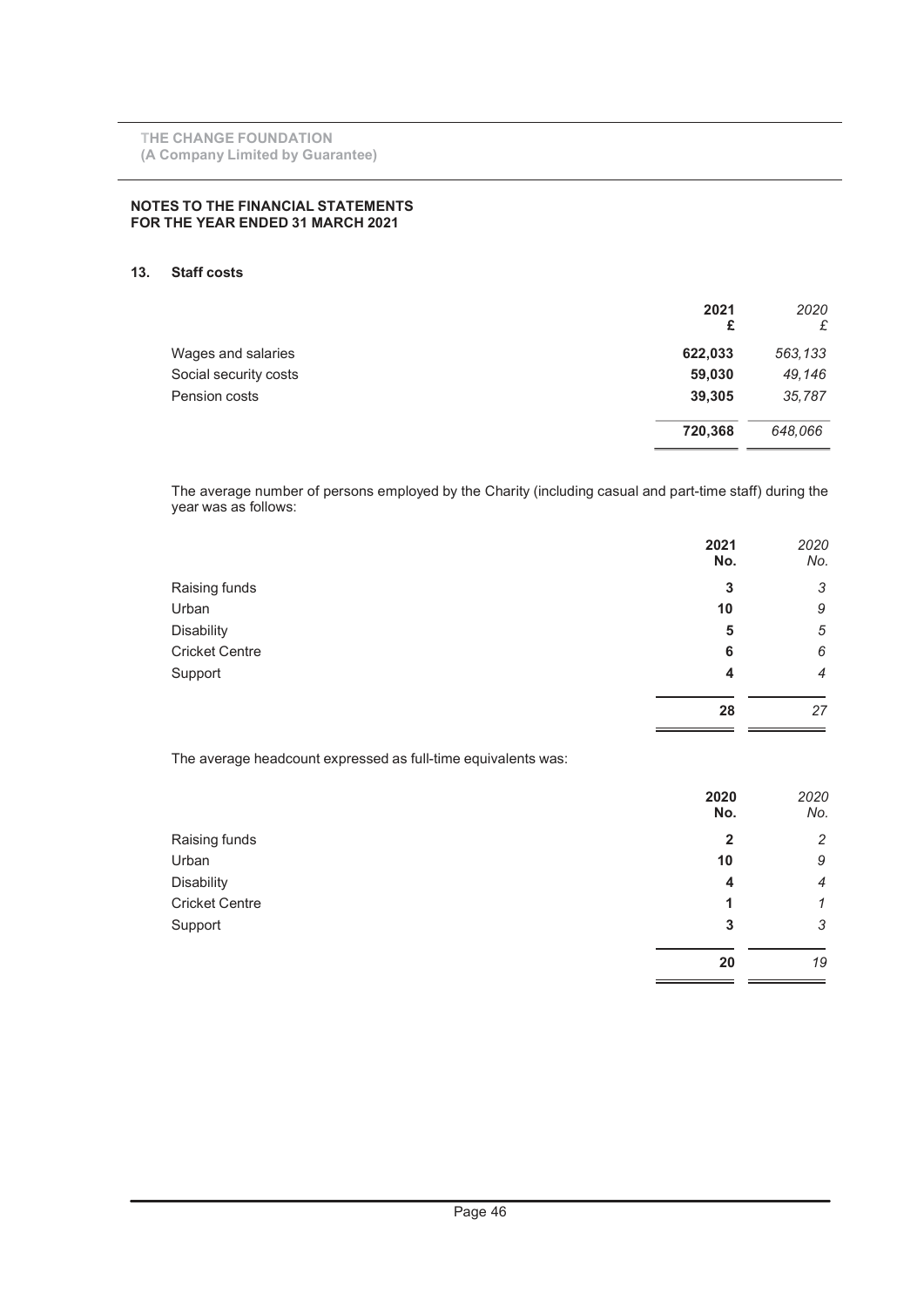### NOTES TO THE FINANCIAL STATEMENTS FOR THE YEAR ENDED 31 MARCH 2021

# 13. Staff costs (continued)

The number of employees whose employee benefits (excluding employer pension costs) exceeded £60,000 was:

|                               | 2021<br>No. | 2020<br>No.    |
|-------------------------------|-------------|----------------|
| In the band £60,001 - £70,000 |             | $\overline{1}$ |

The total amount of employee benefits received by Key Management Personnel is £315,618 (2020: £308,617). The Charity considers its Key Management Personnel comprise:

- The Trustees (Executive Committee members)
- Chief Executive Officer<br>• Director of Desian & Im
- Director of Design & Impact
- Corporate Services Director
- Head of Finance<br>• Head of Rusiness
- Head of Business Development
- Head of Programmes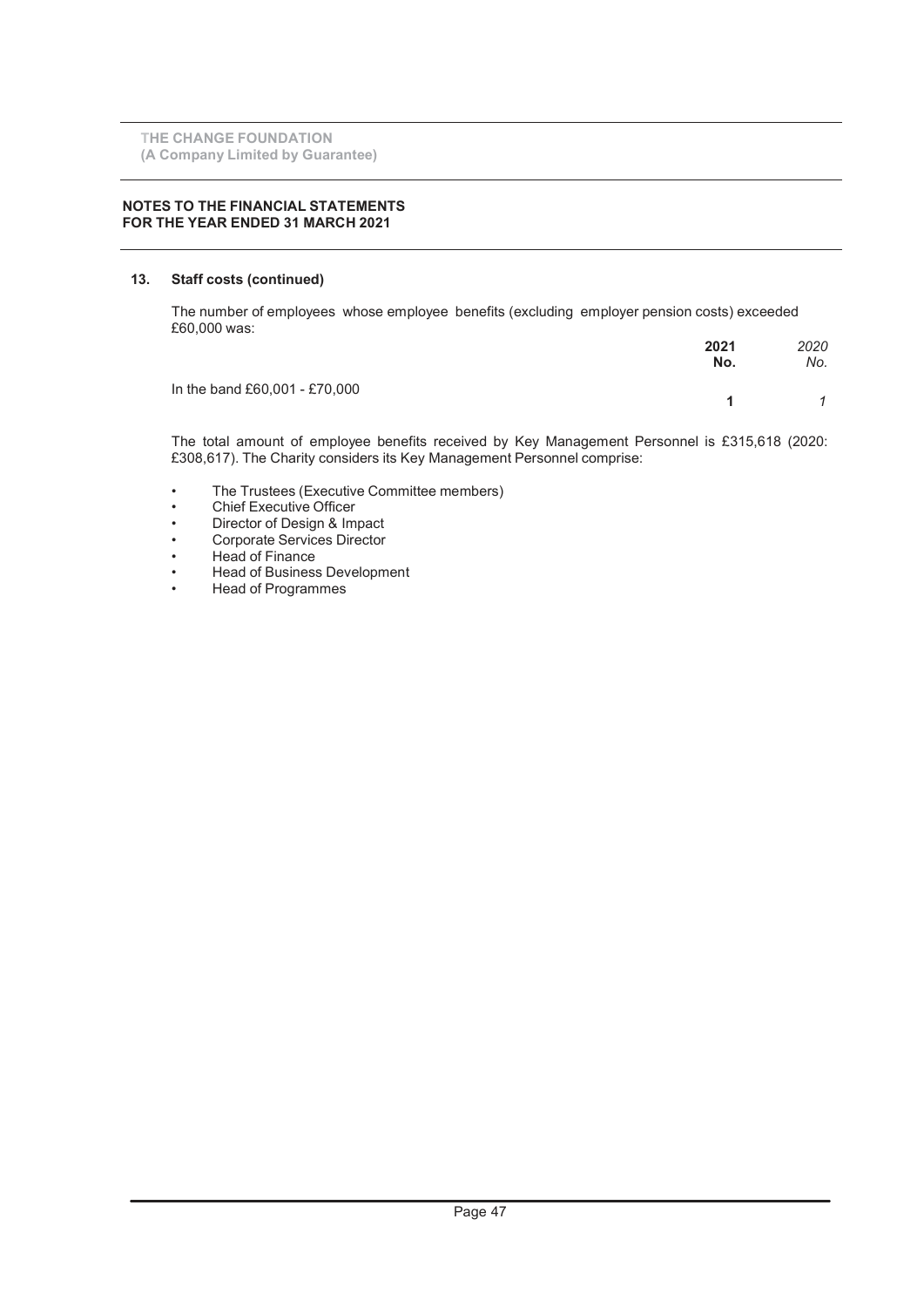# 14. Tangible fixed assets

|                          | <b>Cricket Centre</b> | Indoor<br>school | <b>Buildings</b><br>fixtures &<br>fittings | Sporting &<br>office<br>equipment<br>& fixtures | <b>Total</b> |
|--------------------------|-----------------------|------------------|--------------------------------------------|-------------------------------------------------|--------------|
|                          | £                     | £                | £                                          | £                                               | £            |
| <b>Cost or valuation</b> |                       |                  |                                            |                                                 |              |
| At 1 April 2020          | 964,600               | 289,329          |                                            | 79,278                                          | 1,333,207    |
| <b>Additions</b>         |                       |                  | 25,999                                     | 5,911                                           | 31,910       |
| At 31 March 2021         | 964,600               | 289,329          | 25,999                                     | 85,189                                          | 1,365,117    |
| <b>Depreciation</b>      |                       |                  |                                            |                                                 |              |
| At 1 April 2020          | 326,952               | 105,588          |                                            | 64,422                                          | 496,962      |
| Charge for the year      | 19,292                | 9,635            | 768                                        | 7,085                                           | 36,780       |
| At 31 March 2021         | 346,244               | 115,223          | 768                                        | 71,507                                          | 533,742      |
| Net book value           |                       |                  |                                            |                                                 |              |
| At 31 March 2021         |                       |                  |                                            |                                                 |              |
|                          | 618,356               | 174,106          | 25,231                                     | 13,682                                          | 831,375      |
| At 31 March 2020         | 637,648               | 183,741          |                                            | 14,856                                          | 836,245      |

The Cricket Centre comprises freehold land and buildings at Plough Lane, Wallington which was converted to a cricket ground together with a pavilion and ancillary facilities. The land was originally purchased for a nominal £1. There is a covenant on the land restricting its use to sporting purposes.

The indoor cricket school, which was built on the Plough Lane land, is also restricted as to its use.

The Building fixtures and fittings additions are costs of installing new industry standard floor carpets and an energy efficient lighting system at the indoor cricket nets facility of the Indoor School. The bulk of the costs, as well as those for five new table tennis tables (included under Sporting & office equipment & fixtures) were donated by Viridor Credits.

# 15. Stocks

| _____<br>___ | 2021<br>$\sim$<br>- | 2020<br>₽<br>∼ |
|--------------|---------------------|----------------|
| Bar stock    | 2,867               | 4,391          |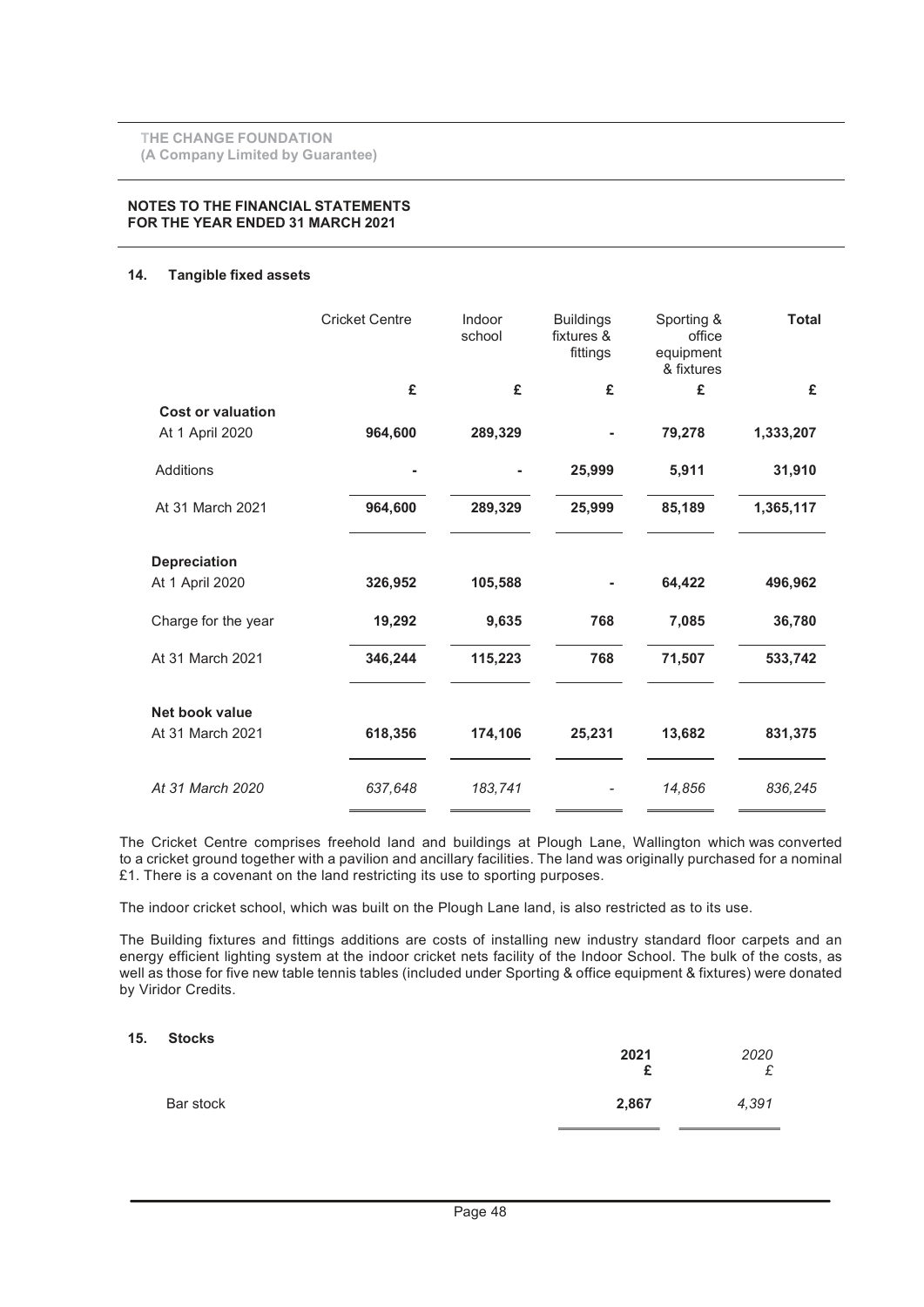#### 16. Debtors

|                                                       | 2021<br>£  | 2020<br>£  |
|-------------------------------------------------------|------------|------------|
| Due within one year                                   |            |            |
| Trade debtors                                         | 760        | 4,243      |
| Other debtors                                         | 500        | 3,621      |
| Prepayments and accrued income                        | 126,302    | 69,606     |
|                                                       | 127,562    | 77,470     |
| 17.<br>Creditors: Amounts falling due within one year |            |            |
|                                                       | 2021<br>£  | 2020<br>£  |
| Trade creditors                                       | 3,796      | 11,289     |
| Other taxation and social security                    | 15,519     | 14,596     |
| Other creditors                                       | 4,894      | 2,975      |
| Accruals and deferred income                          | 255,810    | 155,994    |
|                                                       | 280,019    | 184,854    |
| <b>Deferred income</b>                                |            |            |
|                                                       | 2021       | 2020       |
|                                                       | £          | £          |
| Deferred income at 1 April                            | 141,994    | 151,436    |
| Resources deferred during the year                    | 241,410    | 141,994    |
| Amounts released from previous periods                | (141, 994) | (151, 436) |
| Deferred income at 31 March                           | 241,410    | 141,994    |

Deferred income relates to:

- Walking and intergenerational sports: £NIL (2020: £300)
- Fundraising challenges: £500 (2020: £1,205)
- Donations: £10,000 (2020: £NIL)
- Grants: £226,547 (2020: £136,422)
- Facility hire income: £2,250 (2020: £2,250)
- Indoor school income: £2,113 (2020: £1,817)

Some of the 2021 deferred income for Facility hire and the Indoor school relate to cash receipts in anticipation of service provision sometime during the 2019/20 and 2020/21 financial years but which the Charity has been unable to provide due to the Covid-19 pandemic restrictions.

Ī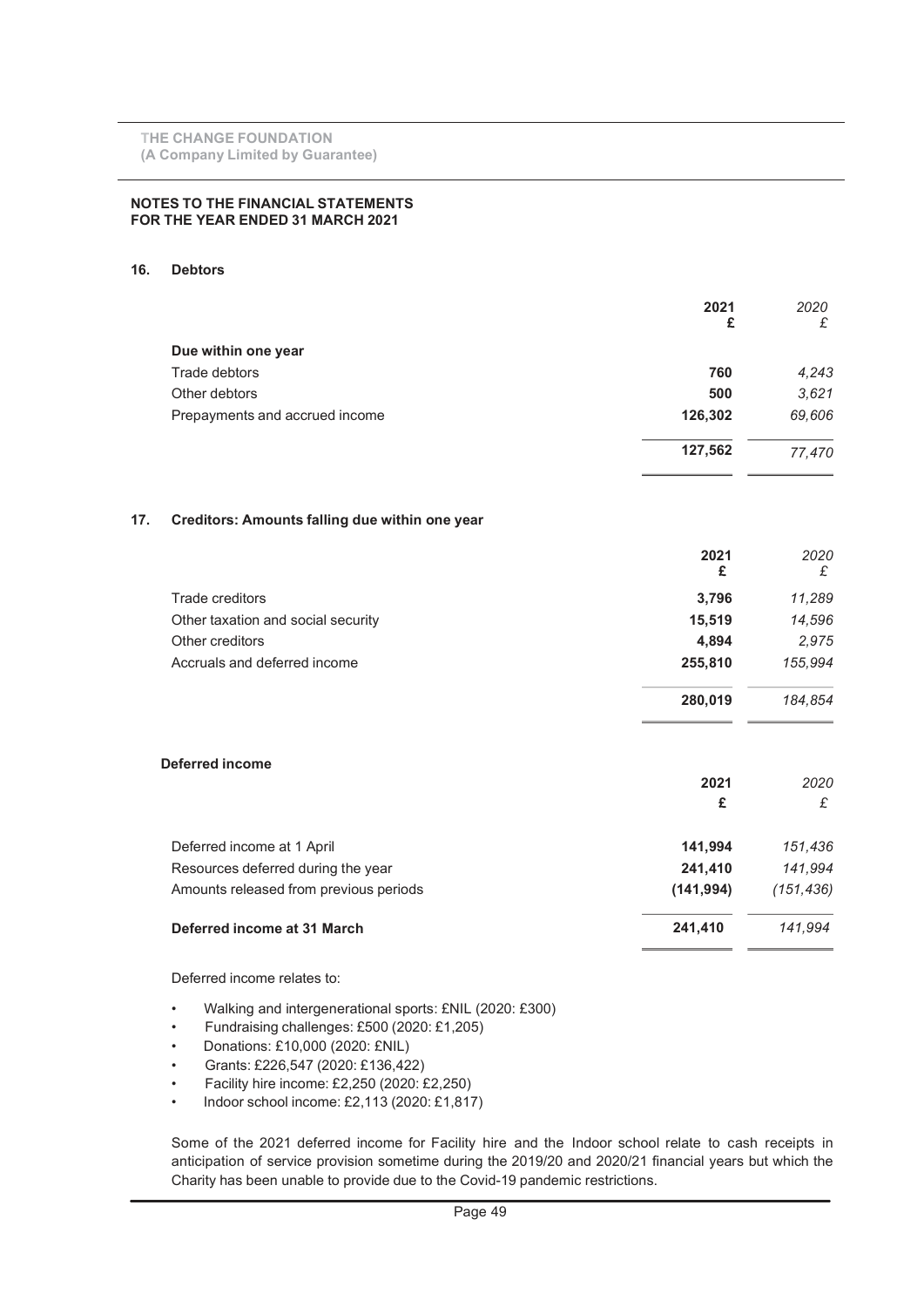# 18. Statement of funds

# Statement of funds - current year

|                                 | <b>Balance at 1</b><br>April 2020<br>£ | £         | Income Expenditure<br>£ | <b>Transfers</b><br>in/out<br>£ | <b>Balance at</b><br>31 March<br>2021<br>£ |
|---------------------------------|----------------------------------------|-----------|-------------------------|---------------------------------|--------------------------------------------|
|                                 |                                        |           |                         |                                 |                                            |
| <b>Designated funds</b>         |                                        |           |                         |                                 |                                            |
| <b>Fixed Asset Fund</b>         | 14,856                                 |           |                         | (1, 174)                        | 13,682                                     |
| The Innovation Fund             | 50,000                                 |           | (14, 950)               |                                 | 35,050                                     |
|                                 | 64,856                                 |           | (14, 950)               | (1, 174)                        | 48,732                                     |
| <b>Unrestricted funds</b>       |                                        |           |                         |                                 |                                            |
| <b>General Funds</b>            | 309,837                                | 344,216   | (316, 355)              | 1,174                           | 338,872                                    |
| <b>Total Unrestricted funds</b> | 374,693                                | 344,216   | (331, 305)              |                                 | 387,604                                    |
| <b>Restricted funds</b>         |                                        |           |                         |                                 |                                            |
| The Cricket for Change Centre   | 640,863                                |           | (19, 292)               |                                 | 621,571                                    |
| Indoor Cricket School           | 183,740                                |           | (9,635)                 |                                 | 174,105                                    |
| <b>Disability Programmes</b>    | 70,340                                 | 180,315   | (170,068)               |                                 | 80,587                                     |
| <b>Urban Programmes</b>         | 2,632                                  | 535,190   | (533, 334)              |                                 | 4,488                                      |
|                                 | 897,575                                | 715,505   | (732, 329)              |                                 | 880,751                                    |
| <b>Total of funds</b>           | 1,272,268                              | 1,059,721 | (1,063,633)             |                                 | 1,268,356                                  |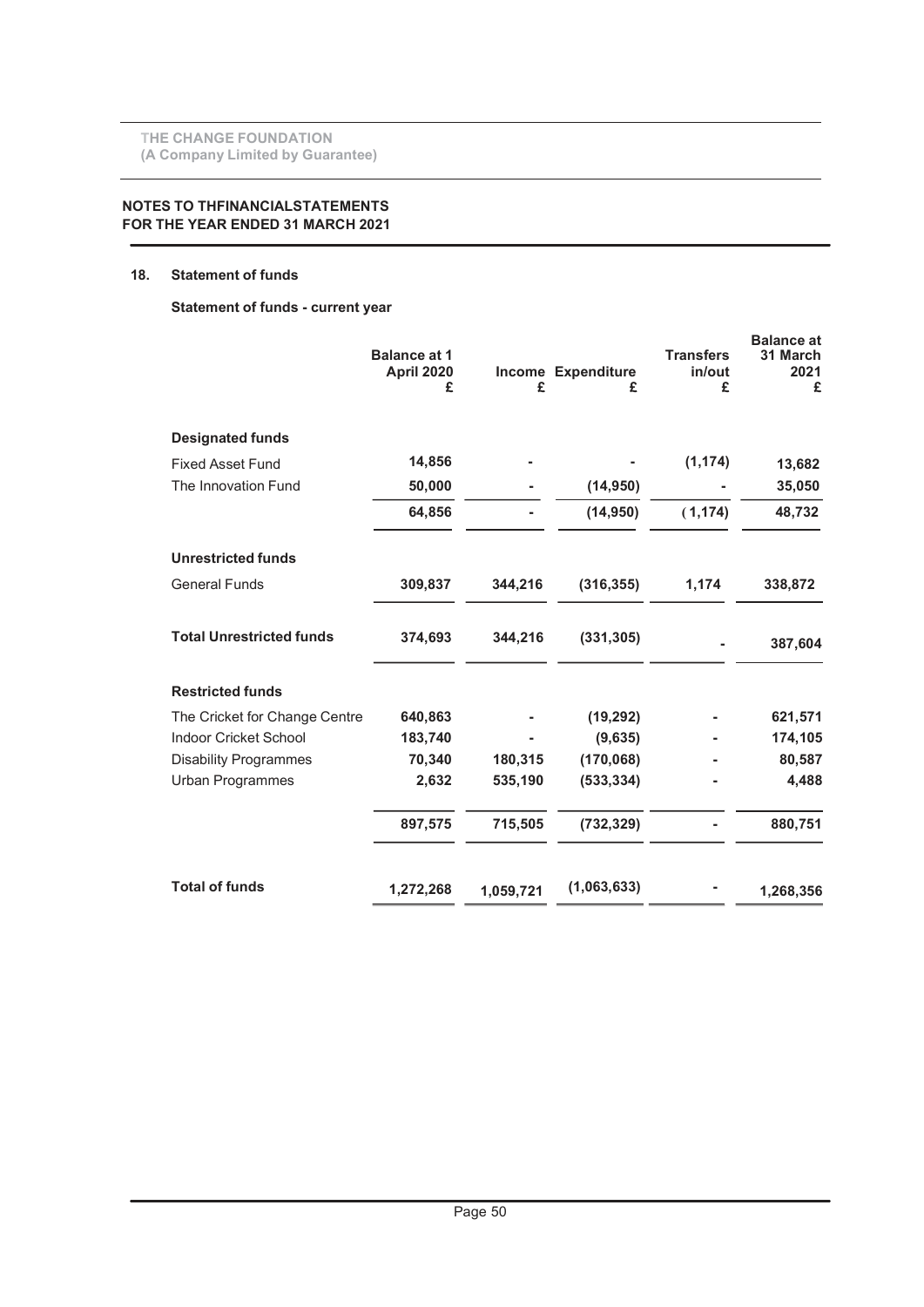#### NOTES TO THE FINANCIAL STATEMENTS FOR THE YEAR ENDED 31 MARCH 2021

#### 18. Statement of funds (continued)

#### Designated funds

#### Fixed Asset Fund

The fixed assets are not easily realisable and therefore, for clarity, are not represented by the general reserve. The balance carried forward is equal to the year end net book value of fixed assets without continuing restriction. Restricted funds are those held for those subject to continuing restriction. The transfer from general funds in the year represents the net of additions of new fixed assets and the depreciation charged on the assets still in use.

#### The Innovation Fund

The Change Foundation Innovation Fund was created from £50,000 of unrestricted reserves in 2017. The award winning Fund aims to create a platform for our inspirational team to bring their ideas to life, with priority given to projects which:

- Align with the Charity's key objectives;
- Increase our effectiveness to help us reach new standards and take our work to new levels; or
- Promote creativity and innovation of approach in relation to our sector.

The fund is available to all staff to apply for, either on their own or in partnership with other members of staff and/or in partnership with Trustees, ambassadors and our young people. The grant making panel is currently made up of the TCF Chair, TCF Vice Chair and TCF CEO.

To date, the Fund has facilitated some of our innovative pilot programmes such as Visually Impaired Rugby, Boxing 4 Change, and our Small Grants Programme for our young programme participants (nominal contributions towards specific promising career development activities).

The fund had two active projects during the year: the TCF Impact Assessment and Social Return On Investment (SROI) project (awarded £25,000 over three years). Its main objective is to work with experts and consultants to develop a more comprehensive and holistic framework for the assessment and measurement of the impact of the Charity's work and programmes. The SROI project expenditure was £14,250 during the year. The fund also financed the set up of our new Young Ambassadors project (awarded £5,000 for one year). The project aims at creating and engaging an active group of young people aged between 17-25 in various ways to give them a voice to influence the charity's work and represent all of the young people on our programmes. The project's expenditure was £600 during the year.

#### Restricted funds

#### The Cricket for Change Centre

This relates to the cricket pavilion and grounds at Plough Lane which was funded by a restricted grant. The fund is reduced in line with the depreciation of the buildings.

#### Indoor School

This fund relates to capital grants received to develop the indoor cricket school (renamed The Paul Wickham Indoor Centre). The balance carried forward reflects the funds with continuing restriction, and is reduced each year in line with depreciation of the capital asset.

#### Disability Programmes Fund

This fund is for projects that improve the lives of people with a disability. During the year, two of our programmes, namely London Futures and Girls Win were successfully engaged in the Charity's delivery of such intervention.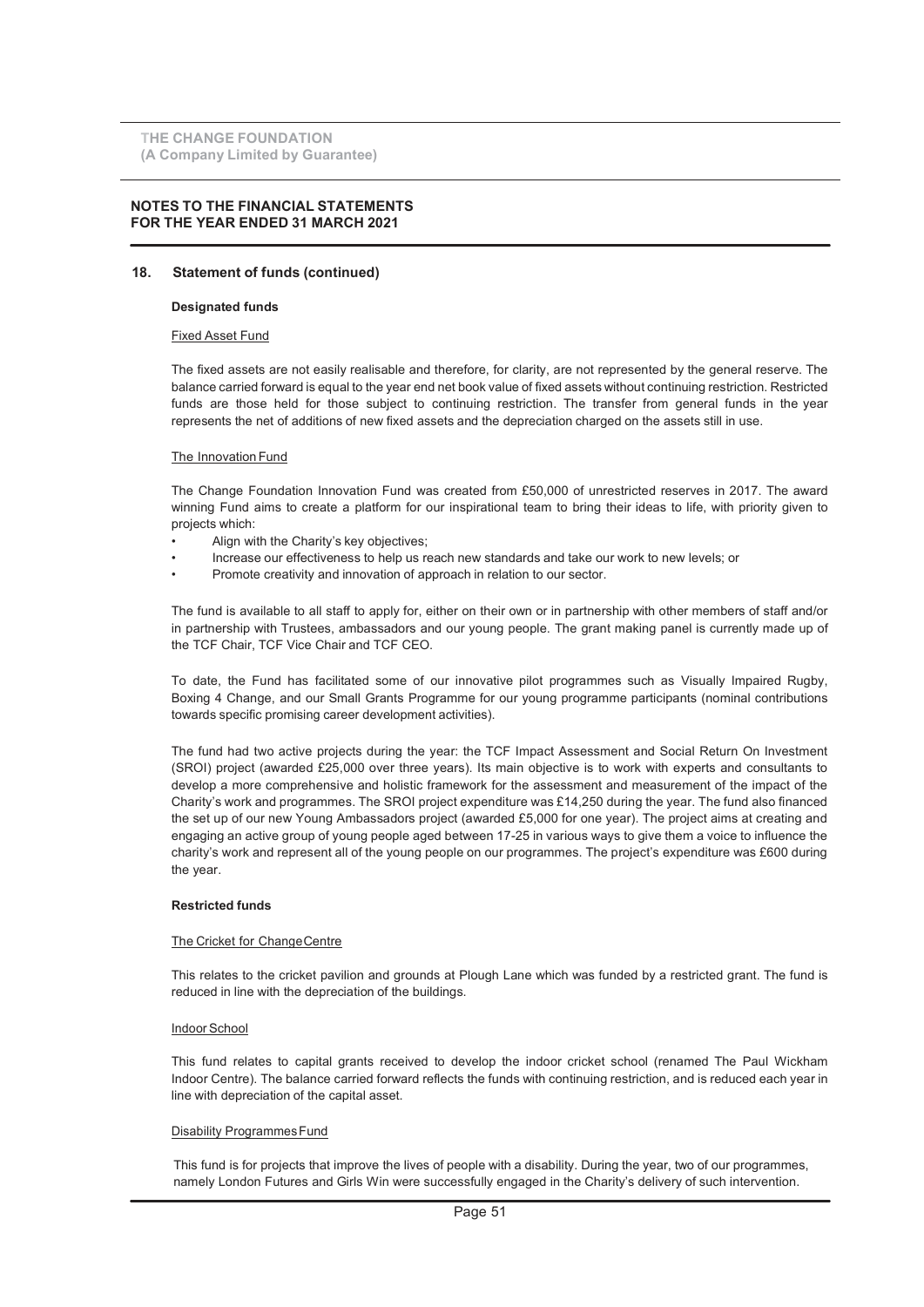# NOTES TO THE FINANCIAL STATEMENTS FOR THE YEAR ENDED 31 MARCH 2021

### 18. Statement of funds (continued)

Funding for these programmes were received from various sources during 2020/21, notably BBC Children in Need, Comic Relief, St James Place Foundation, Investec, Garfield Weston Foundation, Education and Skills Funding Agency, National Grid, Sport England, Merchant Taylor's Company and The Tony & Sheelagh Williams Foundation. The fund has a balance carried forward of £778,703 to be further deployed in our Disability programme activities.

#### Programmes Urban Fund

The fund is for projects that improve the lives of young people from 'at risk' and disadvantaged backgrounds. Our charitable interventions are delivered using creative sport-based methodologies involving sports such as cricket, rugby, netball, boxing, dance and e-sport. Programmes delivered with

in this category during the year are Street Elite London, Street Elite Birmingham, Netball 4 Change, Dance 4 Change, 12 Rounds, Visually Impaired Rugby, the Refugee Cricket Project as well as a range of ad hoc Covid-19 support projects. During the financial year, funding for continuing programmes were notably received from the Berkeley Foundation, Comic Relief, Greater London Authority's (GLA) Mayor's Impact Partnership Fund, Laureus, Comic Relief, Hargreaves Foundation, EBM Charitable Trust, MIND, Impact 100 - London, Eranda Rothschild Foundation, Shoosmiths and The Refugee Council as well as from numerous other charitable donations. Additionally, funding for our cross-programmes Covid-19 support projects were received from Barclays Bank plc, Take Two Interactive, Comic Relief, The National Lottery Community Fund, The City Bridge Trust, Laureus Sport for Good, Toyota, PWC Foundation and The Lake House Charitable Foundation.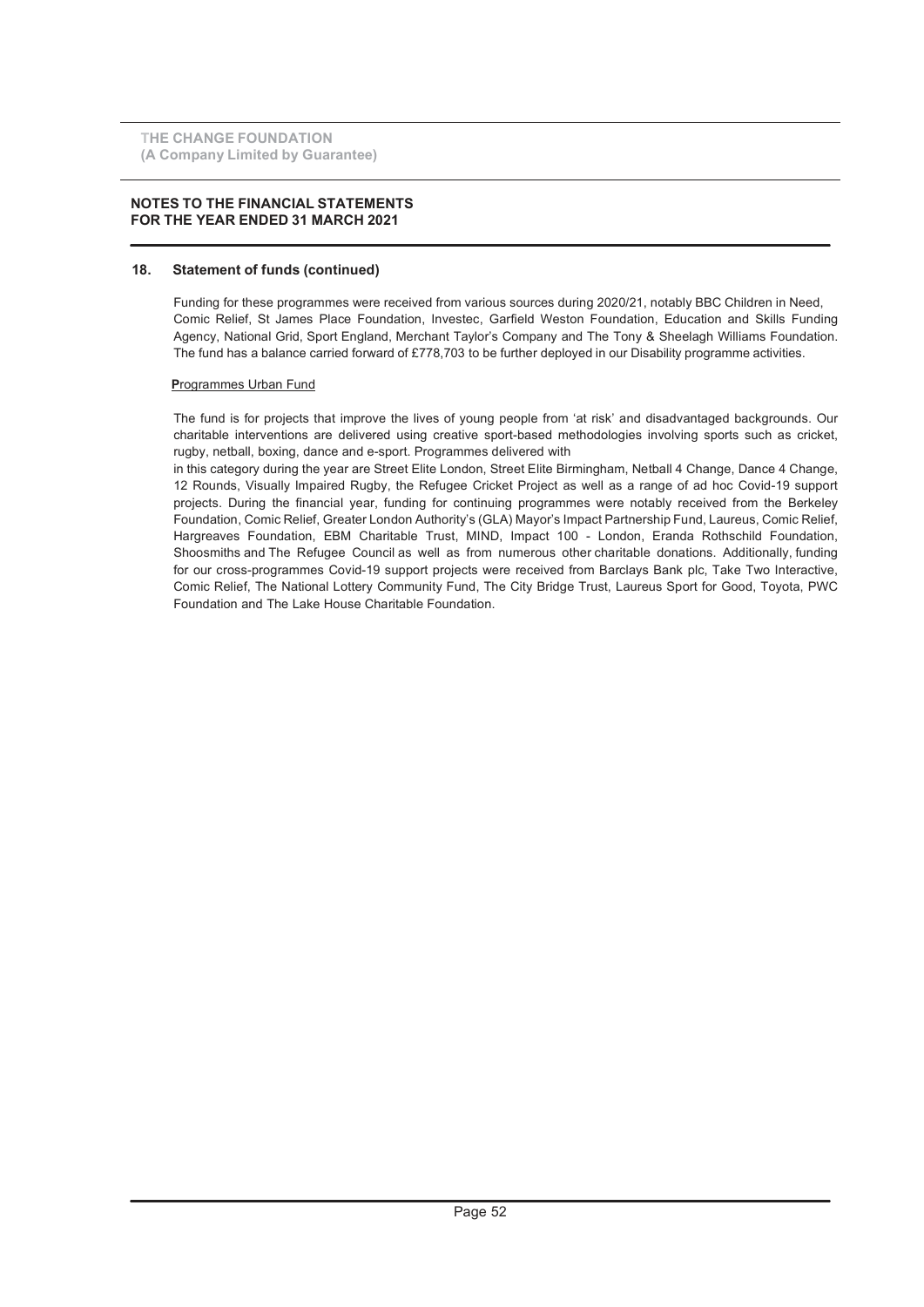# 18. Statement of funds (continued)

# Statement of funds - prior year

|                                 | <b>Balance</b> at<br>1 April 2019 | Income<br>£ | Expenditure   | <b>Transfers</b><br>in/out<br>£ | <b>Balance</b> at<br>31 March<br>2020<br>£ |
|---------------------------------|-----------------------------------|-------------|---------------|---------------------------------|--------------------------------------------|
| <b>Unrestricted funds</b>       |                                   |             |               |                                 |                                            |
| <b>Designated funds</b>         |                                   |             |               |                                 |                                            |
| <b>Fixed Asset Fund</b>         | 3,780                             |             |               | 11,076                          | 14,856                                     |
| The Innovation Fund             | 50,000                            |             |               |                                 | 50,000                                     |
|                                 | 53,780                            |             |               | 11,076                          | 64,856                                     |
| <b>Unrestricted funds</b>       |                                   |             |               |                                 |                                            |
| <b>General Funds</b>            | 365,865                           | 317,339     | (362, 291)    | (11, 076)                       | 309,837                                    |
| <b>Total Unrestricted funds</b> | 419,645                           | 317,339     | (362, 291)    |                                 | 374,693                                    |
| <b>Restricted funds</b>         |                                   |             |               |                                 |                                            |
| The Cricket for Change Centre   | 656,940                           |             | (16, 077)     |                                 | 640,863                                    |
| Indoor School                   | 193.375                           |             | (9,635)       |                                 | 183,740                                    |
| <b>Disability Programmes</b>    | 76,085                            | 174,347     | (180, 092)    |                                 | 70,340                                     |
| Urban Programmes                | 46,000                            | 497,921     | (541, 289)    |                                 | 2,632                                      |
| <b>Total Restricted funds</b>   | 972,400                           | 672,268     | (747, 093)    |                                 | 897,575                                    |
| Total of funds                  | 1,392,045                         | 989,607     | (1, 109, 384) |                                 | 1,272,268                                  |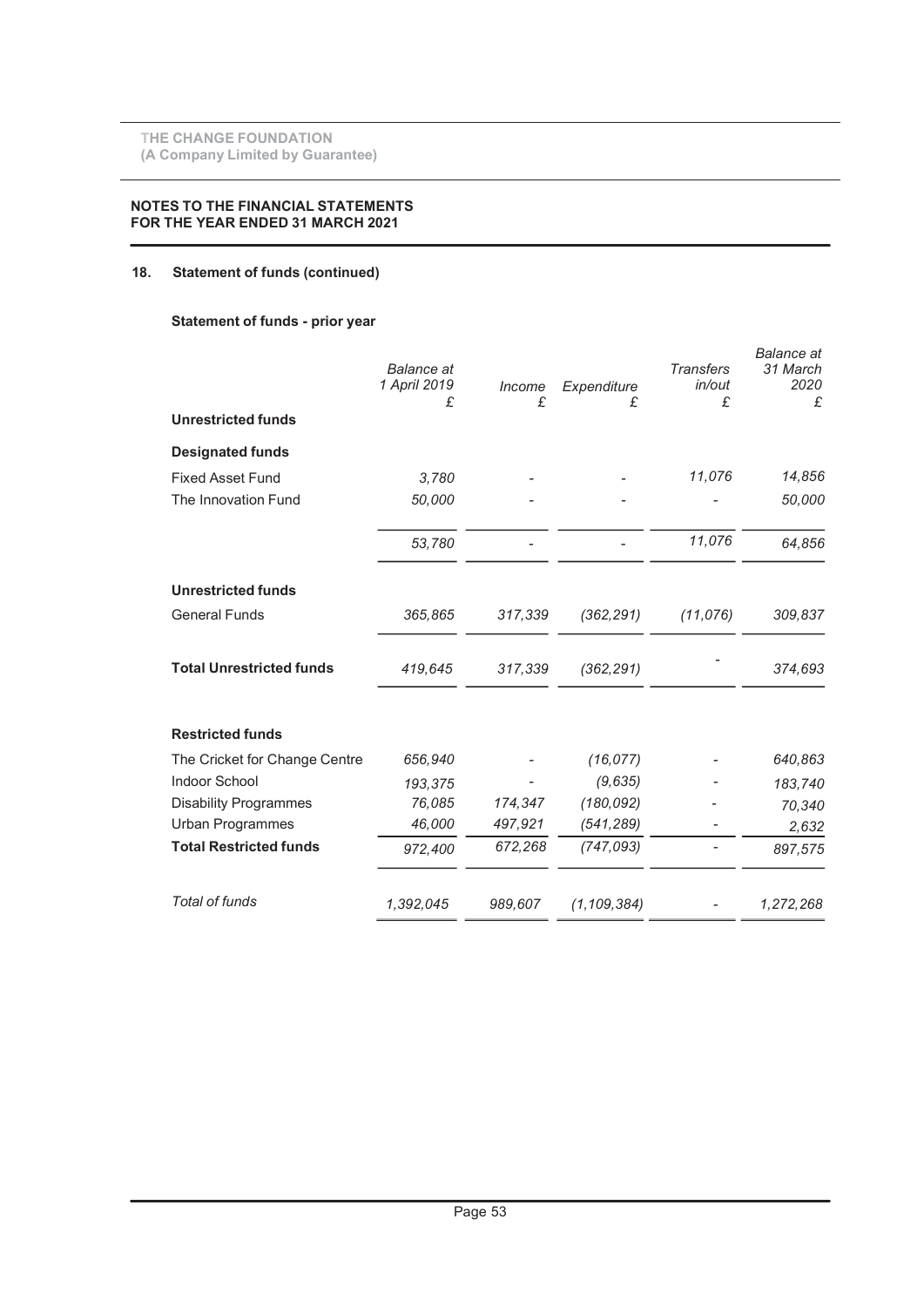# 19. Analysis of net assets between funds

# Analysis of net assets between funds - current period

|                               | <b>Unrestricted</b><br>funds<br>2021<br>£ | <b>Restricted</b><br>funds<br>2021<br>£ | <b>Total</b><br>funds<br>2021<br>£ |
|-------------------------------|-------------------------------------------|-----------------------------------------|------------------------------------|
| Tangible fixed assets         | 13,682                                    | 817,693                                 | 831,375                            |
| Fixed asset investments       | 3                                         |                                         | 3                                  |
| Current assets                | 653,938                                   | 63,059                                  | 716,997                            |
| Creditors due within one year | (280, 019)                                |                                         | (280, 019)                         |
| <b>Total</b>                  | 387,604                                   | 880,752                                 | 1,268,356                          |
|                               |                                           |                                         |                                    |

# Analysis of net assets between funds - prior period

|                               | Unrestricted<br>funds<br>2020<br>£ | Restricted<br>funds<br>2020<br>£ | Total<br>funds<br>2020<br>£ |
|-------------------------------|------------------------------------|----------------------------------|-----------------------------|
| Tangible fixed assets         | 14,856                             | 821,389                          | 836,245                     |
| Fixed asset investments       | 3                                  | ۰                                | 3                           |
| Current assets                | 544,597                            | 76,186                           | 620,783                     |
| Creditors due within one year | (184, 763)                         | ۰                                | (184, 763)                  |
| <b>Total</b>                  | 374,693                            | 897,575                          | 1,272,268                   |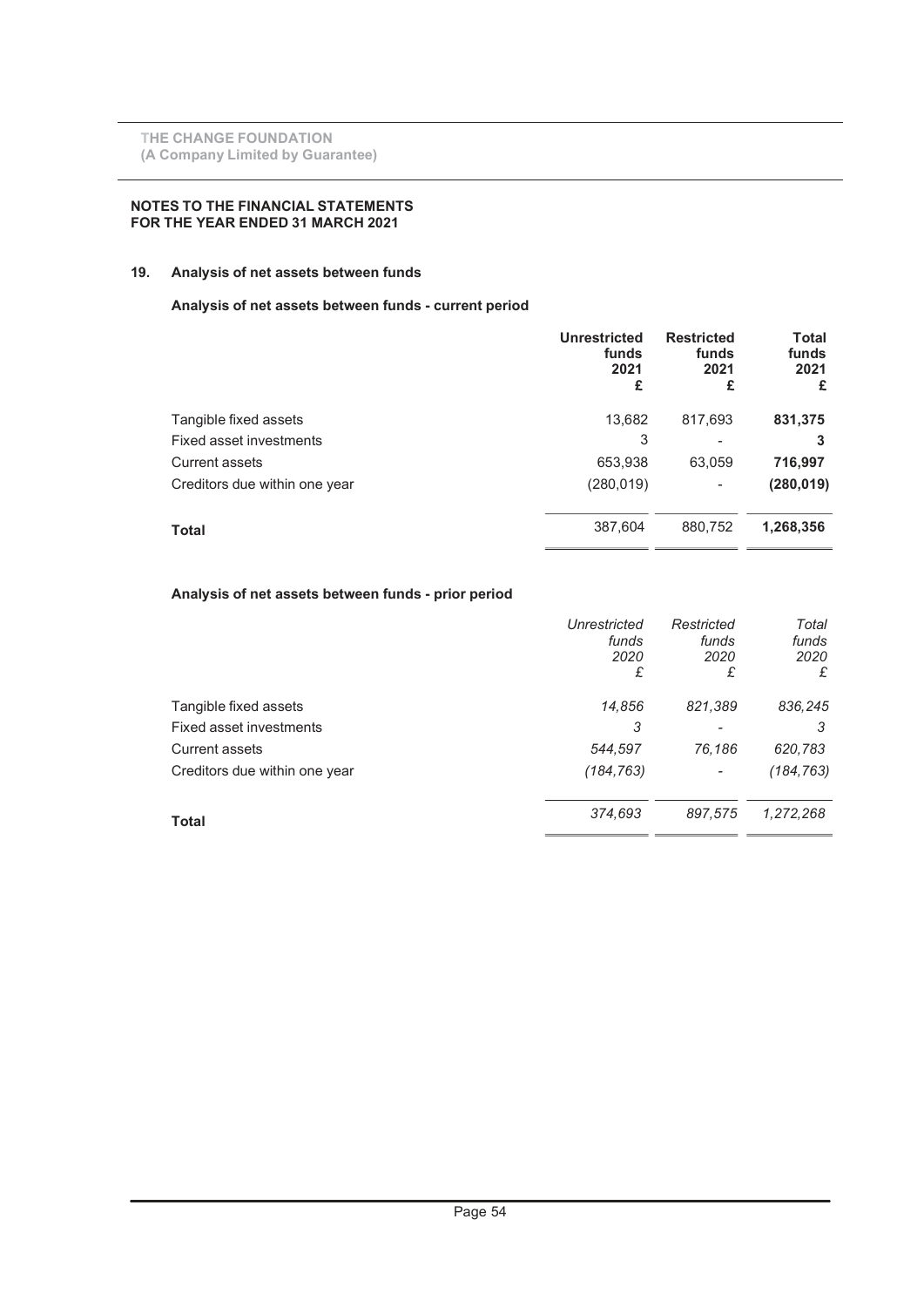# 20. Reconciliation of net movement in funds to net cash flow from operating activities

|                                                                      |    | 2021<br>£ | 2020<br>£  |
|----------------------------------------------------------------------|----|-----------|------------|
| Net income for the period (as per Statement of Financial Activities) |    | (3,912)   | (119, 777) |
| <b>Adjustments for:</b>                                              |    |           |            |
| Depreciation charges                                                 | 14 | 36,780    | 32,040     |
| Investment income                                                    | 7  | (209)     | (1, 377)   |
| Decease/ (Increase) in stocks                                        | 15 | 1.524     | (4,391)    |
| (Increase)/ Decrease in debtors                                      | 16 | (50,092)  | 109,476    |
| Increase/ (Decrease) in creditors                                    | 17 | 95,165    | (4,155)    |
| Net cash provided by/(used in) operating activities                  |    | 79,256    | 11,816     |

# 21. Analysis of cash and cash equivalents

| Cash in hand                    | 586,568 | 539.013 |
|---------------------------------|---------|---------|
| Total cash and cash equivalents | 586,568 | 539.013 |

# 22. Analysis of Net Debt

|                          | At 1 April<br>2020 | <b>Cash flows</b> | At 31 March<br>2021 |
|--------------------------|--------------------|-------------------|---------------------|
|                          | £                  | £.                |                     |
| Cash at bank and in hand | 539,013            | 47.555            | 586,568             |

# 23. Pensions

The Charity contributes to some staff members' pension schemes. The assets of the schemes are held separately from those of the Charity in independently administered funds. The pension cost charge represents contributions payable by the Charity to these funds and amounted to £39,305 (2020: £35,787). The contributions outstanding at the year end amounted to £NIL (2020: £NIL).